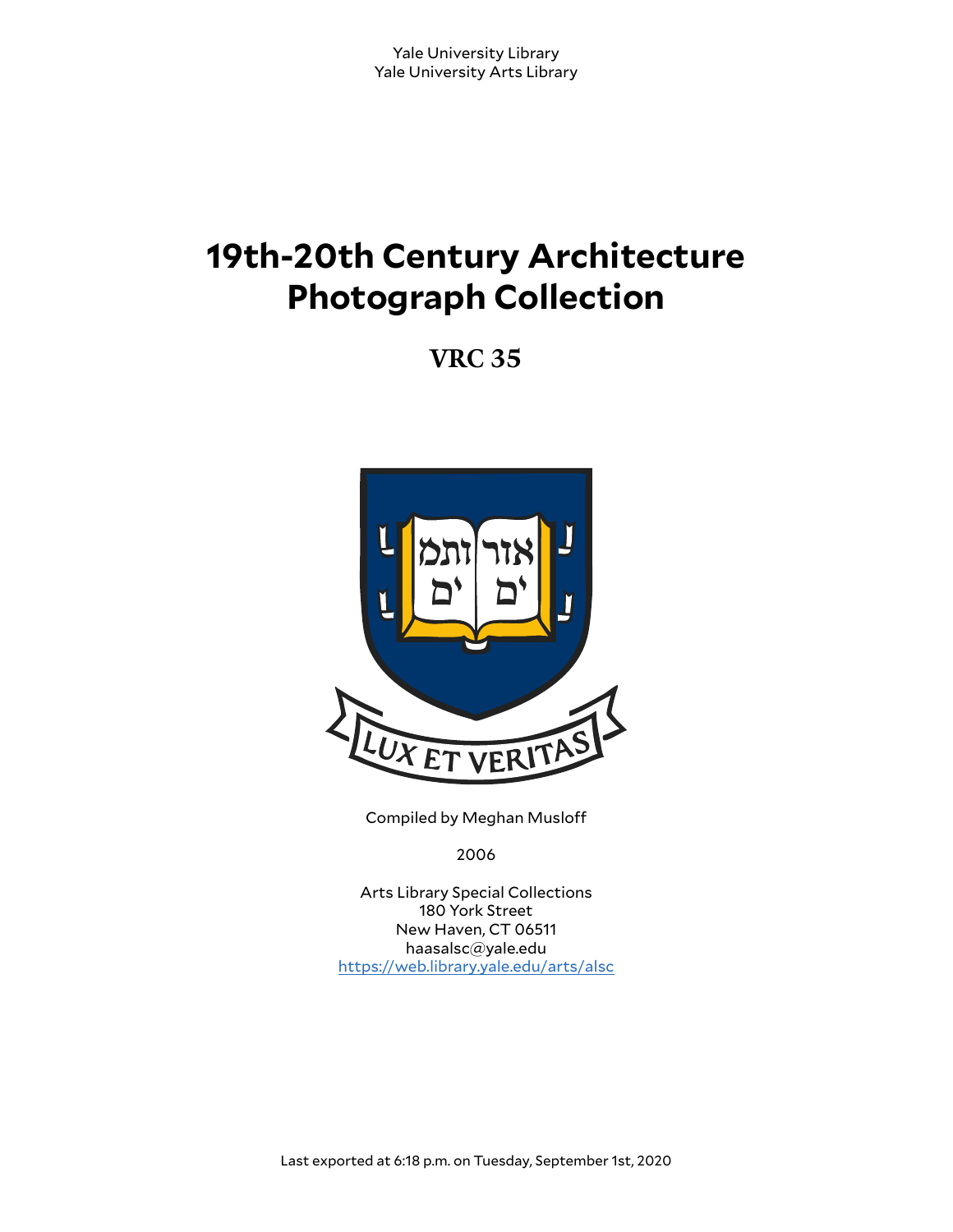# **Table of Contents**

| Russia | 44 |
|--------|----|
|        |    |
|        |    |
|        |    |
|        |    |
|        |    |
|        |    |
|        |    |
|        |    |
|        |    |
|        |    |
|        |    |
|        |    |
|        |    |
|        |    |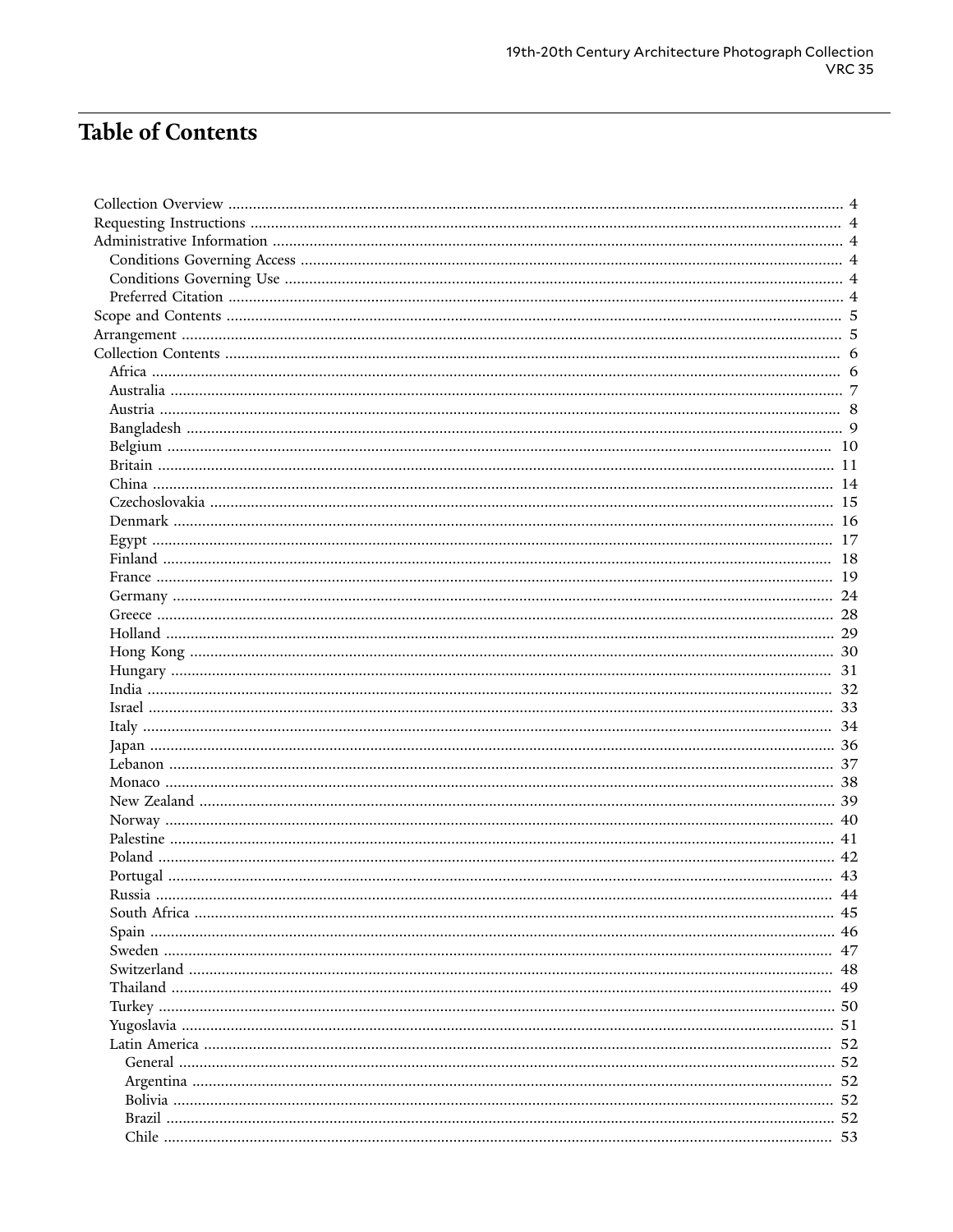# 19th-20th Century Architecture Photograph Collection<br>VRC 35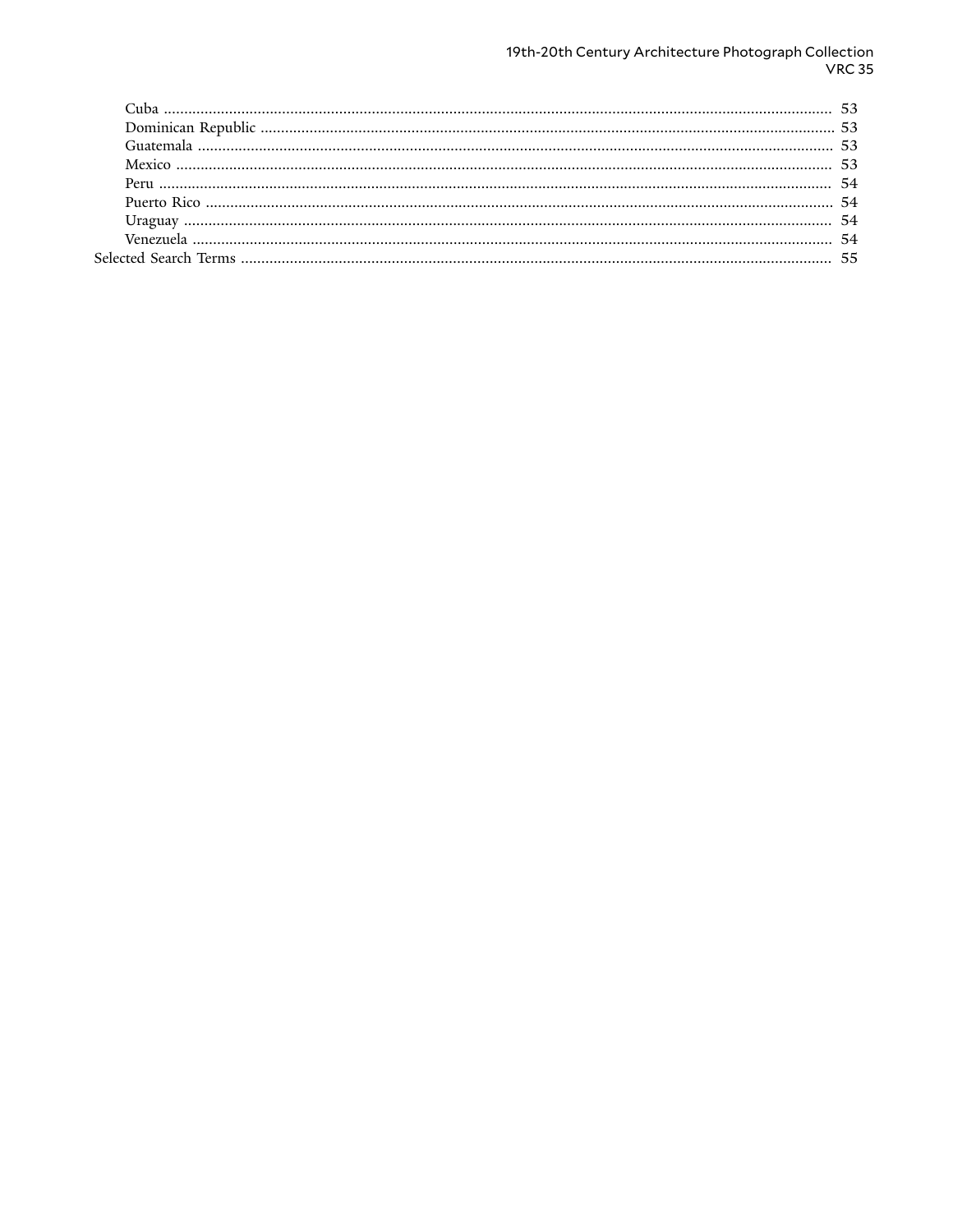# <span id="page-3-0"></span>**Collection Overview**

|                            | <b>REPOSITORY:</b> Yale University Arts Library<br>Arts Library Special Collections<br>180 York Street<br>New Haven, CT 06511<br>haasalsc@yale.edu<br>https://web.library.yale.edu/arts/alsc                                                                                                                                      |  |
|----------------------------|-----------------------------------------------------------------------------------------------------------------------------------------------------------------------------------------------------------------------------------------------------------------------------------------------------------------------------------|--|
| <b>CALL NUMBER: VRC 35</b> |                                                                                                                                                                                                                                                                                                                                   |  |
|                            | <b>TITLE:</b> 19th-20th Century Architecture Photograph Collection                                                                                                                                                                                                                                                                |  |
|                            | <b>DATES: 1900-2005</b>                                                                                                                                                                                                                                                                                                           |  |
|                            | <b>PHYSICAL DESCRIPTION: 24.16 linear feet (58 boxes)</b>                                                                                                                                                                                                                                                                         |  |
|                            | <b>SUMMARY:</b> Collection consists of mounted black and white and color reproductions of<br>modern African, Australian, European, and Asian architecture. Content varies<br>from original photographic prints to reproductions from magazines and<br>other published sources. Some sections have accompanying clippings folders. |  |
|                            | <b>ONLINE FINDING AID:</b> To cite or bookmark this finding aid, please use the following link: http://<br>hdl.handle.net/10079/fa/vrc.0035                                                                                                                                                                                       |  |

## <span id="page-3-1"></span>**Requesting Instructions**

To request items from this collection for use on site, please use the request links in the HTML version of this finding aid, available at [http://hdl.handle.net/10079/fa/vrc.0035.](http://hdl.handle.net/10079/fa/vrc.0035)

Key to the container abbreviations used in the PDF finding aid:

b. box

# <span id="page-3-2"></span>**Administrative Information**

## <span id="page-3-3"></span>**Conditions Governing Access**

The materials are open for research.

# <span id="page-3-4"></span>**Conditions Governing Use**

Copyright has not been transferred to Yale University. Further use of this material may be subject to the copyright laws of the United States (Title 17, United States Code) or to site license or other rights management terms or conditions.

# <span id="page-3-5"></span>**Preferred Citation**

19th-20th Century Architecture Photograph Collection, Arts Library, Yale University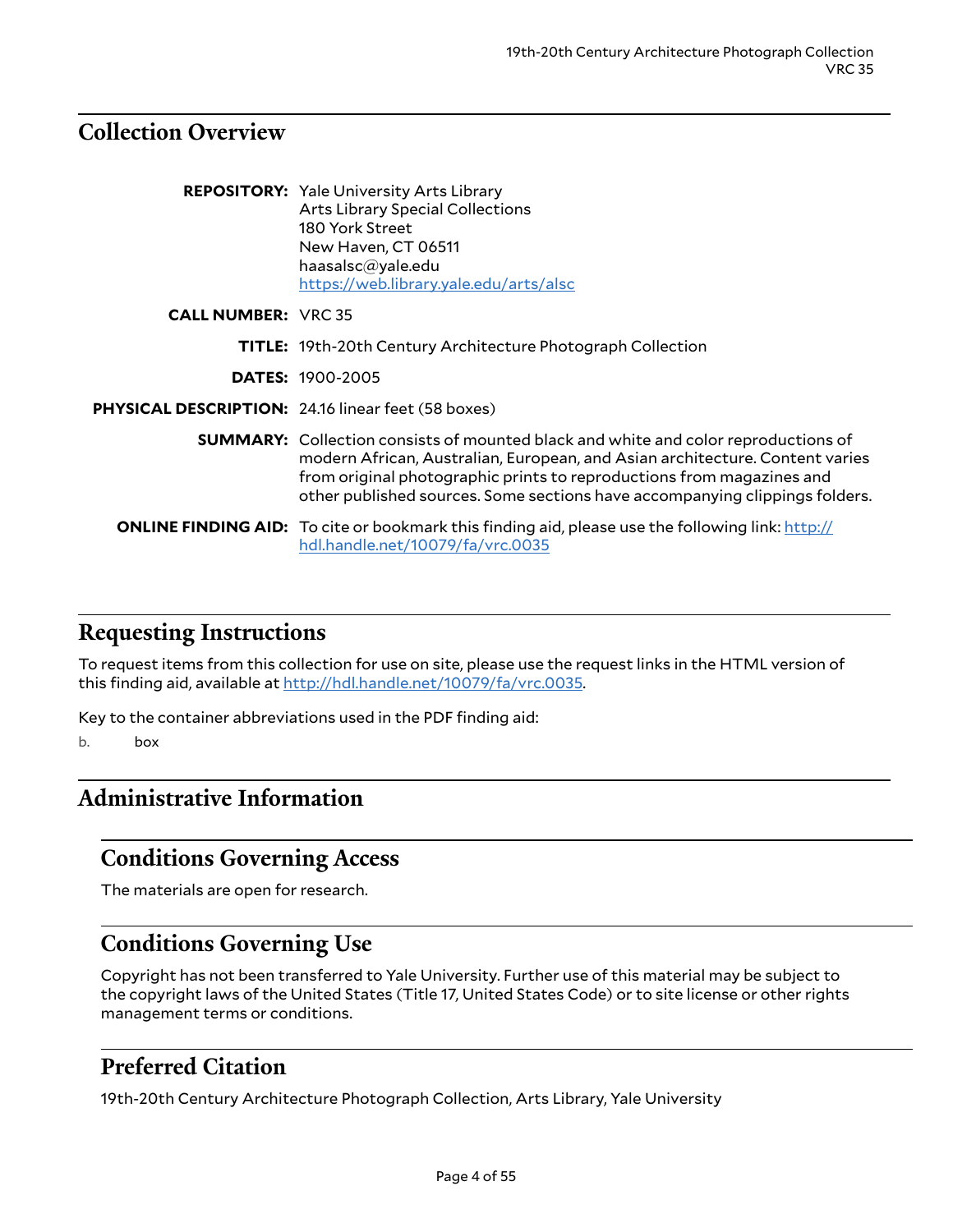# <span id="page-4-0"></span>**Scope and Contents**

Collection consists of mounted black and white and color reproductions of modern African, Australian, European, and Asian architecture. Content varies from original photographic prints to reproductions from magazines and other published sources. Some sections have accompanying clippings folders.

### <span id="page-4-1"></span>**Arrangement**

Arranged alphabetically by country. Further sub-divided by city or other location, building type and name.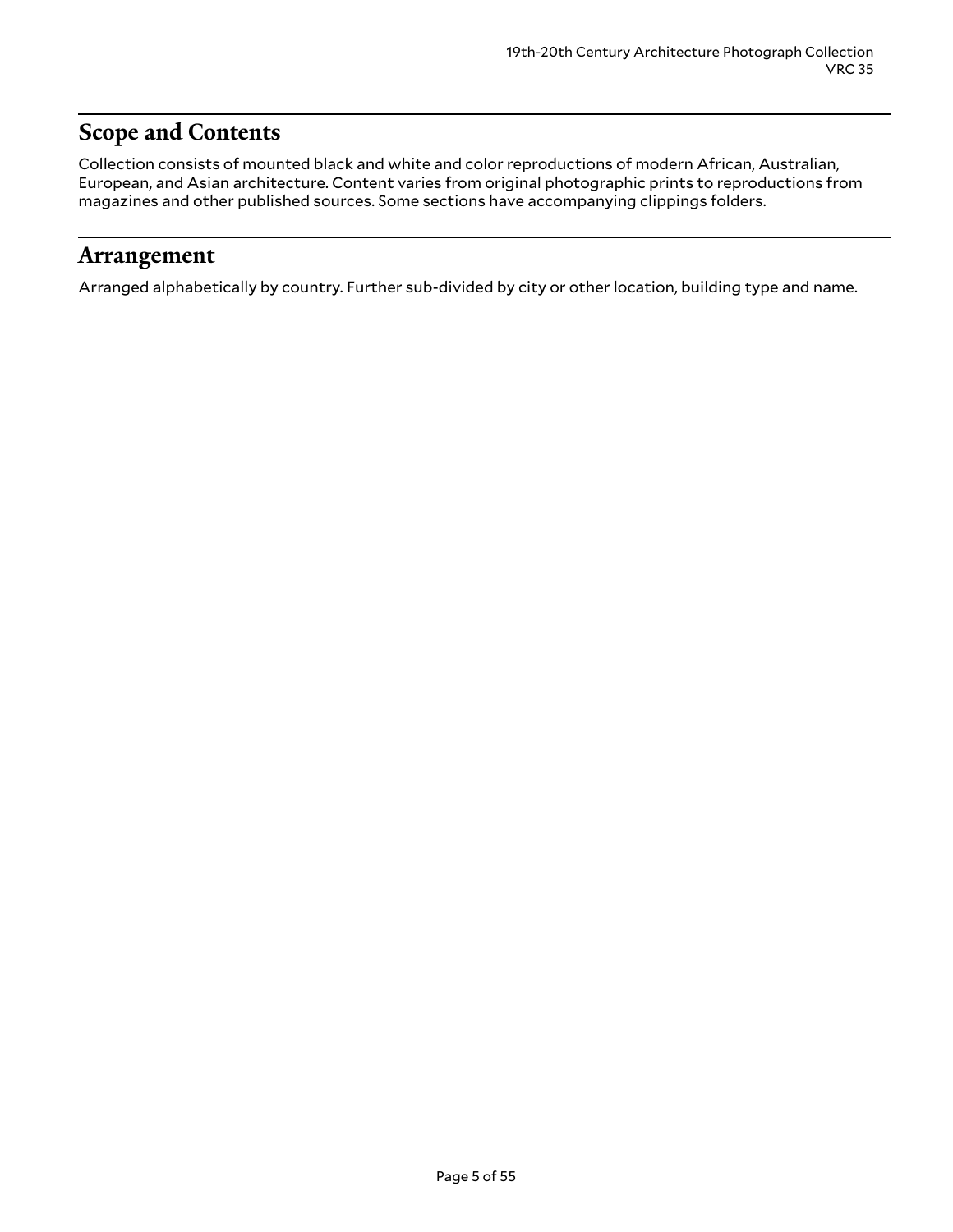# <span id="page-5-0"></span>**Collection Contents Africa**

<span id="page-5-1"></span>[13 photographs]

| b.1 | Cape Town [2 photographs]        |
|-----|----------------------------------|
|     | [Folder with 1 loose photograph] |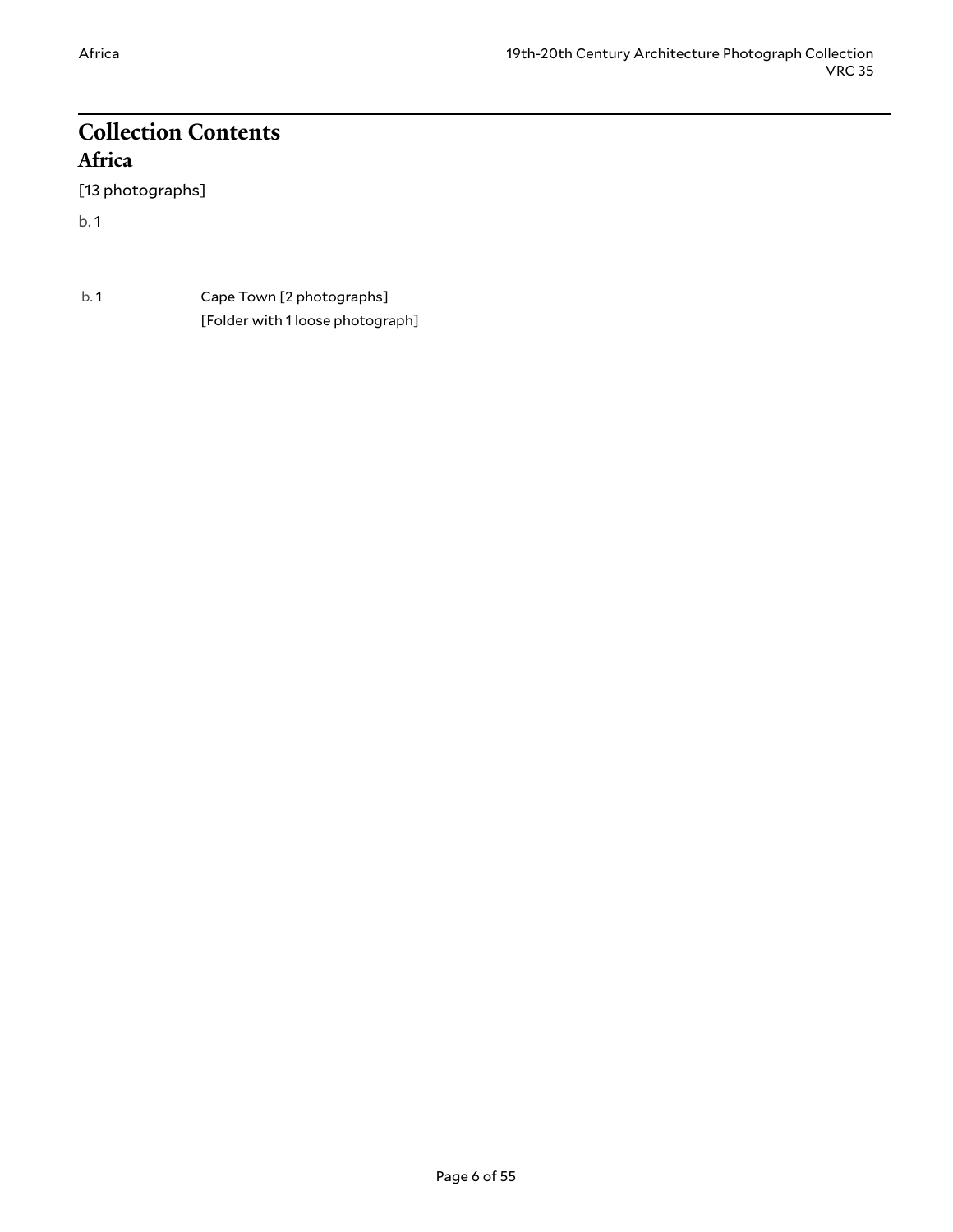### <span id="page-6-0"></span>**Australia**

[4 photographs]

[Folder with 18 loose photographs]

| b.1 | Adelaide [2 photographs]                                                                                              |
|-----|-----------------------------------------------------------------------------------------------------------------------|
| b.1 | Brisbane [4 photographs]                                                                                              |
| b.1 | Melbourne [2 photographs]                                                                                             |
| b.1 | Perth [2 photographs]                                                                                                 |
| b.1 | Sydney [11 photographs]<br>[Folder with 4 loose photographs]<br>Xx Harbor Bridge, Sydney, see Large Size Architecture |
| b.1 | Tasmania [5 photographs]                                                                                              |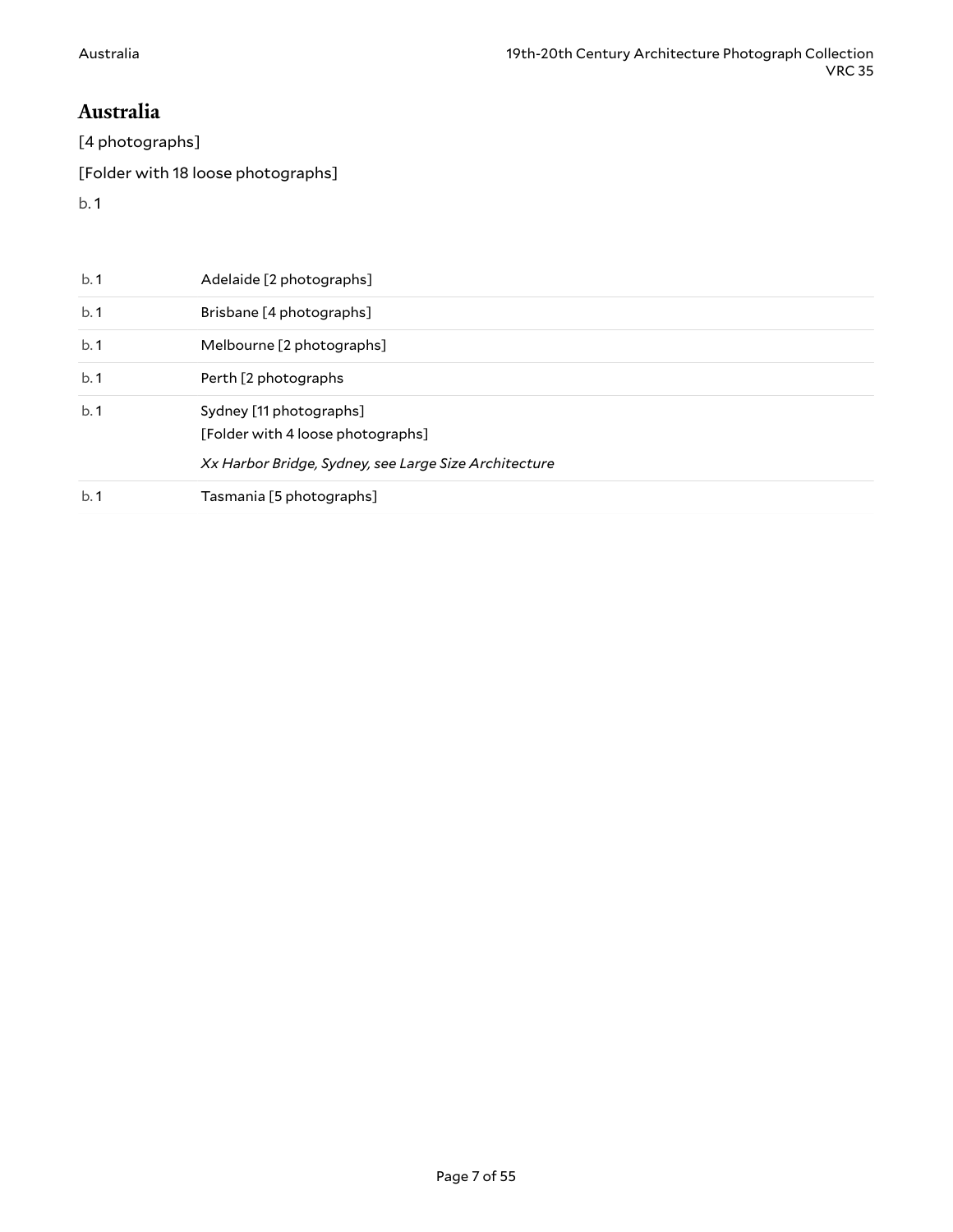### <span id="page-7-0"></span>**Austria**

[6 photographs]

| b.2 | Vienna [33 photographs]<br>[Folder with 14 loose photographs and 1 article] |  |
|-----|-----------------------------------------------------------------------------|--|
| b.2 | Churches [7 photographs]                                                    |  |
| b.2 | Government Buildings [11 photographs]                                       |  |
| b.2 | Houses [15 photographs]                                                     |  |
| b.2 | Apartments [15 photographs]                                                 |  |
| b.3 | Museums [3 photographs]                                                     |  |
| b.3 | Secession Building [7 photographs]                                          |  |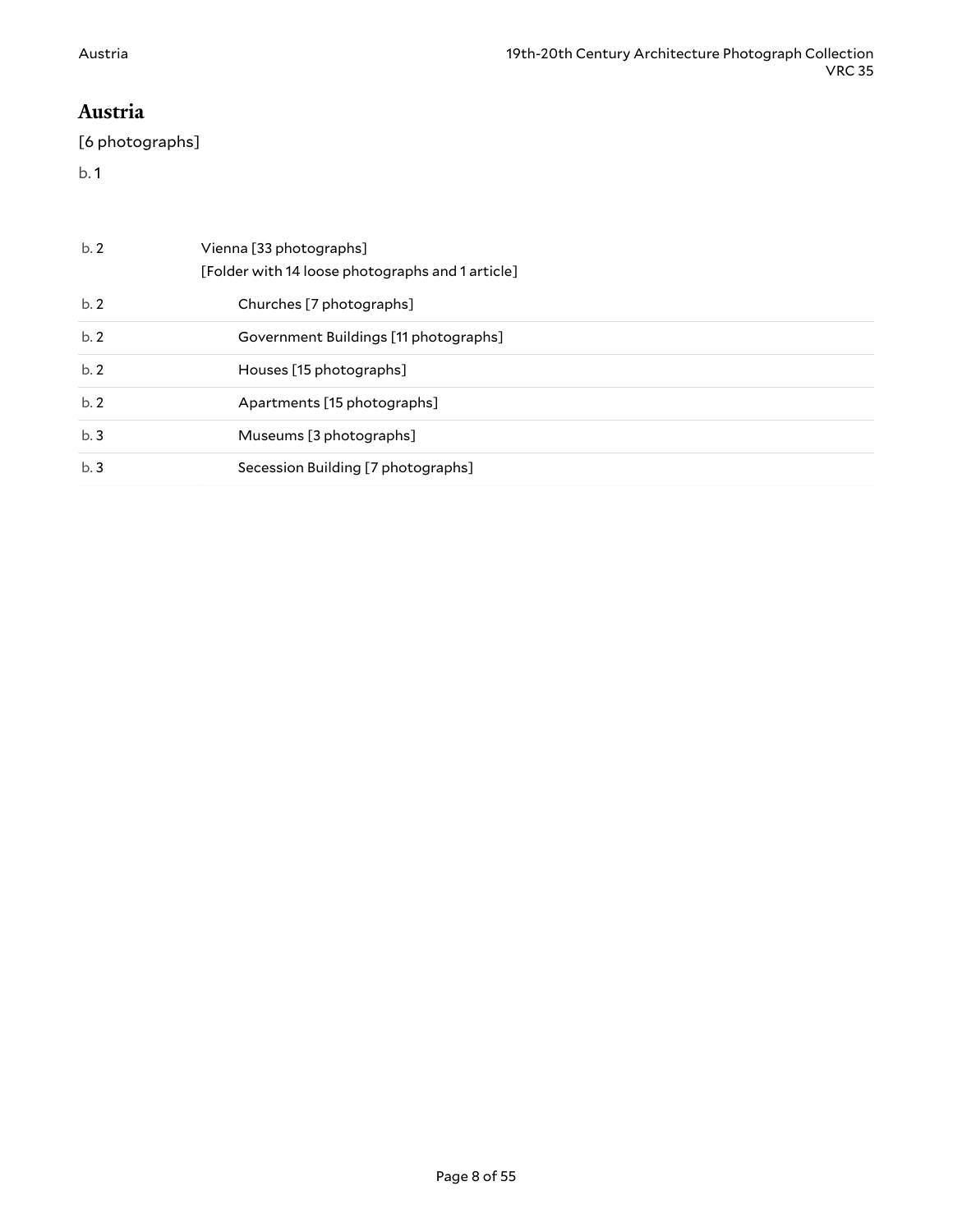# <span id="page-8-0"></span>**Bangladesh**

#### [2 photographs]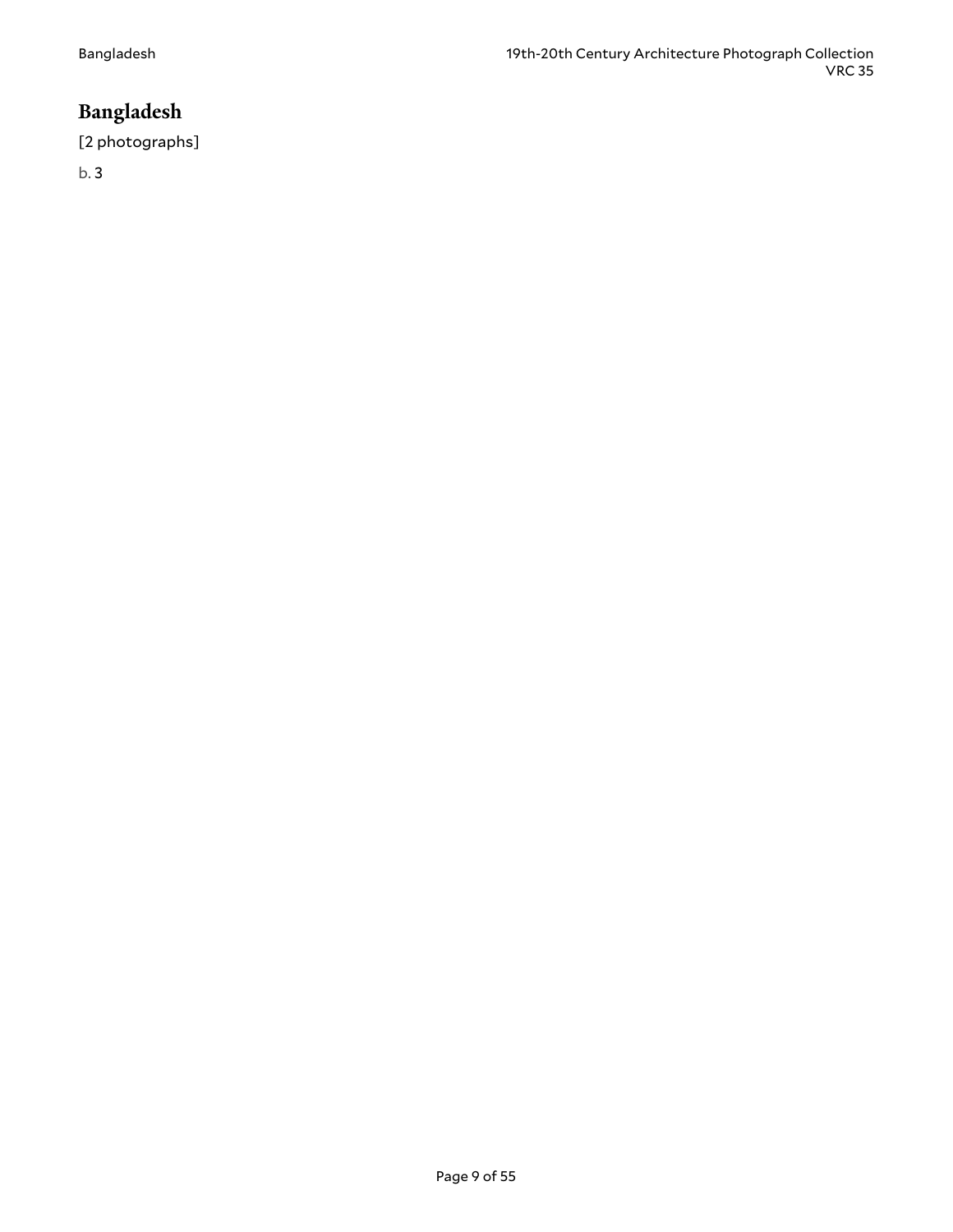# <span id="page-9-0"></span>**Belgium**

[10 photographs]

[Folder of 4 loose photographs]

| b.3 | Antwerp [4 photographs]<br>[Folder with 1 loose photograph]    |
|-----|----------------------------------------------------------------|
| b.3 | Brussels [16 photographs]<br>[Folder with 4 loose photographs] |
| b.3 | Houses [18 photographs]                                        |
| b.3 | Palais Stoclet [16 photographs]                                |
| b.3 | Tassel House (12 Rue de Turin) [5 photographs]                 |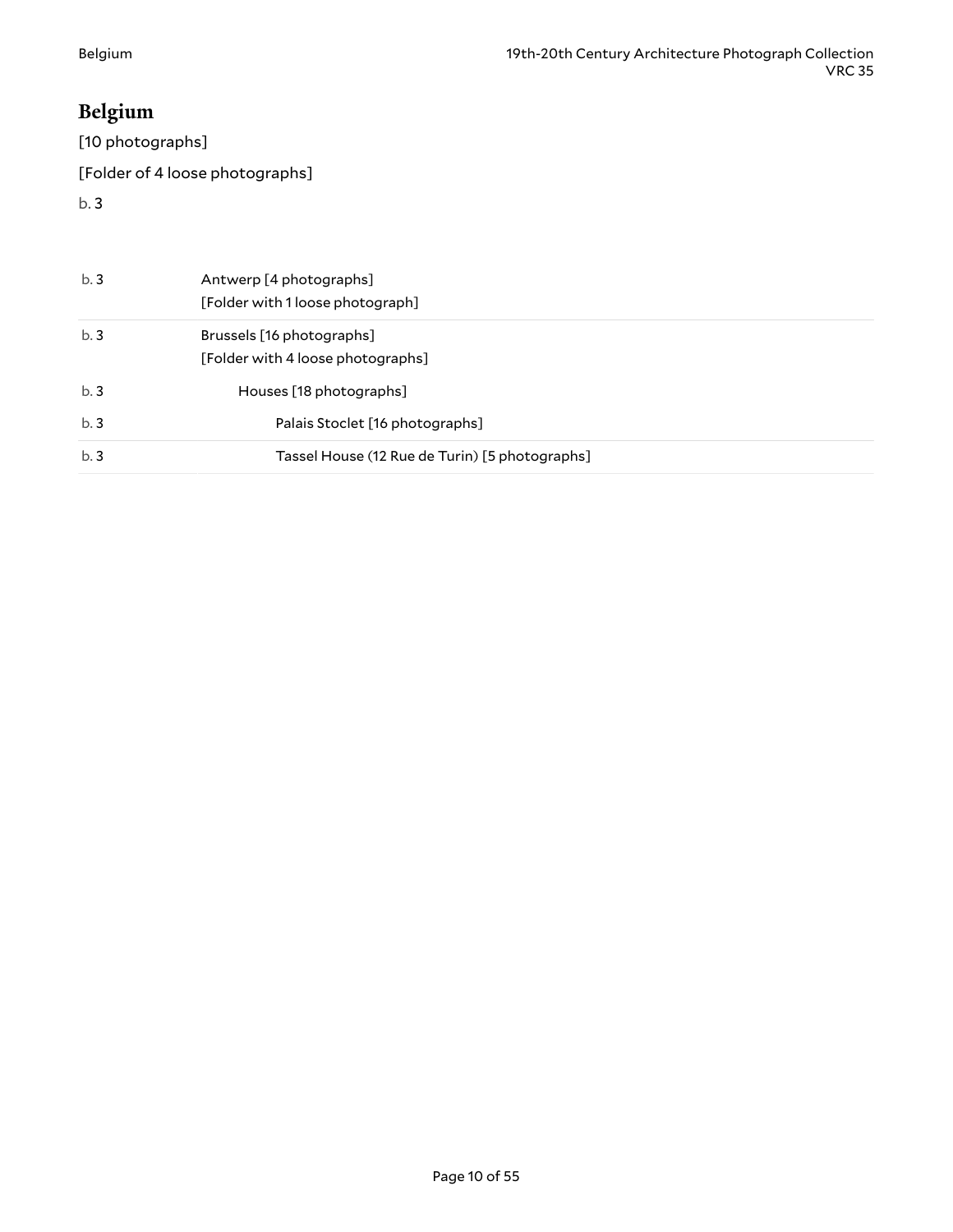## <span id="page-10-0"></span>**Britain**

[3 photographs]

[Folder of 38 loose photographs and 4 articles]

*Xx Runconn: Plan, see: Medium Size*

| b.4     | General Architects [17 photographs]<br>[Folder with 1 article]                                                   |
|---------|------------------------------------------------------------------------------------------------------------------|
|         | Xx Charles Rennie McKintosh's Watercolors, see: Painting, Britain                                                |
| $b.4-5$ | Places A-M [101 photographs]                                                                                     |
| b.5     | Places N-Z [59 photographs]<br>X Windsor Castle, Exterior Views, see: Architecture, Gothic, Britain              |
| b.6     | Abbotsford [7 photographs]<br>[Folder of 7 loose photographs]                                                    |
|         | X Abbotsford Manor, Exterior Views, see: Large Size Architecture                                                 |
| b. 6    | Ascott [4 photographs]                                                                                           |
| b. 6    | Ashridge Park [8 photographs]                                                                                    |
| b.6     | Balmoral Castle [3 photographs<br>[Folder of 1 loose photograph]                                                 |
| b.6     | Bexley Heath [7 photographs]                                                                                     |
| b.6     | Birmingham [10 photographs]<br>[Folder of 5 loose photographs]                                                   |
| b.6     | Bradford [11 photographs]                                                                                        |
| b.6     | Brighton [10 photographs]                                                                                        |
| b. 6    | Broadleys on Lake Windermere [5 photographs]                                                                     |
| b.7     | Cambridge [11 photographs]                                                                                       |
| b.7     | Fitzwilliam Museum [3 photographs]                                                                               |
| b.7     | Cheadle [6 photographs]                                                                                          |
| b.7     | Coventry [4 photographs]                                                                                         |
| b.7     | Dublin [10 photographs]<br>X Trinity College Museums (Dane & Woodward, Architects), see: Large Size Architecture |
| b.7     | Eaton Hall [4 photographs]                                                                                       |
| b.7     | Edinburgh [13 photographs]<br>[Folder of 6 loose photographs]                                                    |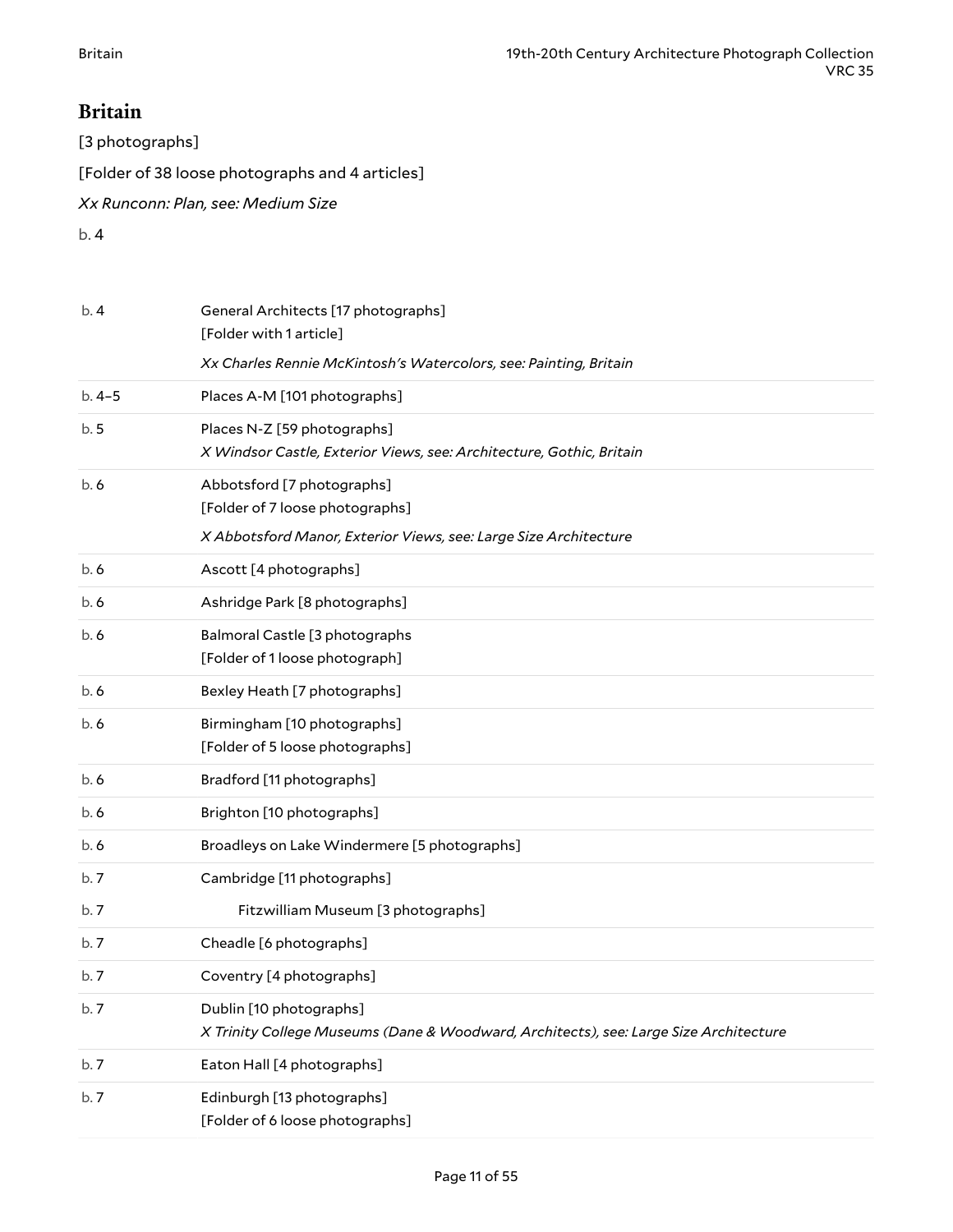| b.7     | Glasgow [12 photographs]                                                                         |
|---------|--------------------------------------------------------------------------------------------------|
| b.7     | Godaming [5 photographs]                                                                         |
| b.7     | Halland [3 photographs]                                                                          |
| b.7     | Helensburgh [5 photographs]                                                                      |
| b.8     | Hertford [5 photographs]                                                                         |
| b.8     | Kilmalcolm [4 photographs]                                                                       |
| b.8     | Leeds [10 photographs]<br>[Folder of 3 loose photographs]                                        |
| b.8     | Liverpool [8 photographs]<br>[Folder of 8 loose photographs]                                     |
| b.8     | Cathedral [6 photographs]<br>[Folder of 9 loose photographs]                                     |
| b.8     | Yorkshire House [1 photograph]                                                                   |
| $b.8-9$ | London [66 photographs]<br>[Folder of 73 loose photographs and 6 articles]                       |
| b.9     | Banks [3 photographs]                                                                            |
| b.9     | Bank of England [15 photographs                                                                  |
| b.9     | Churches [11 photographs]                                                                        |
| b.9     | Westminster Cathedral [3 photographs]                                                            |
| b. 10   | Expositions [16 photographs]                                                                     |
| b.10    | Crystal Palace [13 photographs]<br>[Folder of 3 loose photographs]                               |
| b.10    | Government Buildings [7 photographs]                                                             |
| b.10    | Houses of Parliament [21 photographs]                                                            |
| b.10    | Royal Courts of Justice [13 photographs]                                                         |
| b.11    | Royal Mail House [15 photographs]<br>X Royal Mail House, Interior, see: Medium Size Architecture |
| b.11    | Houses [14 photographs]                                                                          |
| b.11    | Shaw House [3 photographs]                                                                       |
| b.11    | Swan House [6 photographs]                                                                       |
| b.11    | Houses-Apartments [5 photographs]                                                                |
| b.11    | Monuments [4 photographs]                                                                        |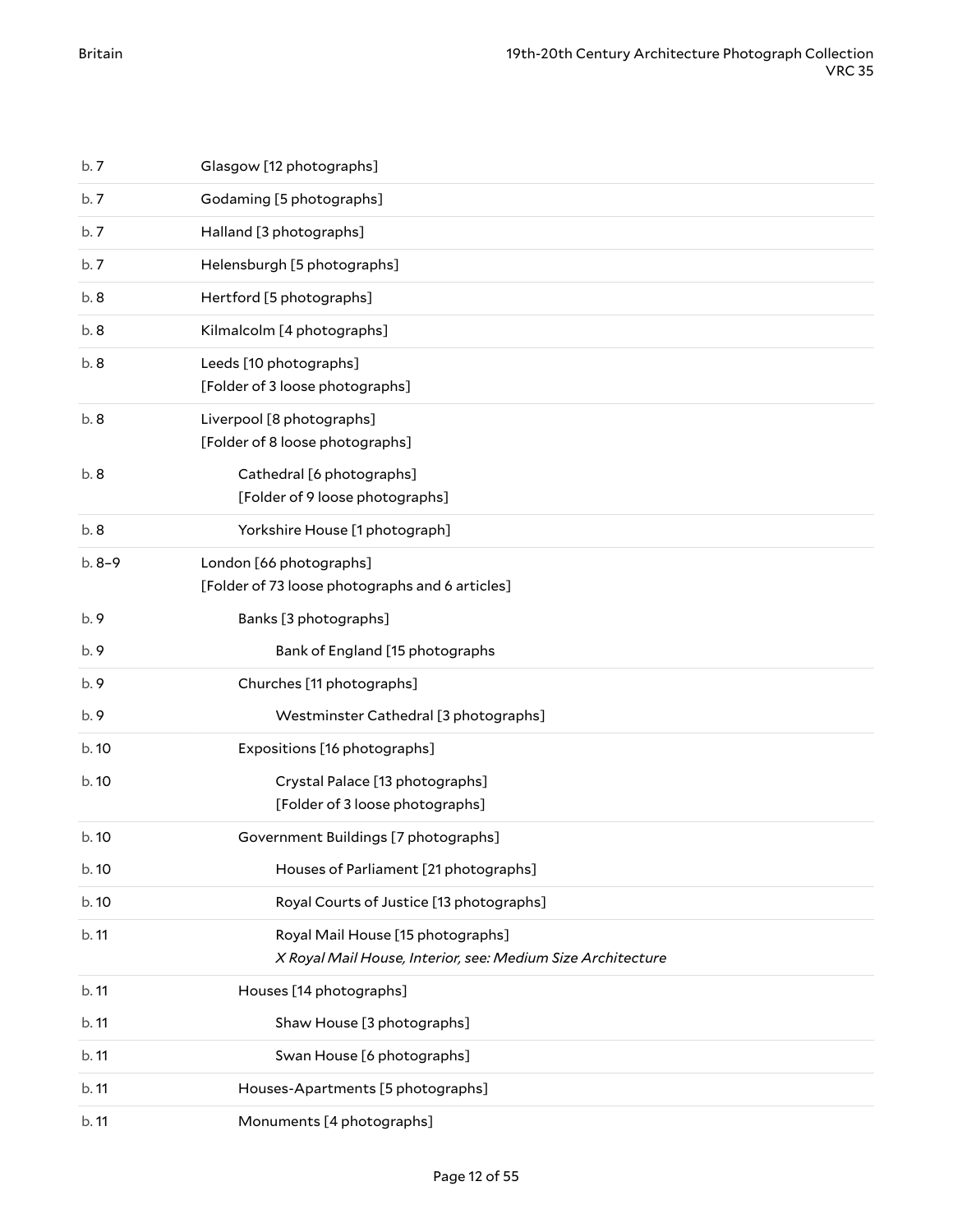#### London [66 photographs] > Monuments [4 photographs] (continued)

| b.11  | Albert Memorial [9 photographs]                                                                    |
|-------|----------------------------------------------------------------------------------------------------|
| b. 11 | Museums [1 photograph]                                                                             |
| b.11  | British Museums [6 photographs]                                                                    |
| b.11  | National Gallery [3 photographs]                                                                   |
| b.11  | Palaces [6 photographs]                                                                            |
| b. 11 | Parks [2 photographs]                                                                              |
| b. 11 | Squares [7 photographs]                                                                            |
| b.12  | Stations [9 photographs]                                                                           |
| b.12  | Manchester [40 photographs]<br>[Folder of 5 loose photographs]                                     |
| b.12  | Persian Exposition<br>Xx: Persian Exposition, see: Minor Arts                                      |
| b. 12 | Marlow [7 photographs]                                                                             |
| b. 12 | Mentmore [3 photographs]                                                                           |
| b.12  | Nottingham [3 photographs]                                                                         |
| b.12  | Oxford [9 photographs]                                                                             |
| b.13  | Rugby [3 photographs]                                                                              |
| b. 13 | Scarisbrick [3 photographs]                                                                        |
| b. 13 | Stratford-on-Avon [2 photographs]<br>[Folder of 1 loose photograph]<br>Xx Exterior, see Large Size |
| b. 13 | Warwick [2 photographs]                                                                            |
| b.13  | Whipsnade [6 photographs]                                                                          |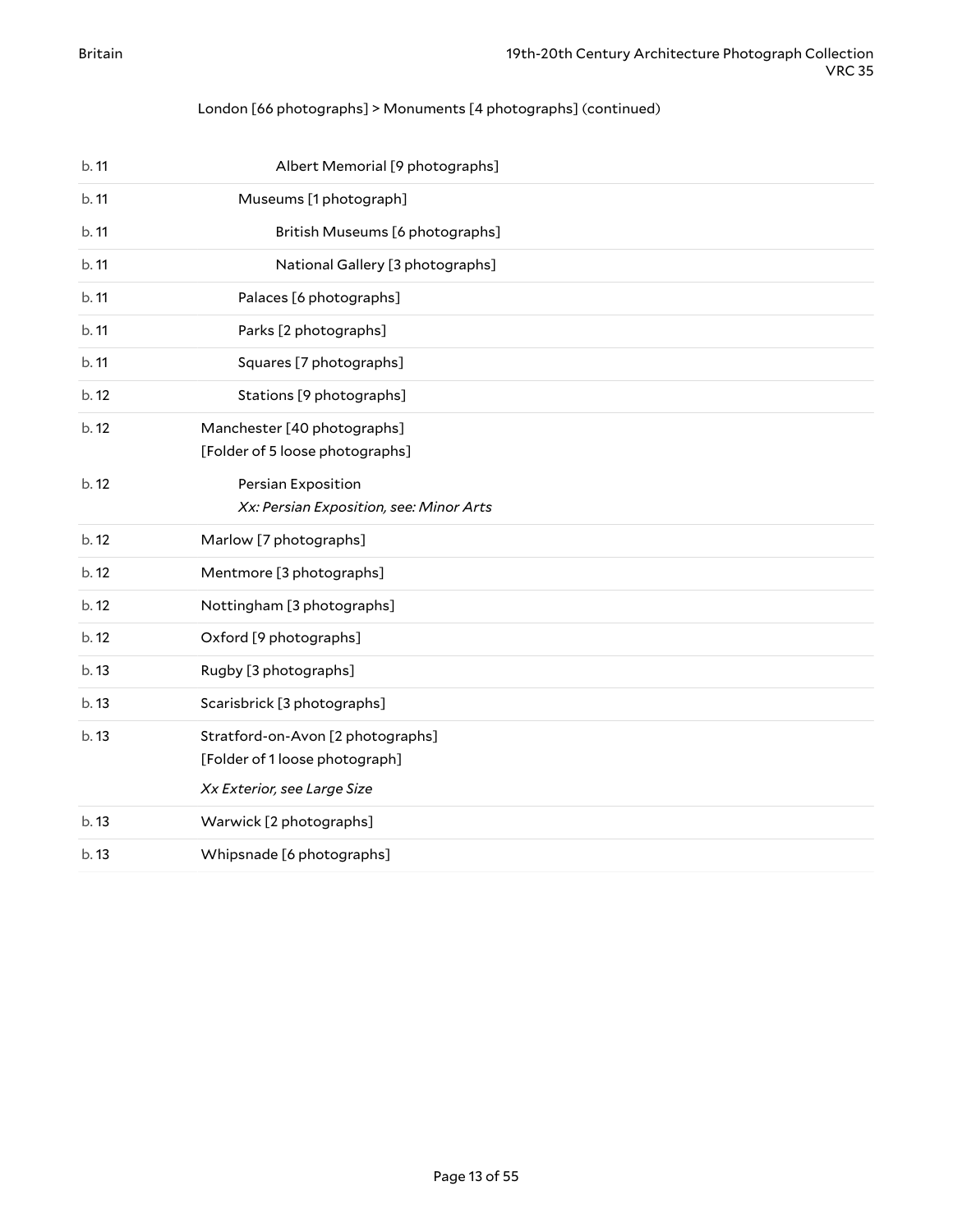# <span id="page-13-0"></span>**China**

[10 photographs]

| b. 13 | Yenching University [1 photograph]    |
|-------|---------------------------------------|
| b. 13 | Union Medical College [3 photographs] |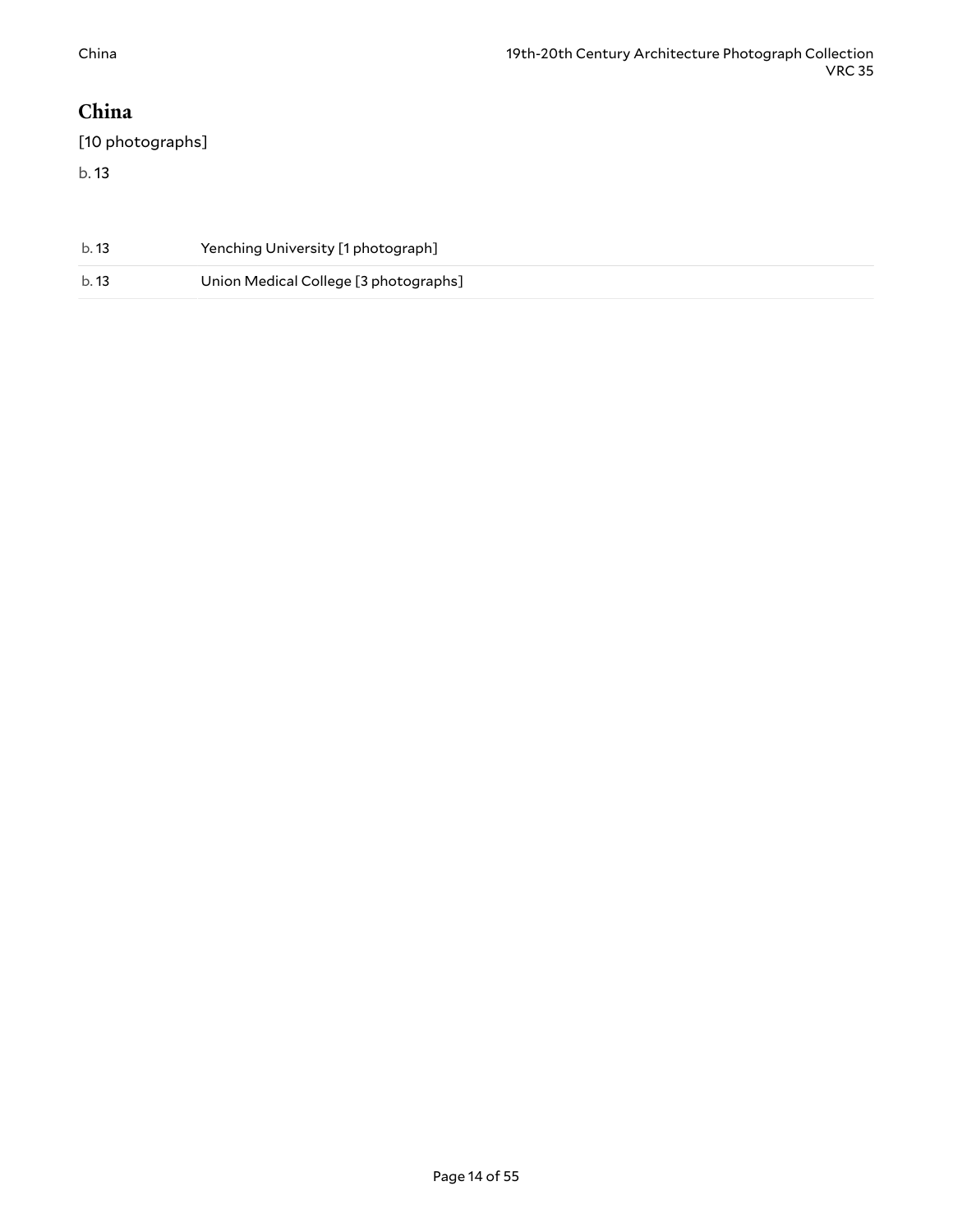# <span id="page-14-0"></span>**Czechoslovakia**

[16 photographs]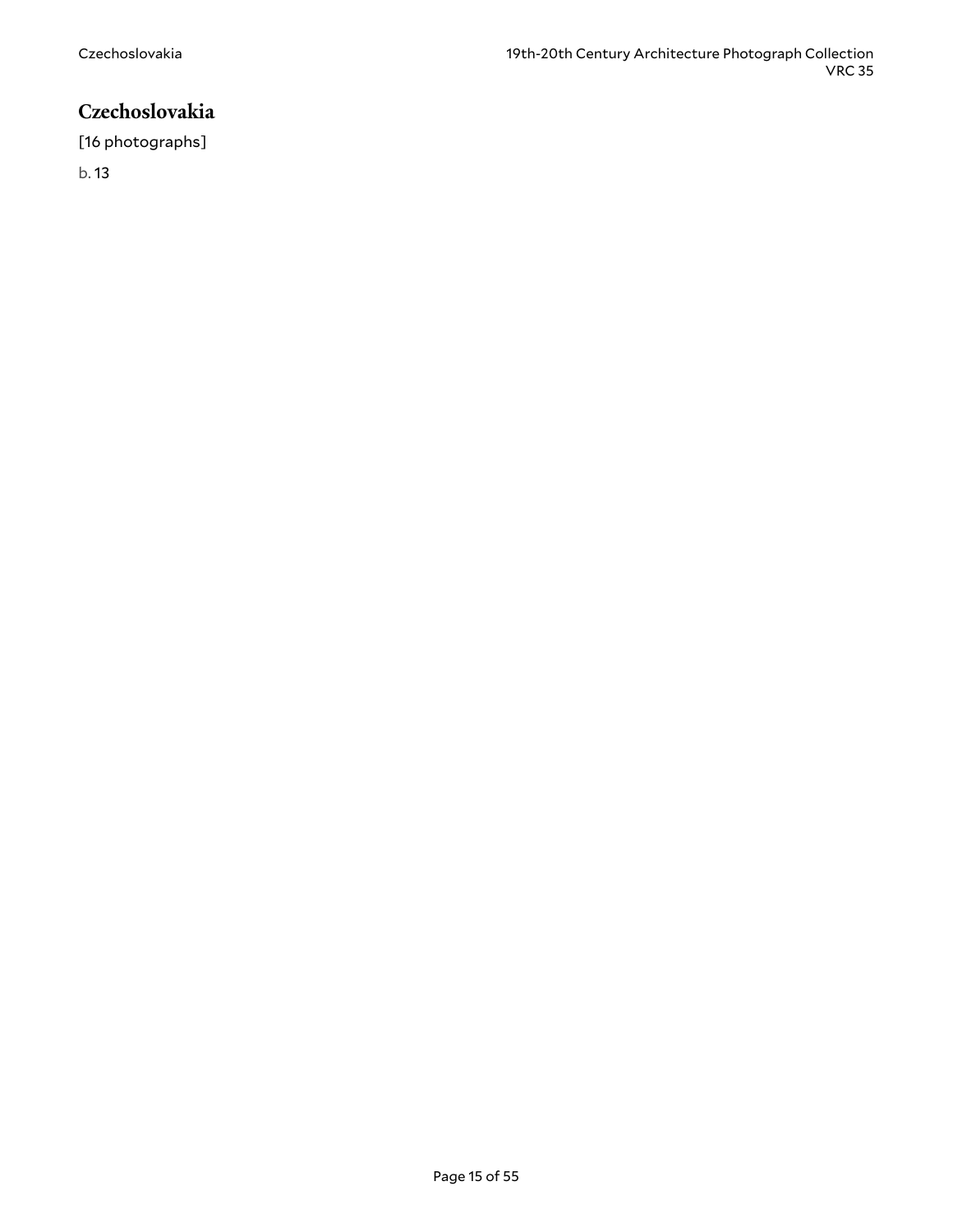#### <span id="page-15-0"></span>**Denmark**

[3 photographs] [Folder of 1 loose photograph] b. 13

| b. 13 | Copenhagen [27 photographs] |
|-------|-----------------------------|
|       | [Folder of 18 loose images] |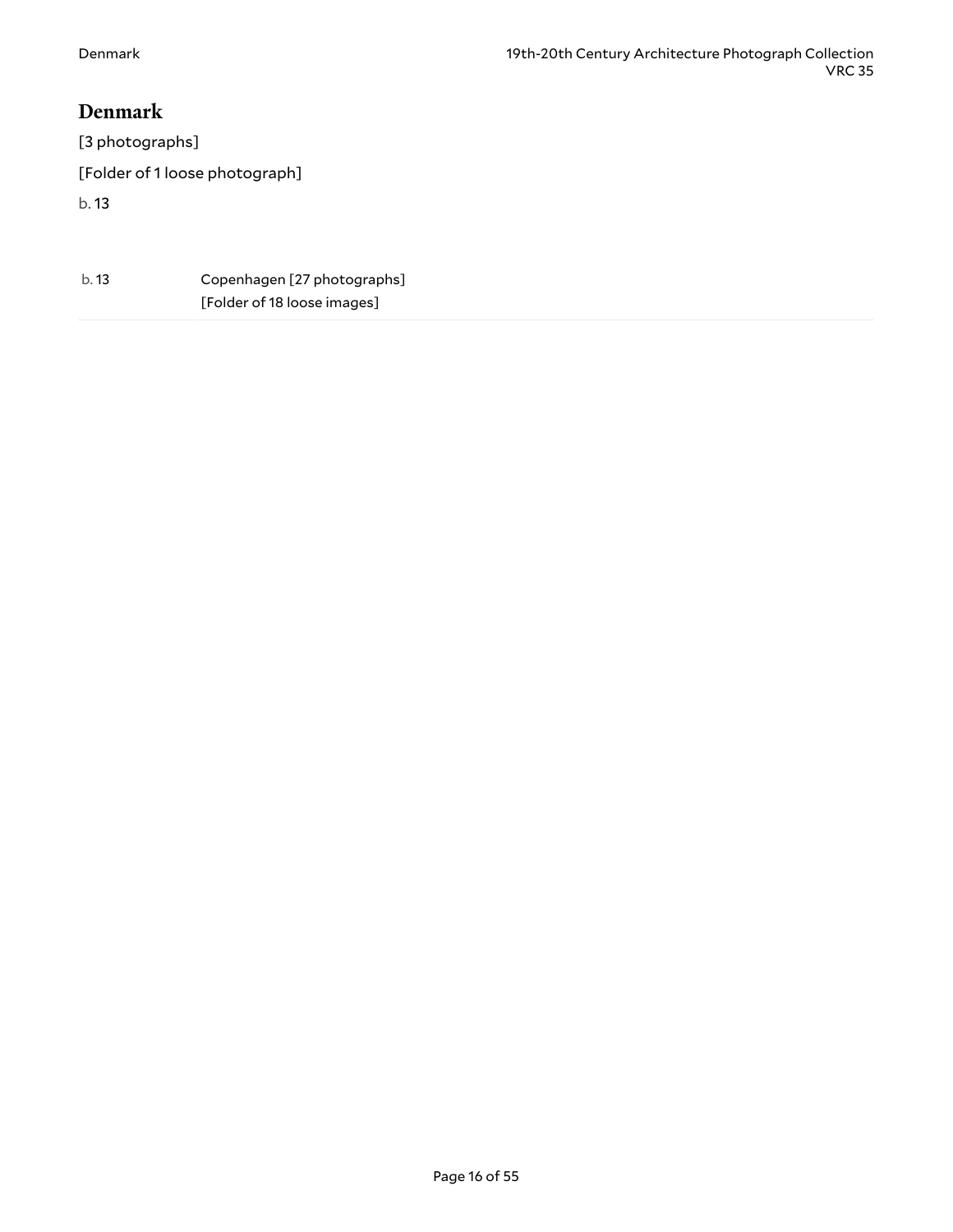# <span id="page-16-0"></span>**Egypt**

[7 photographs] [Folder of 10 loose photographs and 1 article] b. 14

b. 14 Mosque of Mohamed Ali [5 photographs]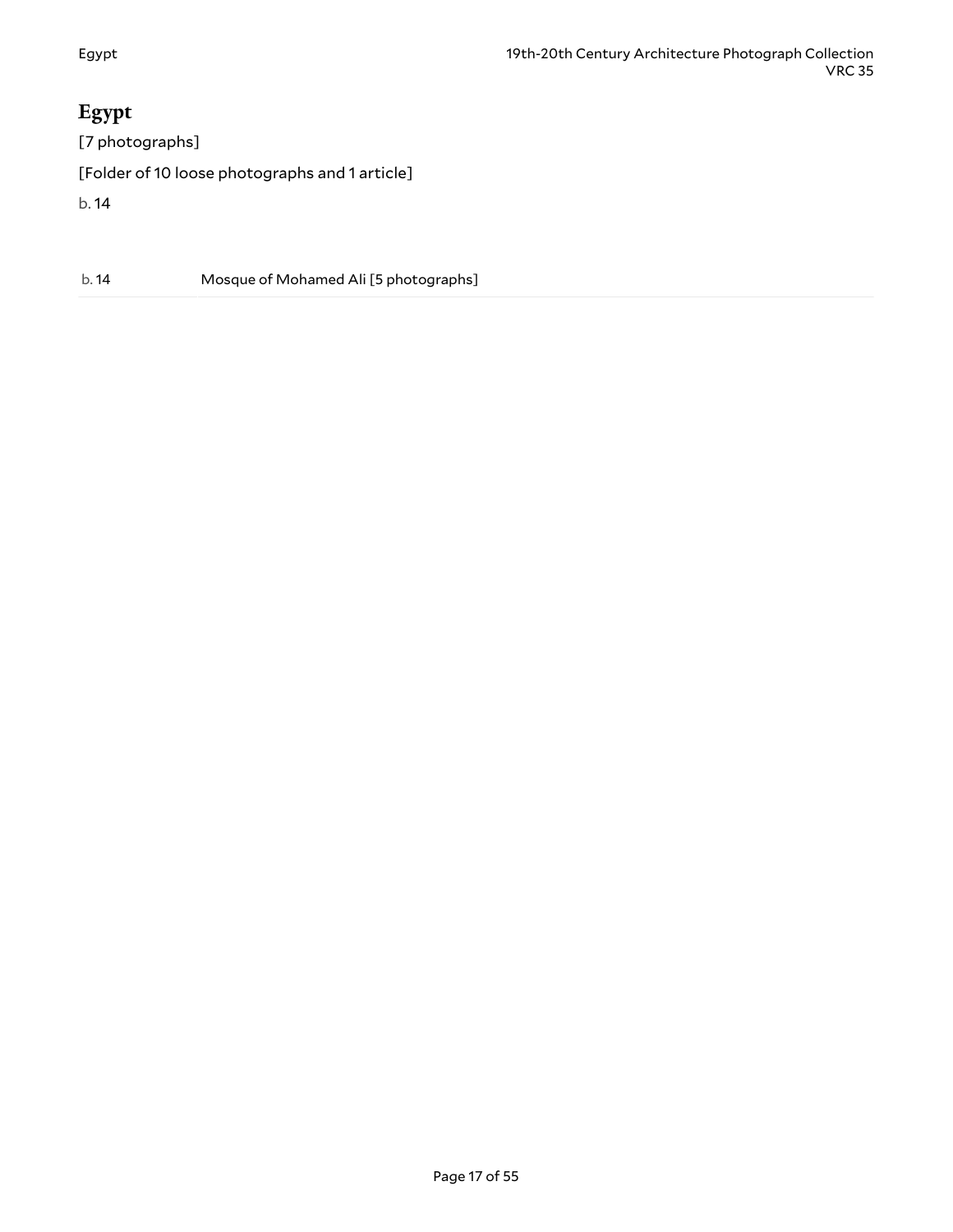# <span id="page-17-0"></span>**Finland**

[21 photographs]

[Folder of 17 loose photographs]

| b.14  | Helsinki [31 photographs]   |
|-------|-----------------------------|
| b.14  | Munkkiniemi [6 photographs] |
| b.14  | Otaniemi [10 photographs]   |
| b. 15 | Paimio [9 photographs]      |
| b. 15 | Pori [15 photographs]       |
| b. 15 | Sunila [9 photographs]      |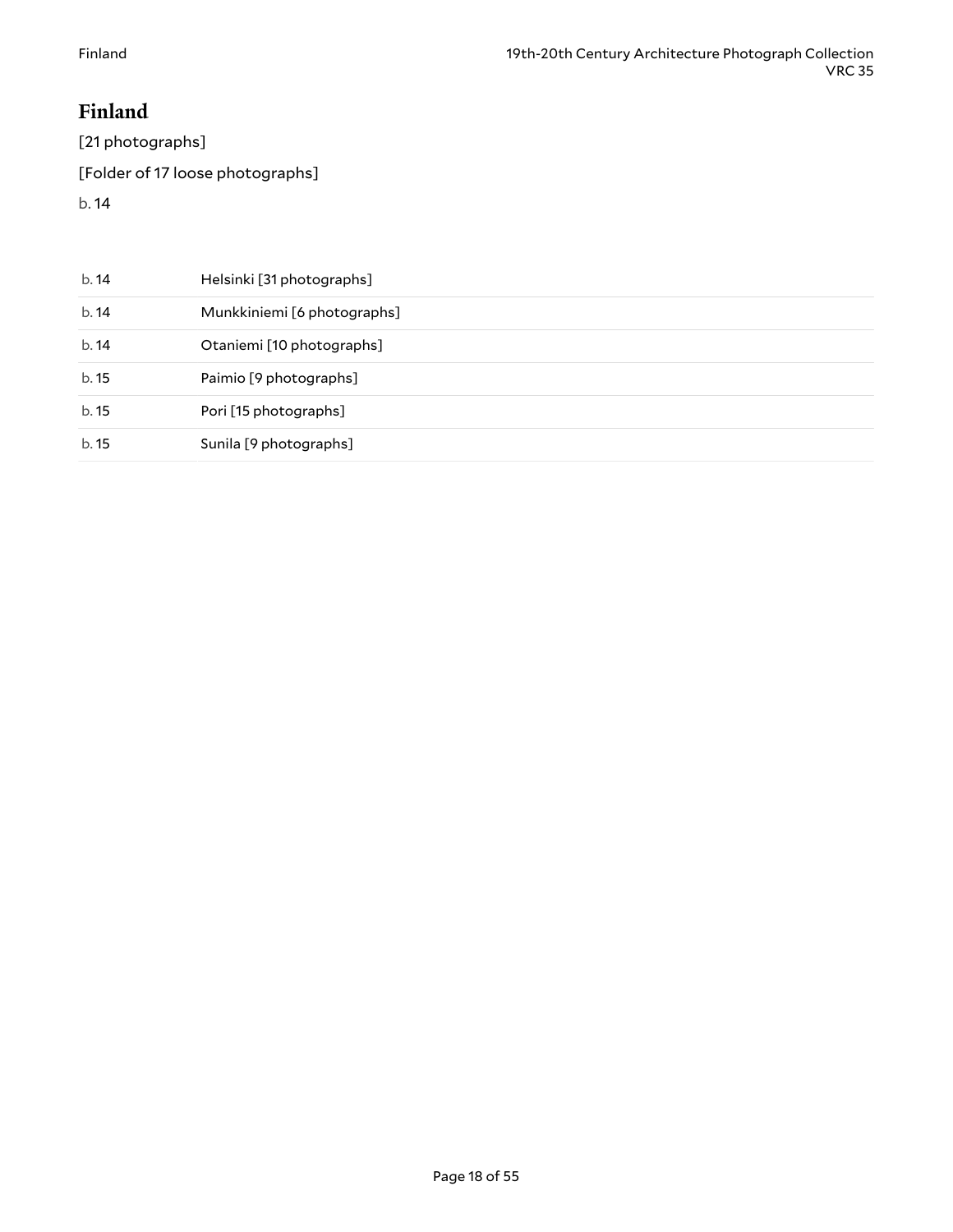#### <span id="page-18-0"></span>**France**

[Folder of 26 loose photographs and 5 articles]

| b. 16 | Places A-G [23 photographs]                                                      |
|-------|----------------------------------------------------------------------------------|
| b.16  | Places H-M [17 photographs]                                                      |
| b.16  | Places N-Z [28 photographs]                                                      |
| b.16  | General Architects [12 photographs]<br>[Folder of 114 loose photographs]         |
| b.16  | Garnier, Tony [13 photographs]                                                   |
| b.16  | Hector, Guimard [2 photographs]                                                  |
| b. 17 | Le Corbusier [10 photographs]<br>[Folder with 3 loose photographs and 1 article] |
| b. 17 | Lequeu, Jean Jacques [6 photographs]                                             |
| b. 17 | Viollet-le-Duc [5 photographs]                                                   |
| b. 17 | Assy [5 photographs]                                                             |
| b. 17 | Auteuil [5 photographs]                                                          |
| b. 17 | Auxerre [5 photographs]                                                          |
| b. 17 | Bordeaux [4 photographs]                                                         |
| b. 17 | Boulogne [3 photographs]                                                         |
| b. 17 | Bourges [2 photographs]                                                          |
| b. 17 | Chartes [2 photographs]                                                          |
| b. 17 | Chateau-Thierry [2 photographs]                                                  |
| b. 17 | Cherbourg [2 photographs]                                                        |
| b. 17 | Dinan la Rance [2 photographs]                                                   |
| b. 17 | Dol [2 photographs]                                                              |
| b. 17 | Drancy [3 photographs]                                                           |
| b. 17 | Dreux [8 photographs]                                                            |
| b. 18 | Eveux [14 photographs]                                                           |
| b. 18 | Evreux [2 photographs]                                                           |
| b. 18 | Garches [7 photographs]                                                          |
| b. 18 | Hauterive [10 photographs]                                                       |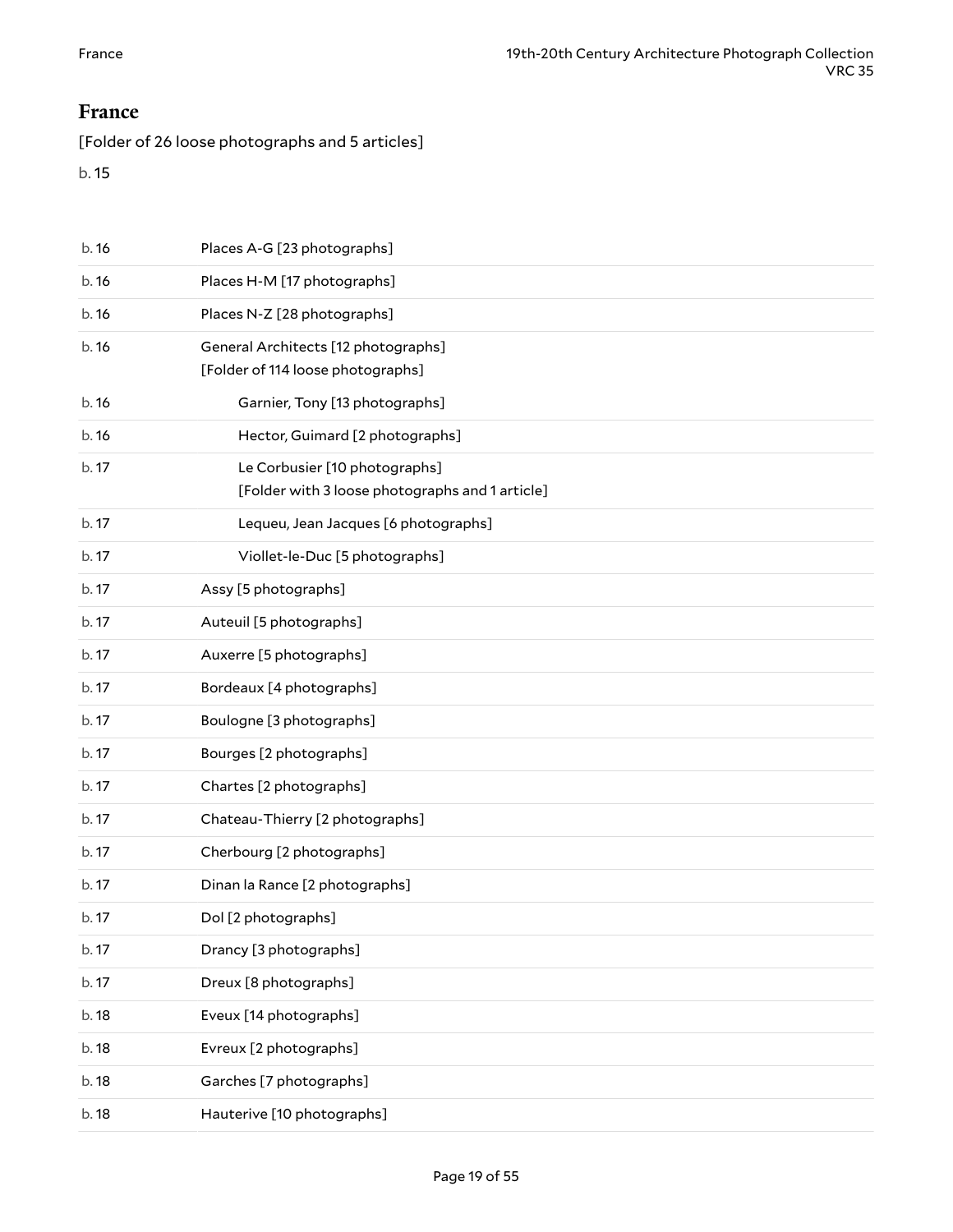| b. 18 | Le Havre [3 photographs]                                                                                                 |
|-------|--------------------------------------------------------------------------------------------------------------------------|
| b. 18 | Le Raincy [9 photographs]                                                                                                |
| b. 18 | Lille [9 photographs]                                                                                                    |
| b. 18 | Lyon [19 photographs]<br>[Folder of 1 loose photograph]                                                                  |
| b. 19 | Marseilles [16 photographs]<br>[Folder of 7 loose photographs]                                                           |
| b. 19 | Montmagny [3 photographs]                                                                                                |
| b. 19 | Morey St. Denis [2 photographs]                                                                                          |
| b. 19 | Nancy [5 photographs]                                                                                                    |
| b. 19 | Neuilly [4 photographs]                                                                                                  |
| b. 19 | Nice [6 photographs]                                                                                                     |
| b. 19 | Paris [18 photographs]<br>[Folder with 58 loose photographs]<br>[Folder with 7 loose photographs]                        |
| b. 20 | Air Views [11 photographs]                                                                                               |
| b. 20 | Arches [1 photograph]                                                                                                    |
| b. 20 | Arc du Carrousel [6 photographs]                                                                                         |
| b. 20 | Arc de Triomphe [8 photographs]                                                                                          |
| b. 20 | Banks [6 photographs]                                                                                                    |
| b. 20 | <b>Bridges</b>                                                                                                           |
| b. 20 | Pont Alexandre III [8 photographs]                                                                                       |
| b. 20 | Pont Bir-Hakeim [5 photographs]                                                                                          |
| b. 20 | Churches [7 photographs]                                                                                                 |
| b. 20 | Chapelle Expiatore [7 photographs]                                                                                       |
| b. 20 | La Madeleine [12 photographs]<br>Xx La Madeleine, Sculpture of High Altar, see Marochetti, Carlo under Sculpture, France |
| b. 20 | La Trinite [3 photographs]                                                                                               |
| b. 20 | Notre Dame de Lorette [4 photographs]                                                                                    |
| b. 20 | Notre Dame du Travail [6 photographs]                                                                                    |
| b. 21 | Church of Rambouillet [8 photographs]                                                                                    |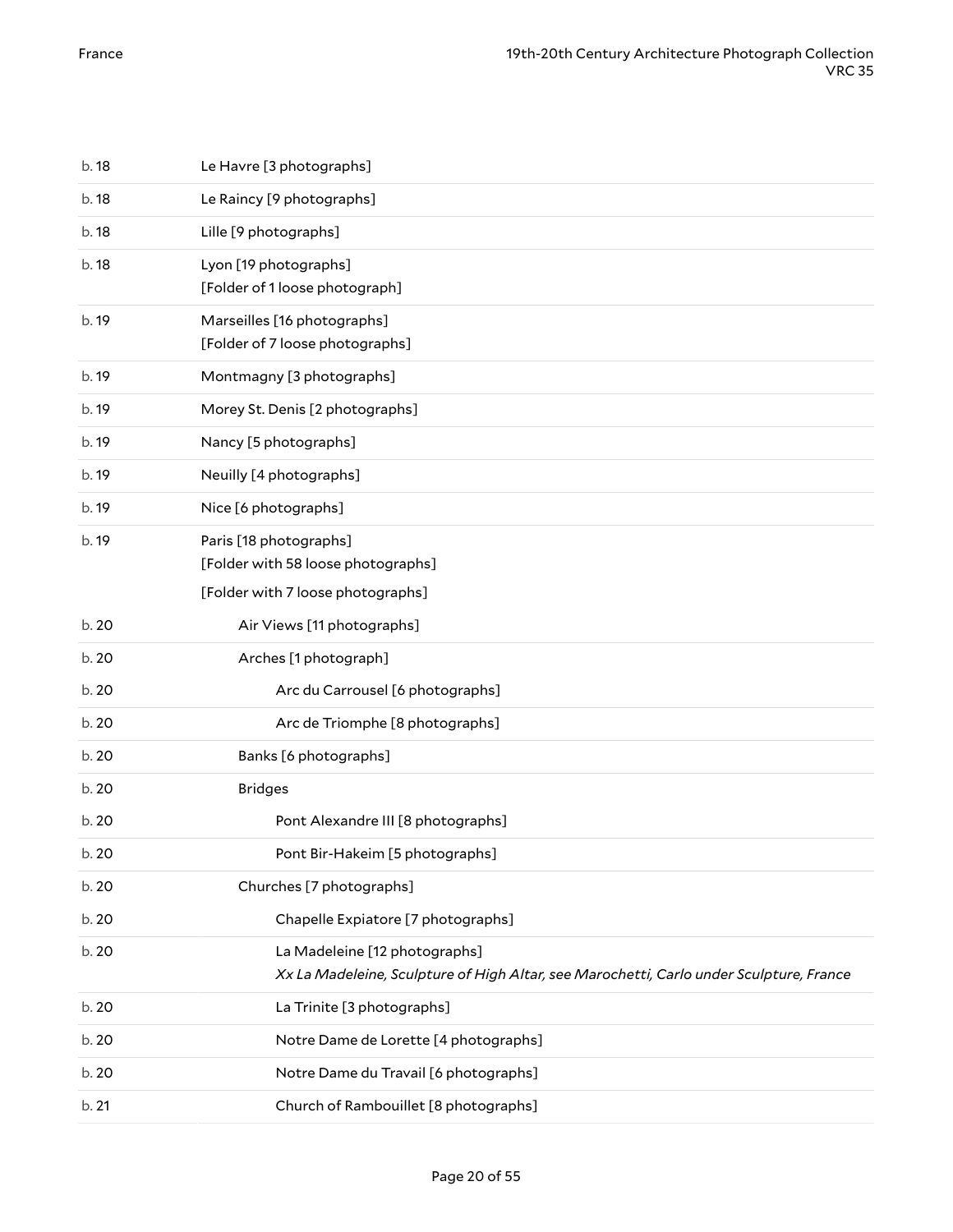#### Paris [18 photographs] > Churches [7 photographs] (continued)

| b.21  | Sacre Coeur [4 photographs]                                                                                                 |
|-------|-----------------------------------------------------------------------------------------------------------------------------|
| b.21  | S. Eugene [7 photographs]                                                                                                   |
| b.21  | S. Vincent de Paul [5 photographs]                                                                                          |
| b.21  | Expositions                                                                                                                 |
| b.21  | Exposition of 1878 [7 photographs]                                                                                          |
| b.21  | Exposition of 1889 [13 photographs]<br>[Folder of 7 loose images]                                                           |
| b.21  | Eiffel Tower [16 photographs]                                                                                               |
| b.21  | Exposition Universelle 1900 [14 photographs]<br>[Folder of 1 loose image]                                                   |
| b. 22 | Arts Decoratifs 1925 [39 photographs]<br>Xx Color detail of Pavillion d'un Collectionneur, see Dupas under Painting, France |
| b. 22 | Exposition of 1929 [5 photographs]                                                                                          |
| b. 22 | Colonial Exposition of 1931 [9 photographs]                                                                                 |
| b. 22 | International Exposition of 1937 [19 photographs]<br>[Folder with 1 article]                                                |
| b. 23 | Fountains [19 photographs]                                                                                                  |
| b. 23 | Garages [2 photographs]                                                                                                     |
| b. 23 | Government Buildings [13 photographs]                                                                                       |
| b. 23 | Chambre des Deputes [5 photographs]                                                                                         |
| b. 23 | Palais de Justice [29 photographs]<br>[Folder with 1 loose photograph]                                                      |
| b. 23 | Tribunal de Commerce [10 photographs]                                                                                       |
| b. 23 | Hospitals [7 photographs]                                                                                                   |
| b. 24 | Houses [23 photographs]<br>[Folder with 2 photographs and 1 article]                                                        |
| b. 24 | Hotel de Beauharnais [5 photographs]                                                                                        |
| b. 24 | Louis Carre House [5 photographs]                                                                                           |
| b. 24 | Hotel Pourtales [5 photographs]                                                                                             |
| b. 24 | Houses-Apartments [12 photographs]                                                                                          |
| b. 24 | Libraries                                                                                                                   |
| b. 24 | Bibliotheque Nationale [22 photographs]                                                                                     |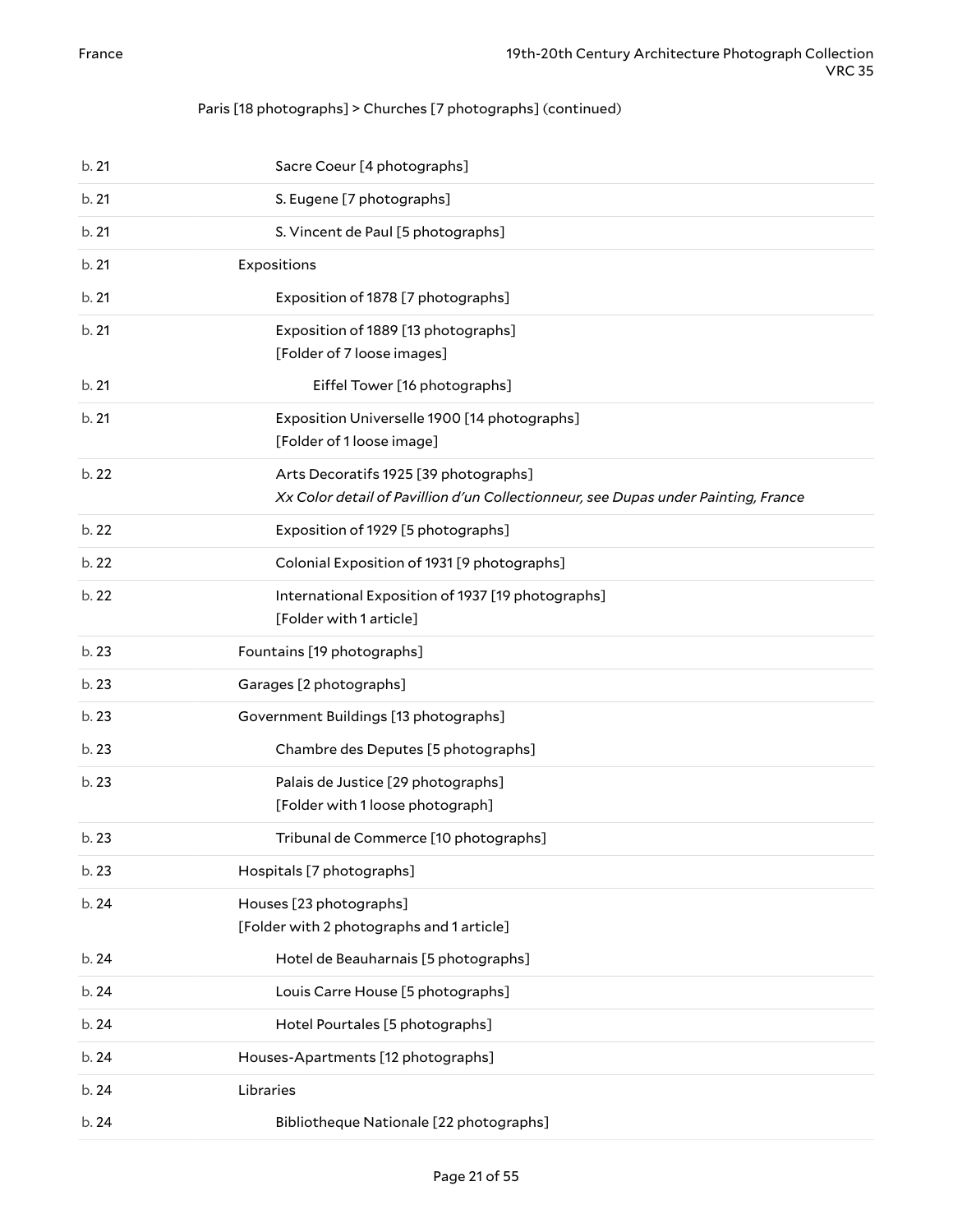#### Paris [18 photographs] > Libraries (continued)

| b.24  | Bibliotheque S.Genevieve [32 photographs]                                                                                                        |
|-------|--------------------------------------------------------------------------------------------------------------------------------------------------|
| b. 25 | Monuments [3 photographs]<br>Xx Tomb of Napolean, see Architecture, Renaissance, France, Paris, Hotels, and Hotel des<br><i>Invalides</i>        |
| b. 25 | Museums [14 photographs]                                                                                                                         |
| b.25  | Louvre [19 photographs]<br>[Folder with 1 article]                                                                                               |
| b.25  | Palaces [2 photographs]<br>Xx 19th Century Additions to the Palais Royal, see Architecture, Renaissance, France, Paris,<br>Palaces, Palais Royal |
| b.25  | Parks [8 photographs]<br>Xx Jardin des Plantes, Aerial View, see Medium Size                                                                     |
| b.25  | Schools [22 photographs]                                                                                                                         |
| b.25  | Squares [7 photographs]                                                                                                                          |
| b.25  | Place de la Concord [5 photographs]                                                                                                              |
| b.25  | <b>Stations</b>                                                                                                                                  |
| b.25  | Gare de l'Est [5 photographs]                                                                                                                    |
| b. 25 | Gare Montparnasse [3 photographs]                                                                                                                |
| b.25  | Gare du Nord [4 photographs]                                                                                                                     |
| b.26  | Gare du Quai-d'Orsay [4 photographs]                                                                                                             |
| b.26  | Metro Entrance [8 photographs]                                                                                                                   |
| b.26  | Stores [7 photographs]                                                                                                                           |
| b.26  | Central Market [14 photographs] Streets [                                                                                                        |
| b. 26 | Theatres [9 photographs]                                                                                                                         |
| b. 26 | Opera House [18 photographs]                                                                                                                     |
| b. 26 | Theatre des Champs Elysees [7 photographs]                                                                                                       |
| b. 26 | Poissy-Sur-Seine [9 photographs]                                                                                                                 |
| b. 27 | Ronchamp [13 photographs]                                                                                                                        |
| b. 27 | Royan [2 photographs]                                                                                                                            |
| b. 27 | Saint Brieu [2 photographs]                                                                                                                      |
| b. 27 | Saintes [2 photographs]                                                                                                                          |
| b. 27 | Strasbourg [5 photographs]                                                                                                                       |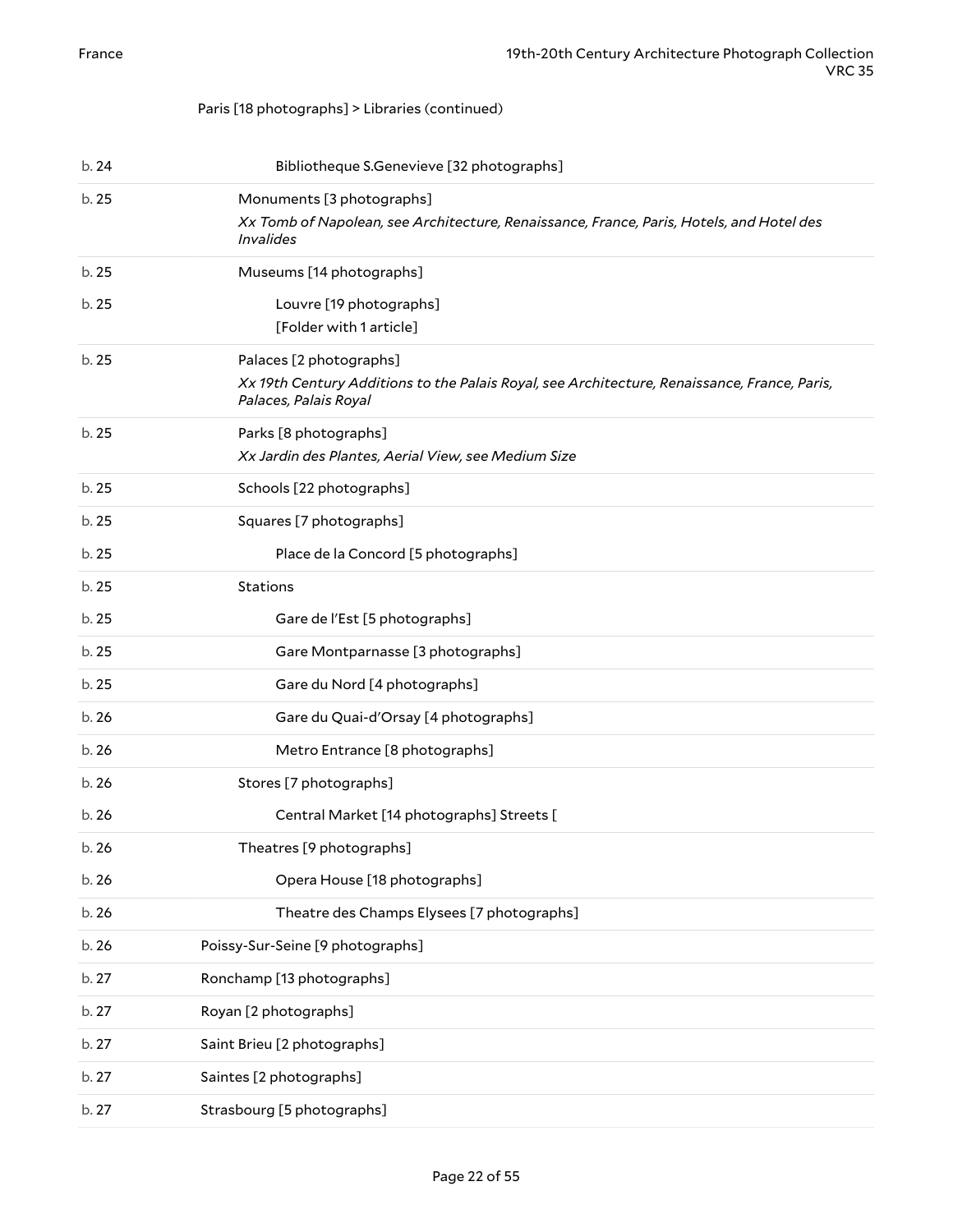| b.27 | Thiepval [2 photographs]                                             |
|------|----------------------------------------------------------------------|
| b.27 | Tours [22 photographs]<br>[Folder with 4 loose photographs]          |
| b.27 | Vence [2 photographs]                                                |
| b.27 | Verdun [2 photographs]                                               |
| b.27 | Versailles [1 photograph]                                            |
| b.27 | Villejuif [3 photographs]                                            |
| b.27 | Vincennes                                                            |
| b.27 | Eglise St. Louis [1 photograph]<br>[Folder with 4 loose photographs] |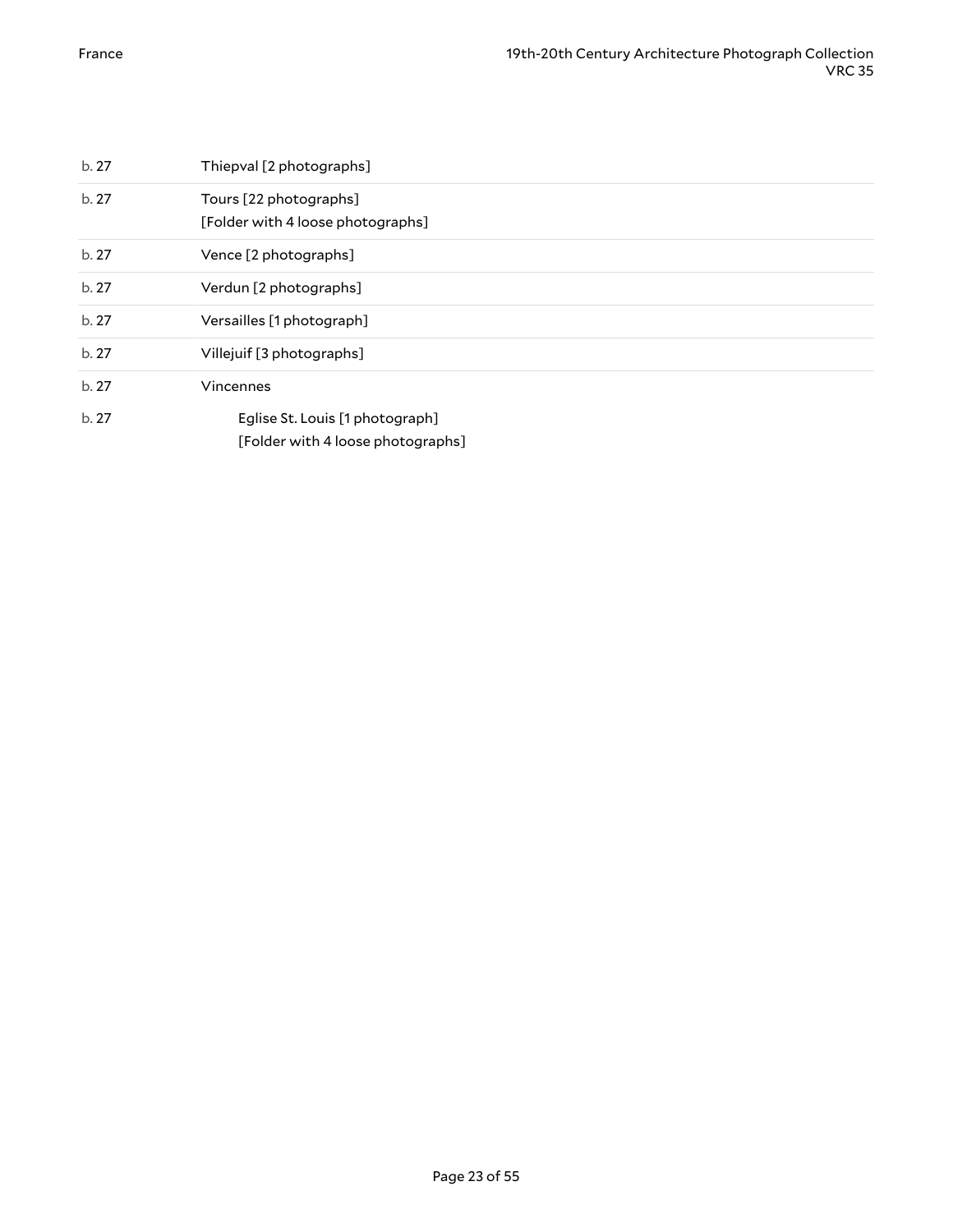# <span id="page-23-0"></span>**Germany**

| $[9 \text{photographs}]$                                                           |
|------------------------------------------------------------------------------------|
| [Folder with 20 loose photographs and 3 articles]                                  |
| [Folder with 32 loose photographs and 1 article]                                   |
| Innen-Dekoration: Die Gesamte Wohnungskunst in Bild und Wort-Herausegeber (2/1929) |
| ہ ما                                                                               |

| b. 28 | General Architects [24 photographs]<br>[Folder with 4 loose photographs and 2 articles] |
|-------|-----------------------------------------------------------------------------------------|
| b. 28 | Places A-G [24 photographs]                                                             |
| b. 28 | Places H-M [9 photographs]                                                              |
| b. 28 | Places N-Z [12 photographs]                                                             |
| b. 29 | Alfred a.d. Leine [7 photographs]<br>[Folder with 1 loose photograph]                   |
|       | [Folder with 3 loose photographs]                                                       |
| b. 29 | Bayreuth [3 photographs]                                                                |
| b. 29 | Berlin [28 photographs]<br>[Folder with 40 loose photographs and 3 articles]            |
| b. 29 | Churches [13 photographs]                                                               |
| b. 29 | Government Buildings [9 photographs]                                                    |
| b. 29 | Neue Wache [4 photographs]                                                              |
| b. 29 | Houses [8 photographs]                                                                  |
| b.30  | Housing [23 photographs]                                                                |
| b.30  | Industrial Buildings [5 photographs]                                                    |
| b.30  | A.E.G. Turbine [5 photographs]                                                          |
| b.30  | Museums [22 photographs]                                                                |
| b. 30 | Palaces [6 photographs]                                                                 |
| b. 30 | Stores [7 photographs]                                                                  |
| b.30  | Theatres [7 photographs]                                                                |
| b.30  | Bingen [2 photographs]                                                                  |
| b. 30 | Bonn [4 photographs]<br>[Folder of 3 loose photographs]                                 |
| b. 30 | Brandenburg [2 photographs]                                                             |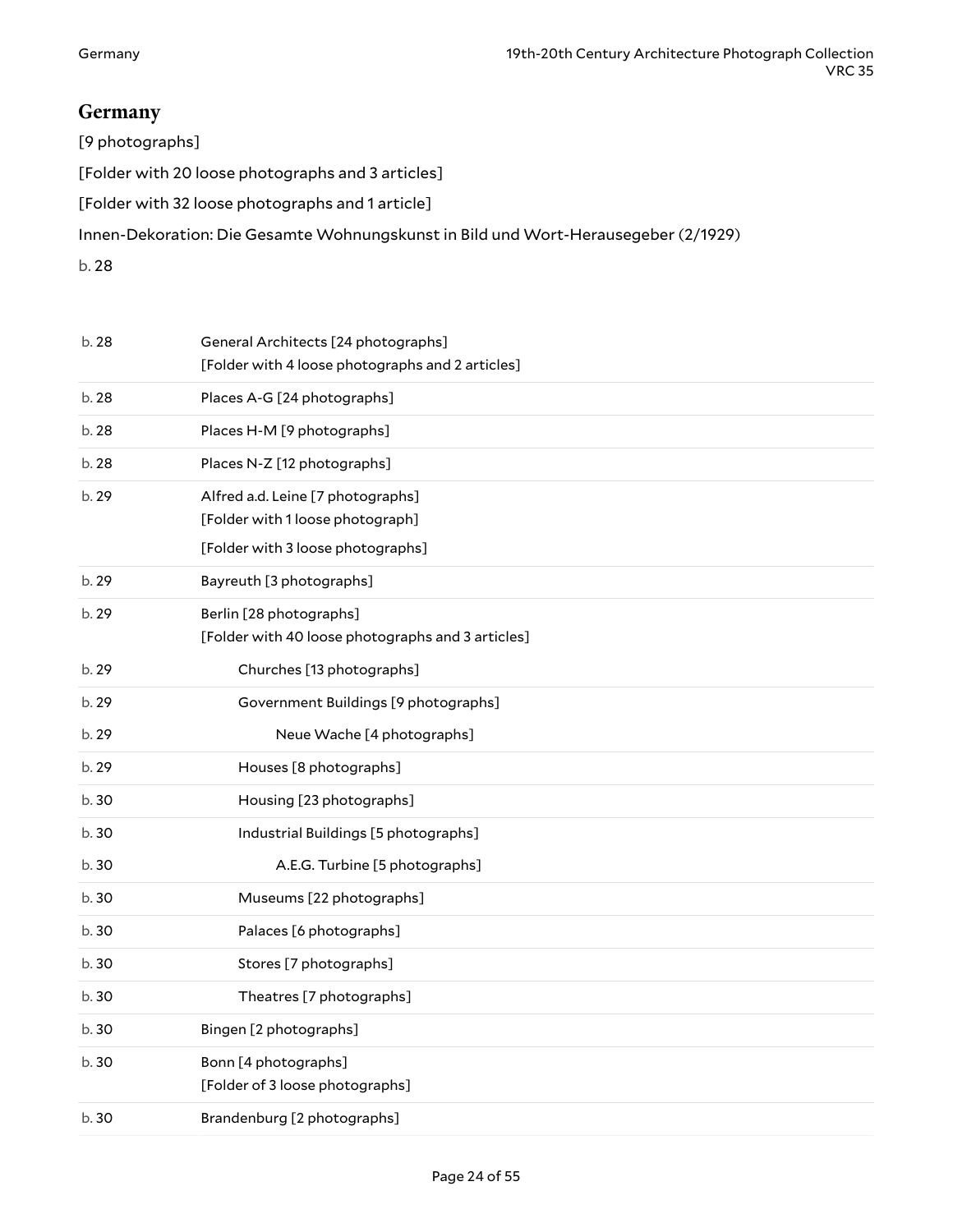| b. 30 | Bremen [2 photographs]                                                     |
|-------|----------------------------------------------------------------------------|
| b.31  | Chemnitz [3 photographs]                                                   |
| b.31  | Coblenz [3 photographs]<br>[Folder with 3 loose photographs]               |
| b.31  | Cologne [11 photographs]<br>[Folder with 6 loose photographs]              |
| b.31  | Expositions [12 photographs]                                               |
| b.31  | Darmstadt [14 photographs]                                                 |
| b.31  | Delstern [2 photographs]                                                   |
| b.31  | Dessau [10 photographs]<br>[Folder with 3 loose photographs and 1 article] |
| b.31  | Dresden [16 photographs]<br>[Folder with 3 loose photographs]              |
| b. 32 | Dusseldorf [10 photographs]                                                |
| b. 32 | Essen [13 photographs]<br>[Folder with 3 loose photographs]                |
| b. 32 | Frankfurt [15 photographs]<br>[Folder with 9 loose photographs]            |
| b. 32 | Great Market [4 photographs]                                               |
| b. 32 | Churches [9 photographs]                                                   |
| b.32  | Houses [5 photographs]                                                     |
| b. 32 | Housing [21 photographs]                                                   |
| b. 33 | Industrial Buildings [1 photograph]                                        |
| b. 33 | I.G. Farben Factory [8 photographs]                                        |
|       | Xx Exterior, see Medium Size, Architecture, Modern, Germany                |
| b. 33 | Gas Works [2 photographs]                                                  |
| b. 33 | Fussen [4 photographs]                                                     |
| b. 33 | Guben [2 photographs]                                                      |
| b. 33 | Hamburg [14 photographs]<br>[Folder with 13 loose photographs]             |
| b. 33 | The Sprinkenhof [6 photographs]                                            |
| b. 33 | Hanover [5 photographs]<br>[Folder with 3 loose photographs]               |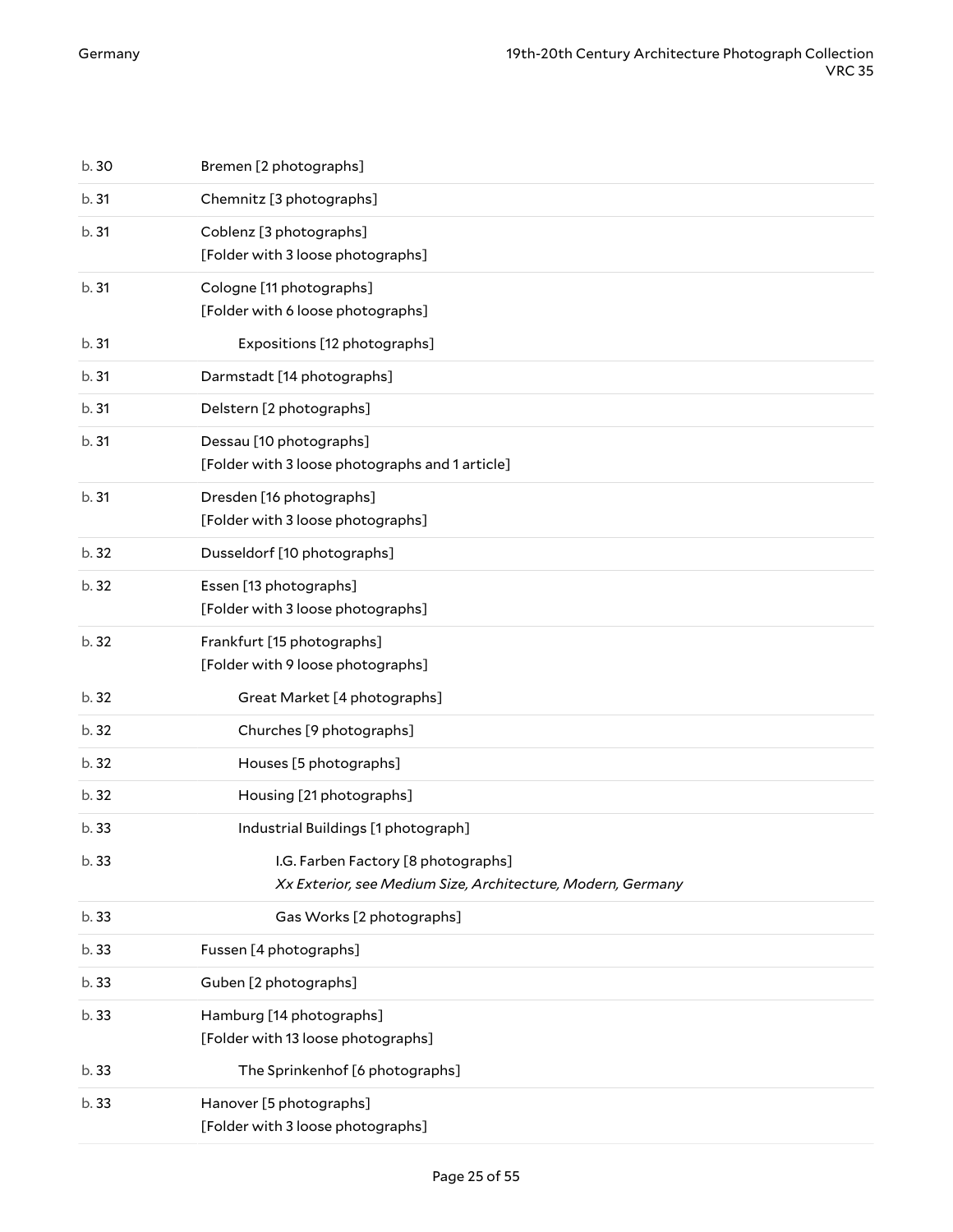| b. 36 | Oberhausen [1 photograph]                                                         |
|-------|-----------------------------------------------------------------------------------|
| b. 36 | Nurnberg [2 photographs]<br>[Folder with 3 loose photographs]                     |
| b. 35 | Neuschwanstein [13 photographs]<br>[Folder with 3 loose photographs]              |
| b.35  | Glyptothek [7 photographs]                                                        |
| b. 35 | Museums [6 photographs]                                                           |
| b. 35 | Basilica of St. Boniface [3 photographs]                                          |
| b. 35 | Churches [6 photographs]                                                          |
| b.35  | Tomb of Unknown Soldier [5 photographs]                                           |
| b. 35 | Propylaea [6 photographs]                                                         |
| b.35  | Munich [24 photographs]<br>[Folder with loose 10 photographs]                     |
| b.34  | Mulheim a.d. Ruhr [3 photographs]                                                 |
| b.34  | Luckenwalde [2 photographs]                                                       |
| b.34  | Linderhof [12 photographs]<br>[Folder with 3 loose photographs]                   |
|       | Xx Battle of the Nations Memorial, see Medium Size, Architecture, Modern, Germany |
| b.34  | Leipzig [9 photographs]<br>[Folder with 5 loose photographs]                      |
| b.34  | Kaefeld [4 photographs]                                                           |
| b.34  | Konigsberg [2 photographs]                                                        |
| b.34  | Kiel [3 photographs]<br>[Folder with 4 loose photographs]                         |
| b.34  | Kehlheim [2 photographs]                                                          |
| b.34  | Karlsruhe [4 photographs]                                                         |
| b. 34 | Jena [2 photographs]                                                              |
| b.34  | Hochst-Am-Main [6 photographs]<br>[Folder with 1 loose photograph]                |
| b.34  | Hindenburg [4 photographs]                                                        |
| b. 33 | Herren-Chiemsee [9 photographs]                                                   |
| b. 33 | Heidelberg [5 photographs]                                                        |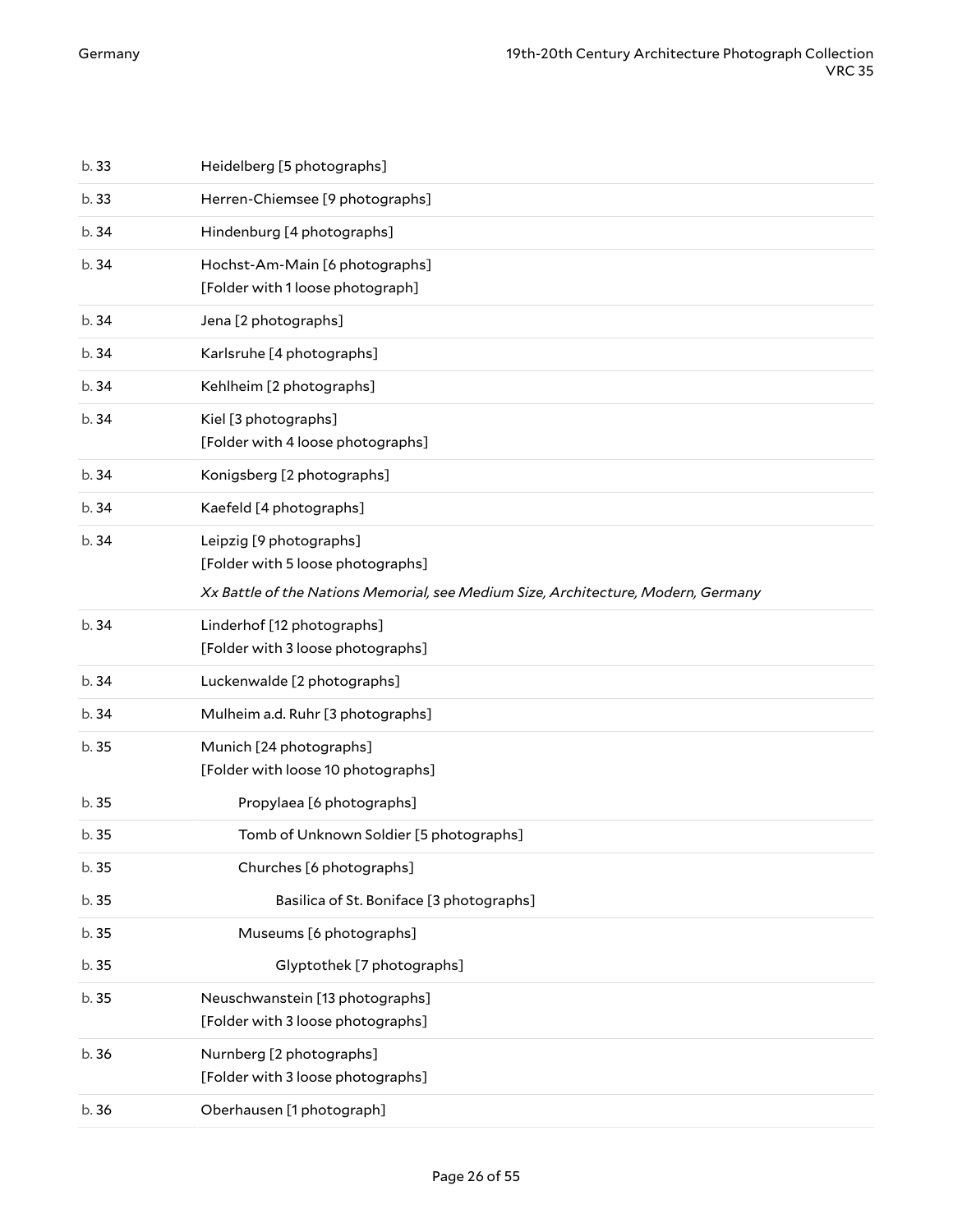| b.36  | Potsdam [15 photographs]<br>[Folder with 4 loose photographs and 2 articles]   |
|-------|--------------------------------------------------------------------------------|
| b.36  | Einstein Observatory [10 photographs]                                          |
| b.36  | Palaces [11 photographs]                                                       |
| b.36  | Regensburg [2 photographs]                                                     |
| b.36  | Stolzenfels [1 photograph]<br>[Folder with 1 loose photograph]                 |
| b.36  | Strassbourg [3 photographs]                                                    |
| b.36  | Stuttgart [20 photographs]<br>[Folder with 8 loose photographs and 2 articles] |
| b. 36 | Tannenburg [3 photographs]                                                     |
| b. 37 | Weimar [6 photographs]                                                         |
| b. 37 | Wiesbaden [10 photographs]<br>[Folder with 1 loose photograph]                 |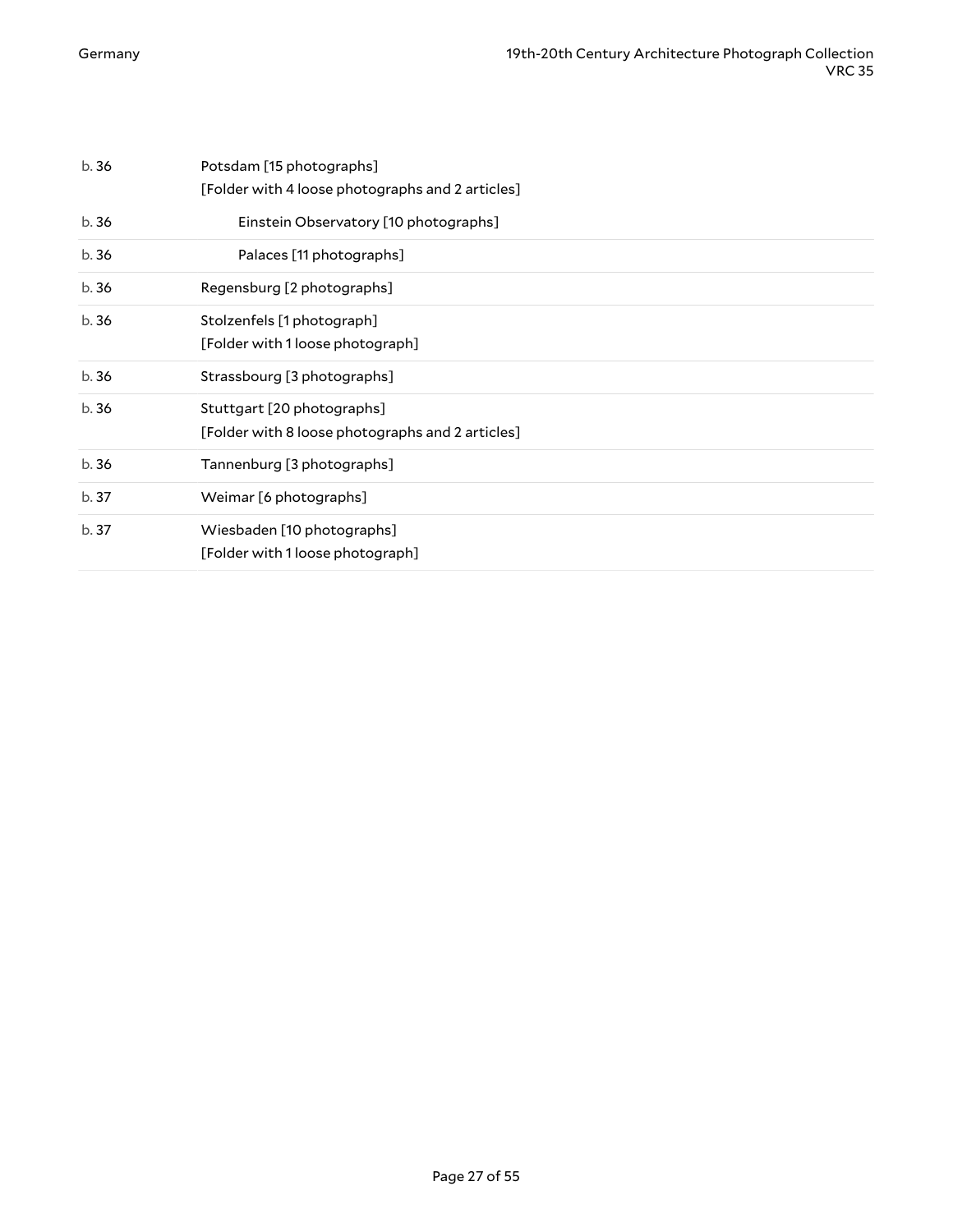### <span id="page-27-0"></span>**Greece**

[21 photographs]

[Folder with 7 loose photographs and 1 article]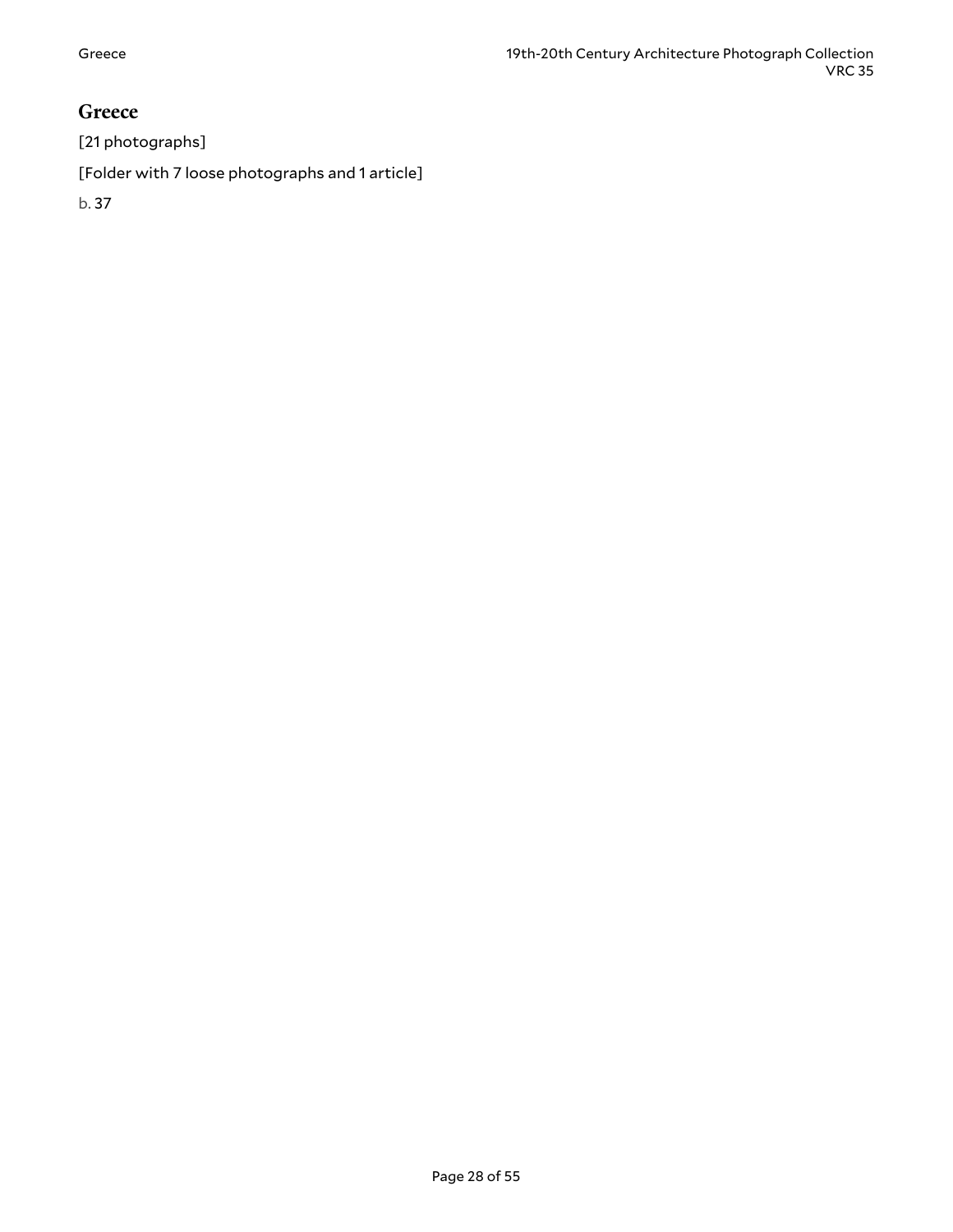# <span id="page-28-0"></span>**Holland**

[38 photographs]

[Folder with 31 loose photographs and 1 article]

| b. 38 | General Architecture [4 photographs]                                                                       |
|-------|------------------------------------------------------------------------------------------------------------|
| b. 38 | Amsterdam [25 photographs]                                                                                 |
| b. 38 | Banks [8 photographs]                                                                                      |
| b. 38 | Housing [6 photographs]                                                                                    |
| b. 38 | Municipal Housing [6 photographs]                                                                          |
| b. 38 | Private Enterprise Housing [5 photographs]                                                                 |
| b. 38 | Public Utilities Housing [27 photographs]                                                                  |
| b. 39 | Hilversum [39 photographs]<br>Xx Hotel Gooilands, Plan, see Medium Size                                    |
| b.39  | Rotterdam [16 photographs]<br>[Folder with 1 loose photograph]<br>Xx Museum Boymaus, Plan, see Medium Size |
| b.39  | Utrecht [7 photographs]                                                                                    |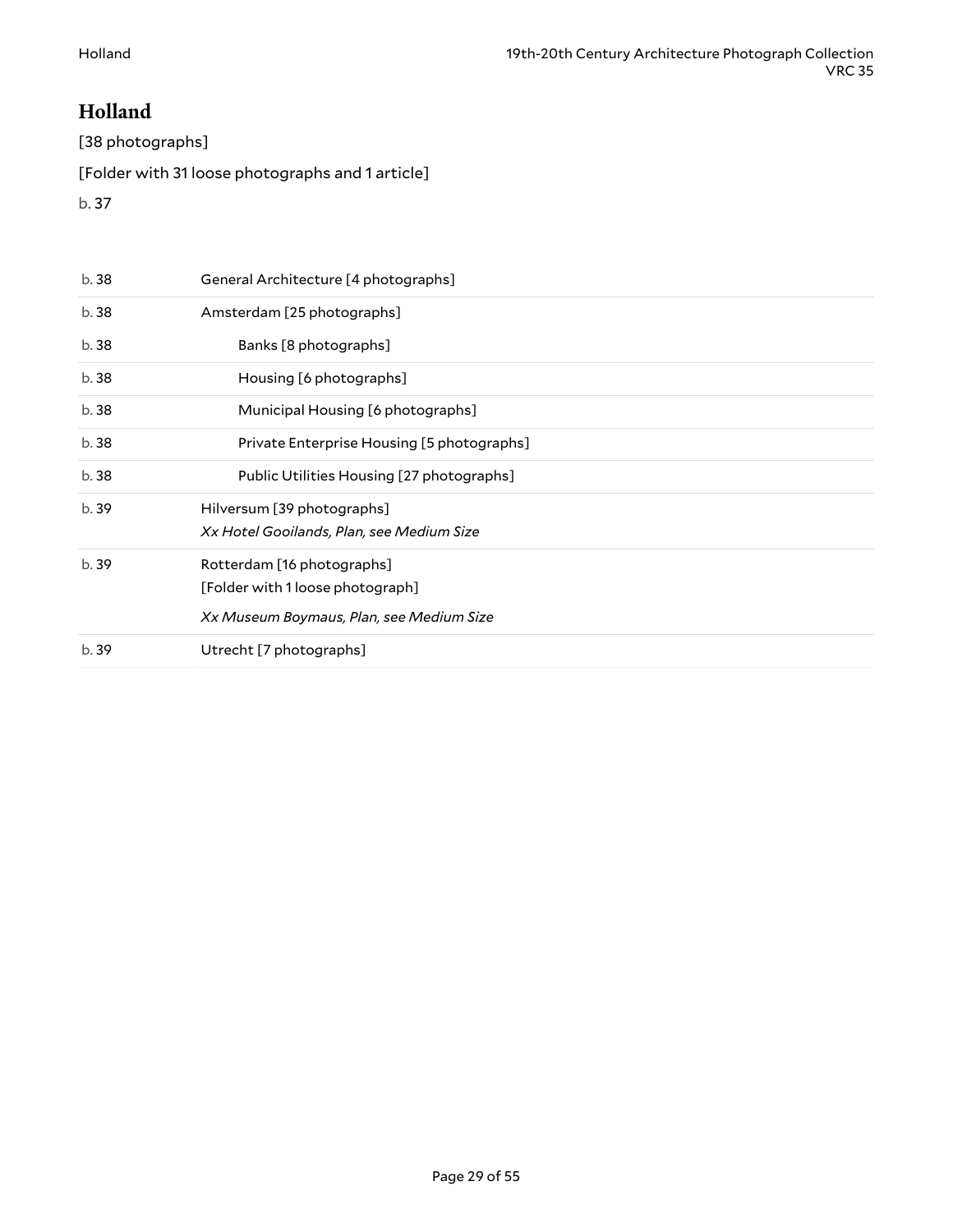# <span id="page-29-0"></span>**Hong Kong**

[9 photographs] [Folder with 1 article] b. 40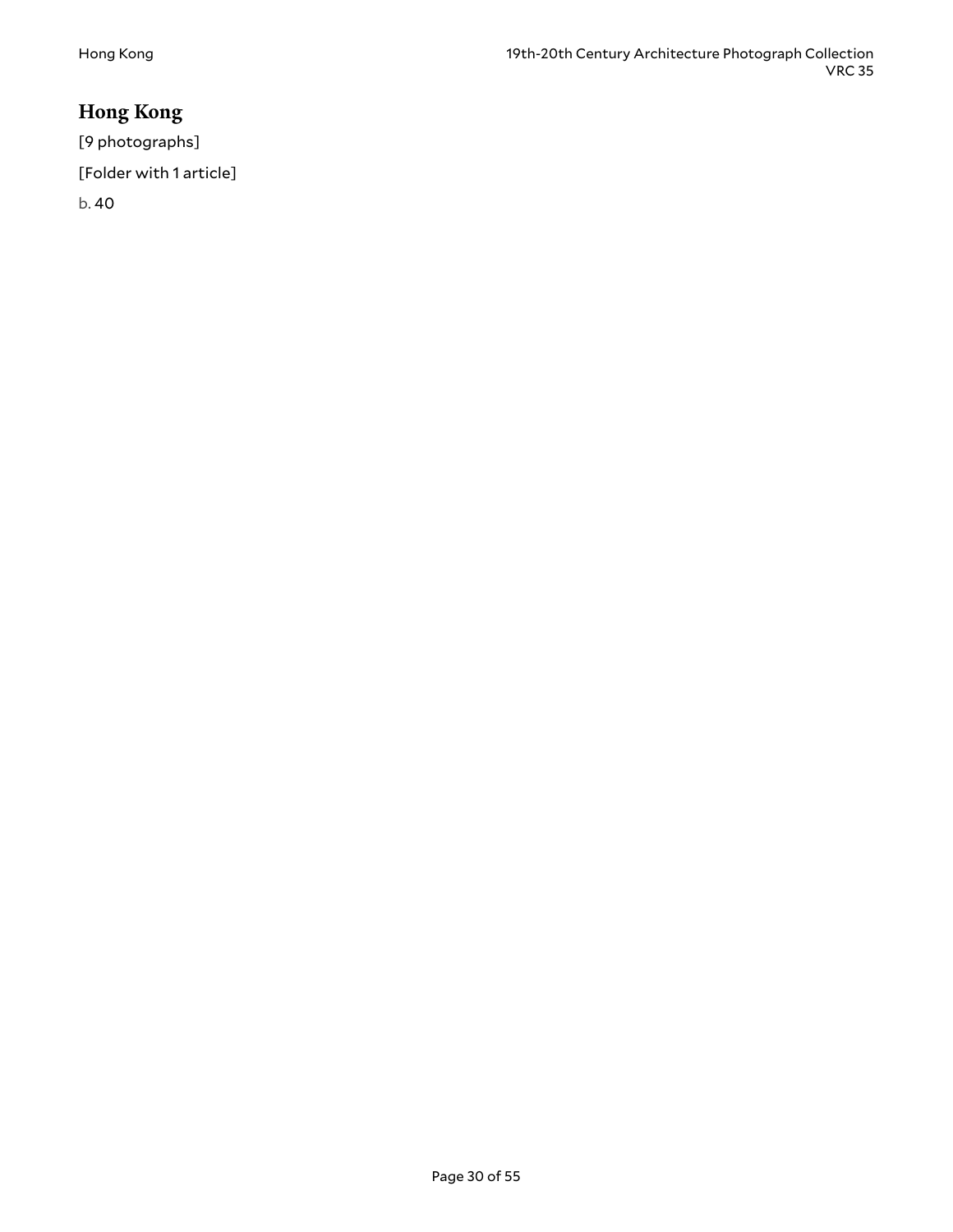# <span id="page-30-0"></span>**Hungary**

[19 photographs]

[Folder with 1 travel brochure]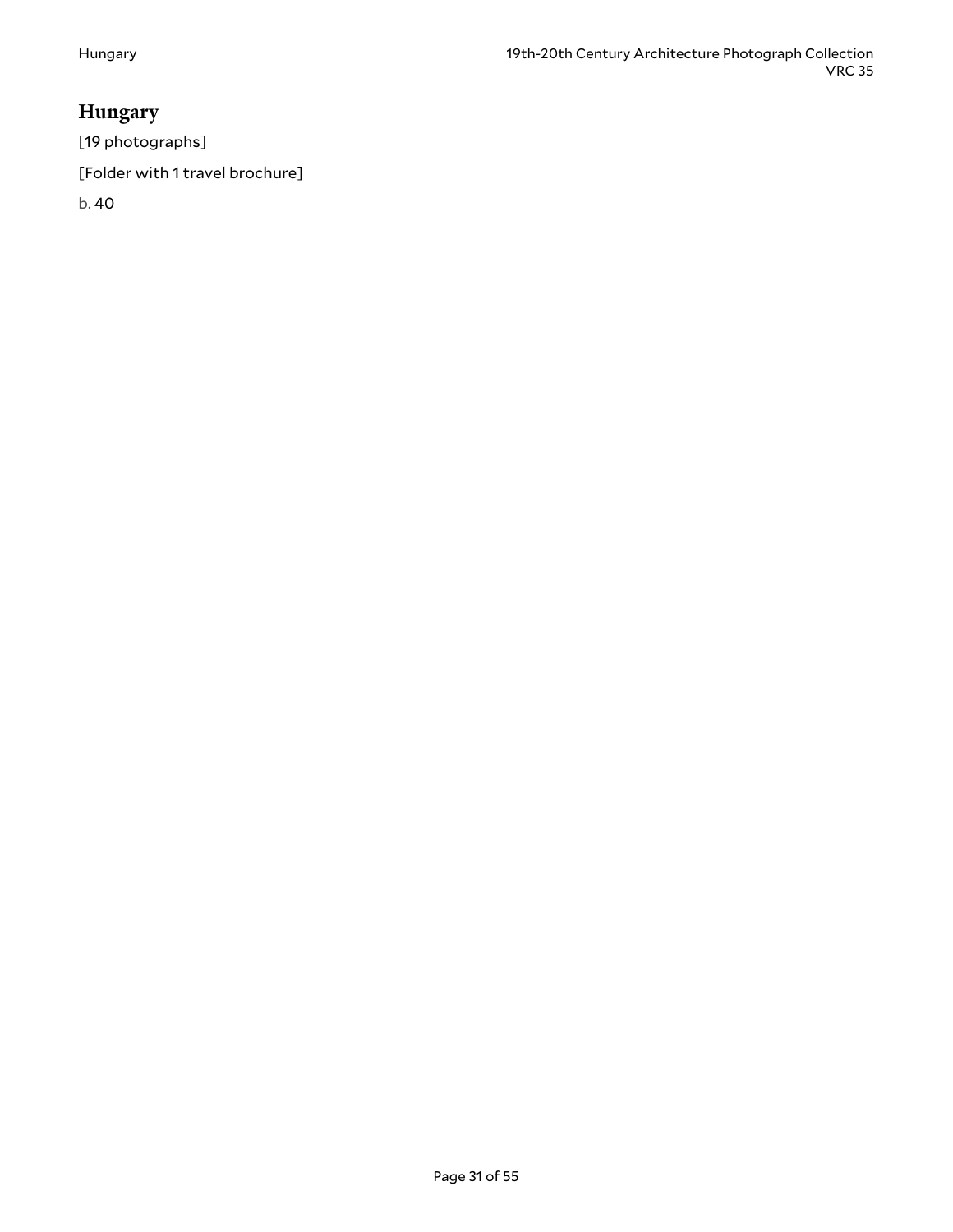# <span id="page-31-0"></span>**India**

[12 photographs]

[Folder with 5 loose photographs]

| b. 40 | Chandigarh [7 photographs]                                     |
|-------|----------------------------------------------------------------|
| b. 40 | New Delhi [7 photographs]<br>[Folder with 4 loose photographs] |
| b. 40 | Hyderabad [4 photographs]                                      |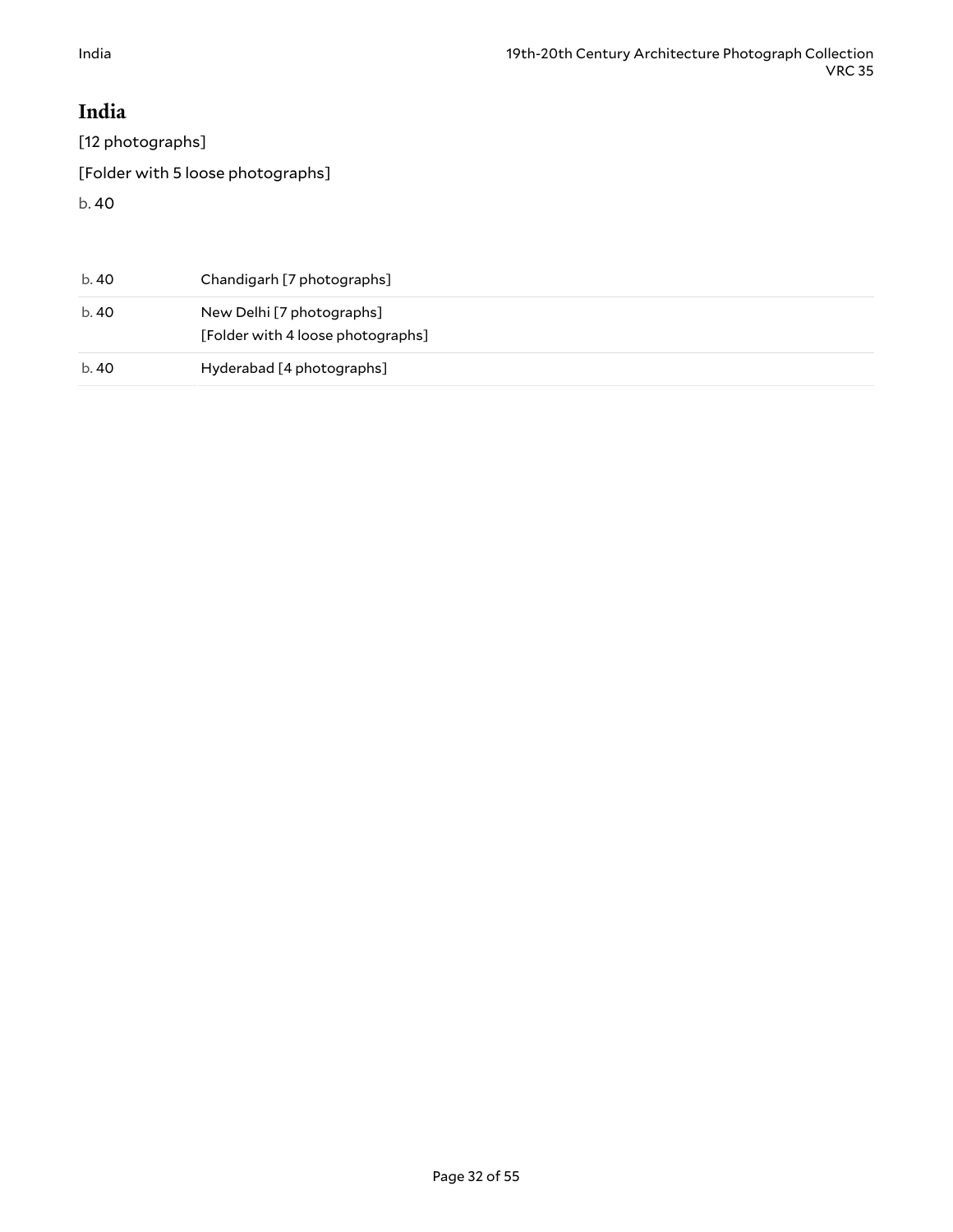# <span id="page-32-0"></span>**Israel**

[10 photographs]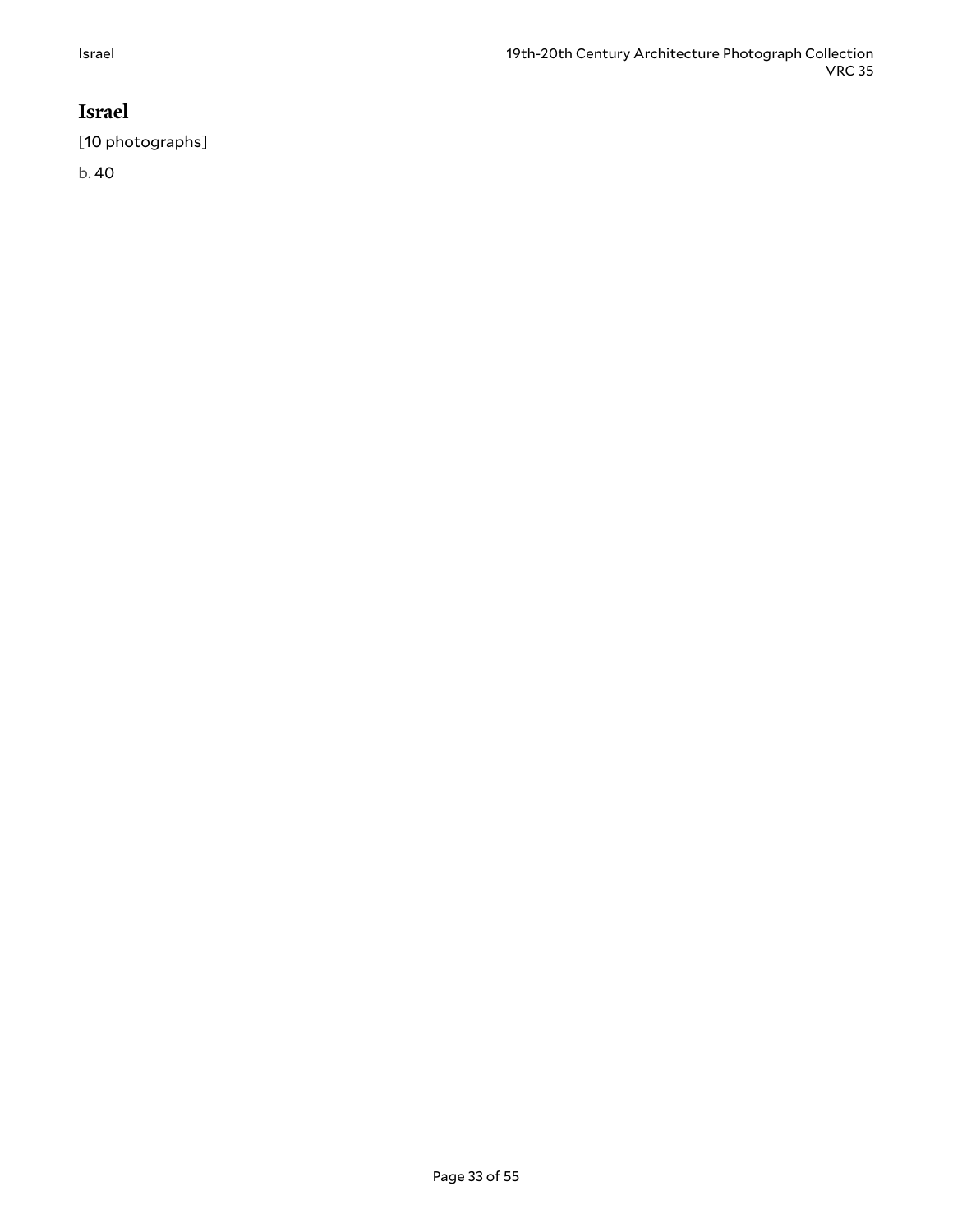# <span id="page-33-0"></span>**Italy**

[4 photographs]

[Folder with 9 loose photographs and 1 article]

| b.41     | General Architects [13 photographs]                                                        |
|----------|--------------------------------------------------------------------------------------------|
| b.41     | Places A-G [31 photographs]                                                                |
| b.41     | Places H-M [5 photographs]                                                                 |
| b.41     | Places N-Z [27 photographs]                                                                |
| b. 42    | Bologna [4 photographs]                                                                    |
| b. 42    | Florence [37 photographs]                                                                  |
|          | [Folder with 2 loose photographs]                                                          |
|          | Xx Tribuna del Galileo, see Medium Size                                                    |
| b. 42    | Genoa [15 photographs]                                                                     |
| b. 42    | Camposanto [7 photographs]                                                                 |
|          | Xx Photographs of Individual Funerary Monuments, see Sculpture, Italy, 18th-20th centuries |
| b. 42    | Lake Como [2 photographs]                                                                  |
|          | [Folder with 1 loose photograph]                                                           |
| b. 42    | Littoria [5 photographs]                                                                   |
| b. 43    | Milan [10 photographs]                                                                     |
|          | [Folder with 4 loose images and 2 articles]                                                |
|          | Xx Galleria Vittorio Emanuele, Exterior and Interior, see Medium Size                      |
| b.43     | Arches [3 photographs]                                                                     |
| b.43     | Churches [2 photographs]                                                                   |
| b. 43    | Gates [3 photographs]                                                                      |
| b. 43    | Office Buildings [8 photographs]                                                           |
| b. 43    | Palaces [5 photographs]                                                                    |
| b. 43    | Stores [7 photographs]                                                                     |
| b. 43    | Montecassino [5 photographs]                                                               |
| b. 43-44 | Naples [24 photographs]                                                                    |
|          | [Folder with 3 loose photographs]                                                          |
| b. 44    | Padua [1 photograph]                                                                       |
| b. 44    | Palermo [16 photographs]                                                                   |
|          | [Folder with 2 loose photographs]                                                          |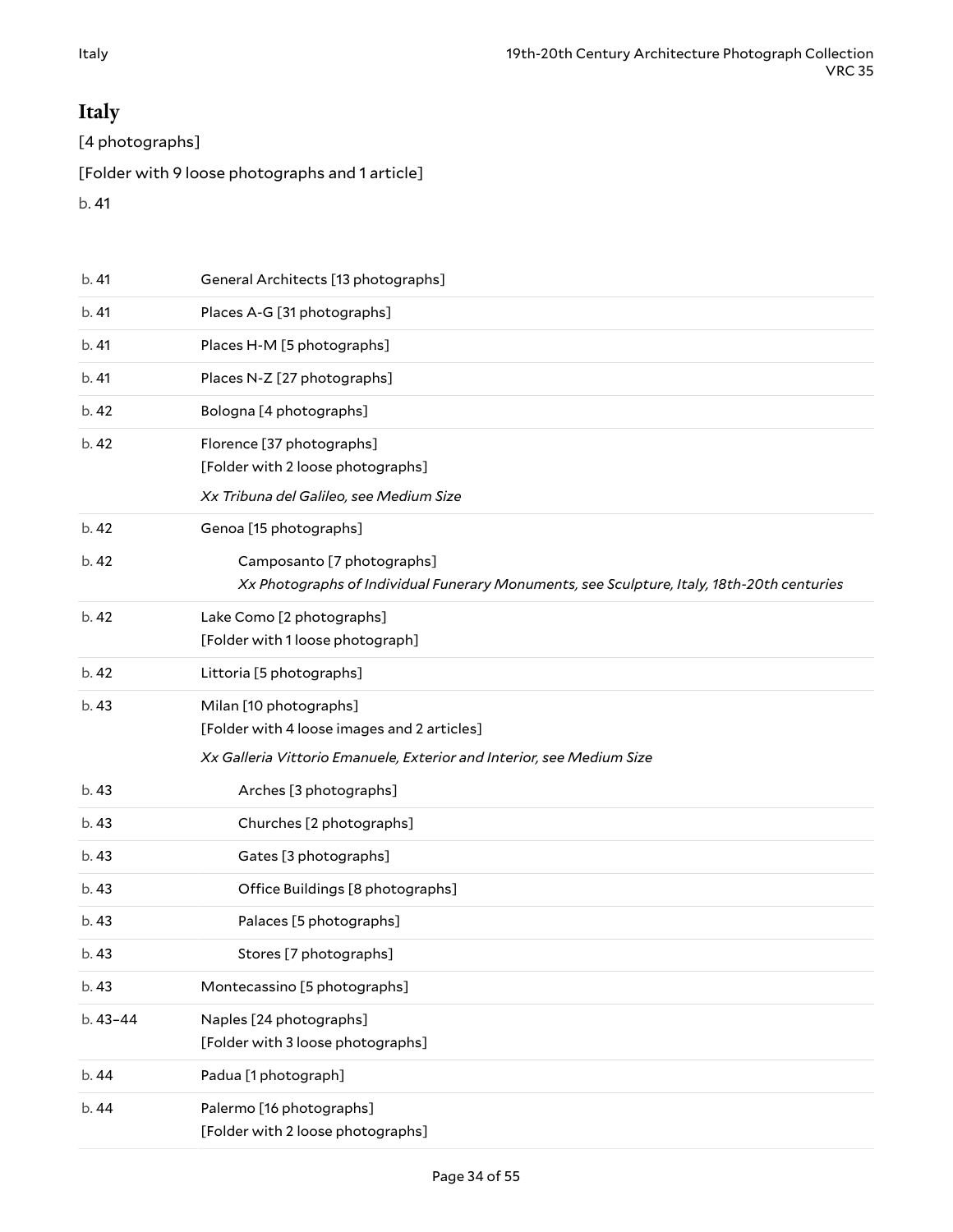| b.44  | Rome<br>[Folder with 10 loose photographs and 1 article]                                                            |
|-------|---------------------------------------------------------------------------------------------------------------------|
| b. 44 | General [10 photographs]                                                                                            |
| b.44  | General Views [11 photographs]                                                                                      |
|       |                                                                                                                     |
| b.44  | Forum of Mussolini [2 photographs]                                                                                  |
| b.44  | Churches [9 photographs]                                                                                            |
| b. 44 | S. Paolo F.L.M. [8 photographs]                                                                                     |
|       | Xx S. Paolo F.L.M., Plan, see Small Size, Architecture, Early Christian, Italy                                      |
|       | Xx S. Paolo F.L.M., Interiors, see Small size, Architecture, Early Christian, Italy                                 |
| b.44  | Expositions [10 photographs]                                                                                        |
| b. 45 | Government Buildings [12 photographs]                                                                               |
| b. 45 | Monuments [5 photographs]<br>[Folder with 1 article]                                                                |
| b. 45 | Museums [4 photographs]<br>Xx Vatican Museum, Interior, see Architecture, Renaissance, Italy, Rome, Vatican, Museum |
| b. 45 | Palaces [9 photographs]                                                                                             |
| b. 45 | Schools [4 photographs]                                                                                             |
| b. 45 | Squares [2 photographs]                                                                                             |
| b. 45 | Stadiums [6 photographs]                                                                                            |
| b. 45 | Sabaudia [3 photographs]                                                                                            |
| b. 45 | San Remo [8 photographs]                                                                                            |
| b. 45 | San Remo [8 photographs]                                                                                            |
|       | [Folder with 2 loose photographs]                                                                                   |
| b. 45 | Turin [19 photographs]                                                                                              |
|       | [Folder with 3 loose photographs]                                                                                   |
|       | Xx International Exposition (including Forecourt by P. Behrens, see Medium Size                                     |
| b.46  | Expositions [14 photographs]                                                                                        |
| b. 46 | Industrial Buildings [3 photographs]                                                                                |
| b. 46 | Venice [10 photographs]                                                                                             |
|       | [Folder with 2 loose photograph                                                                                     |
| b. 46 | Verona [4 photographs]                                                                                              |
| b. 46 | Vincigliata [20 photographs]                                                                                        |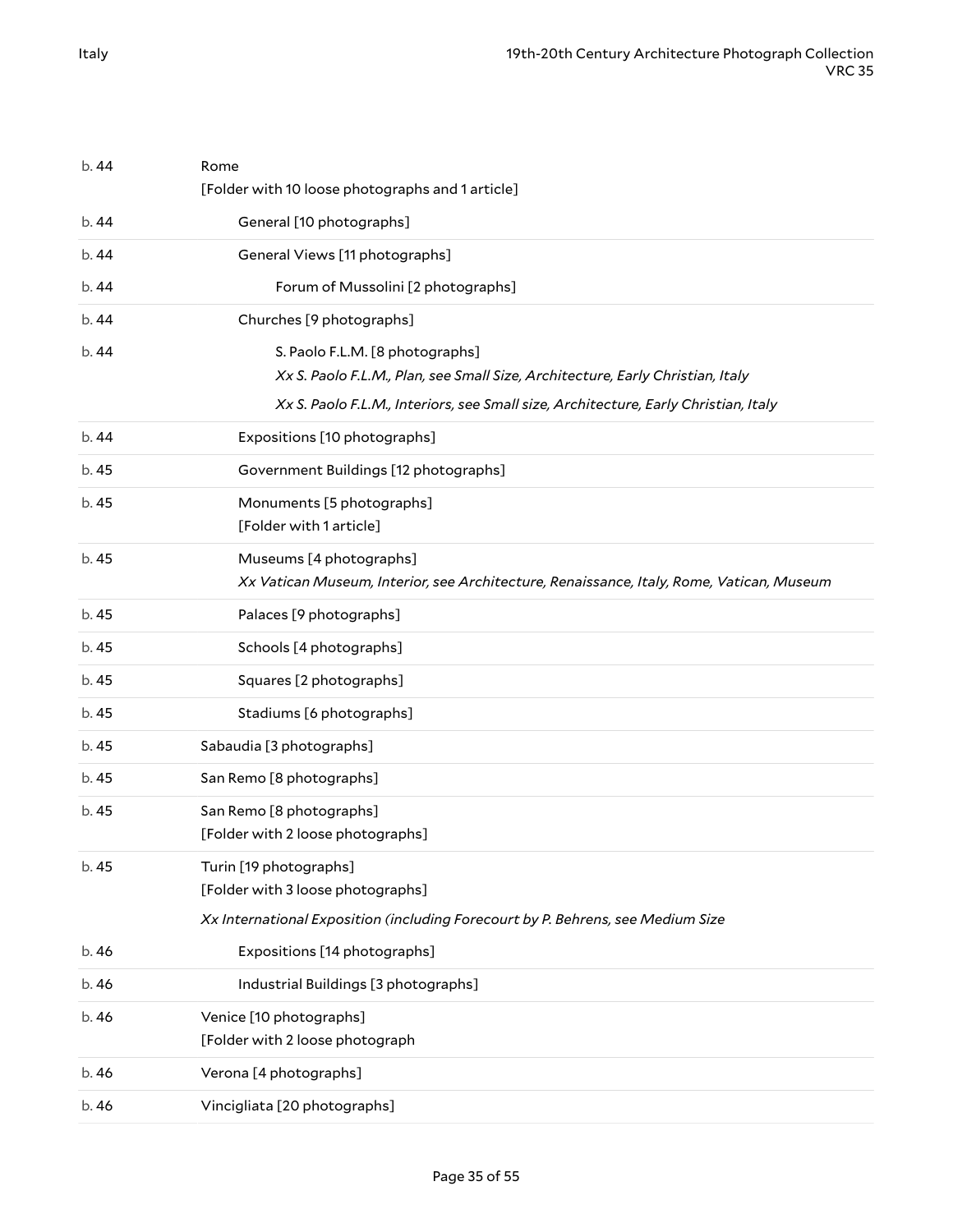# <span id="page-35-0"></span>**Japan**

[22 photographs] [Folder with 6 loose photographs and 1 article] b. 47

b. 47 Tokyo [20 photographs]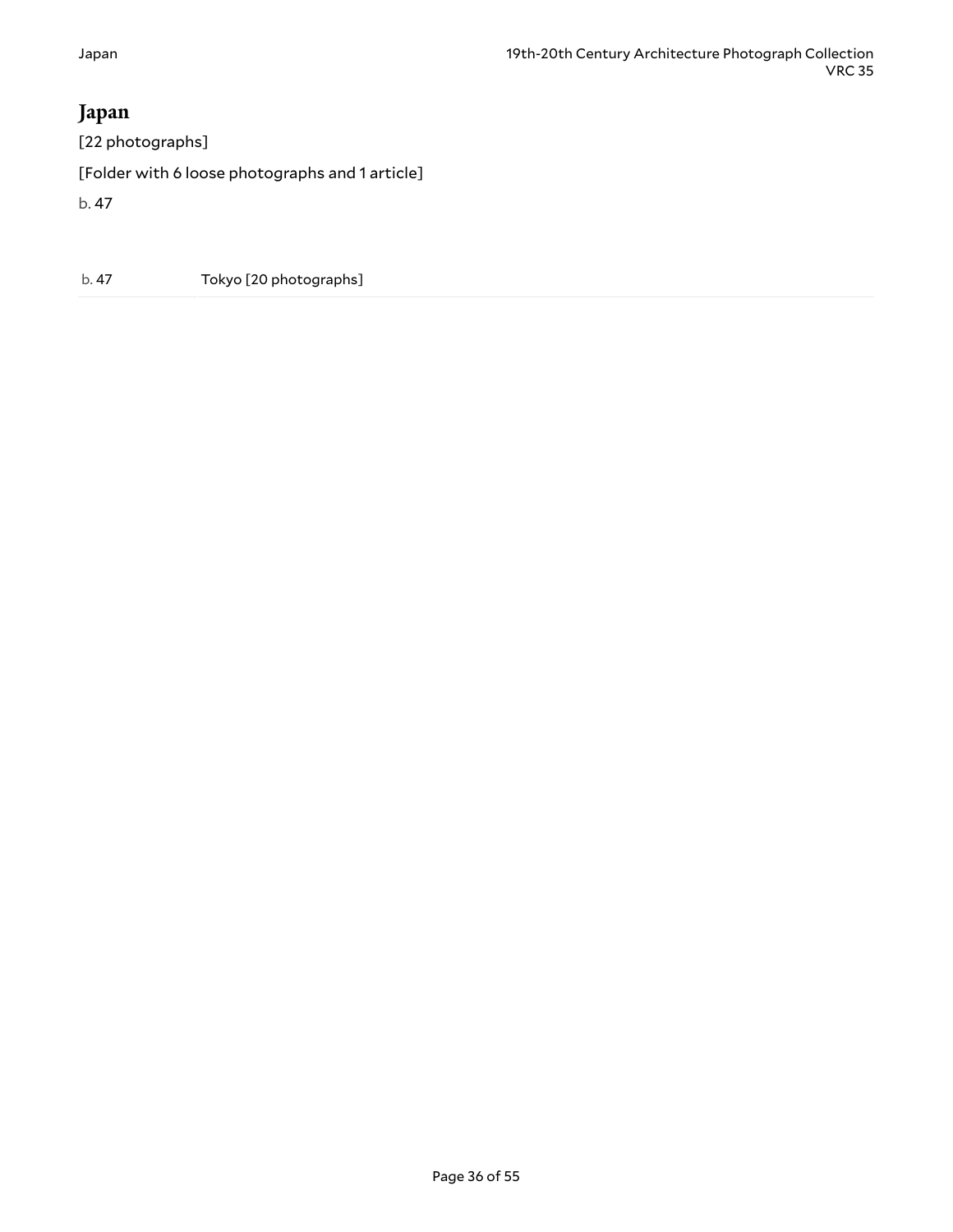### <span id="page-36-0"></span>**Lebanon**

[1 photograph]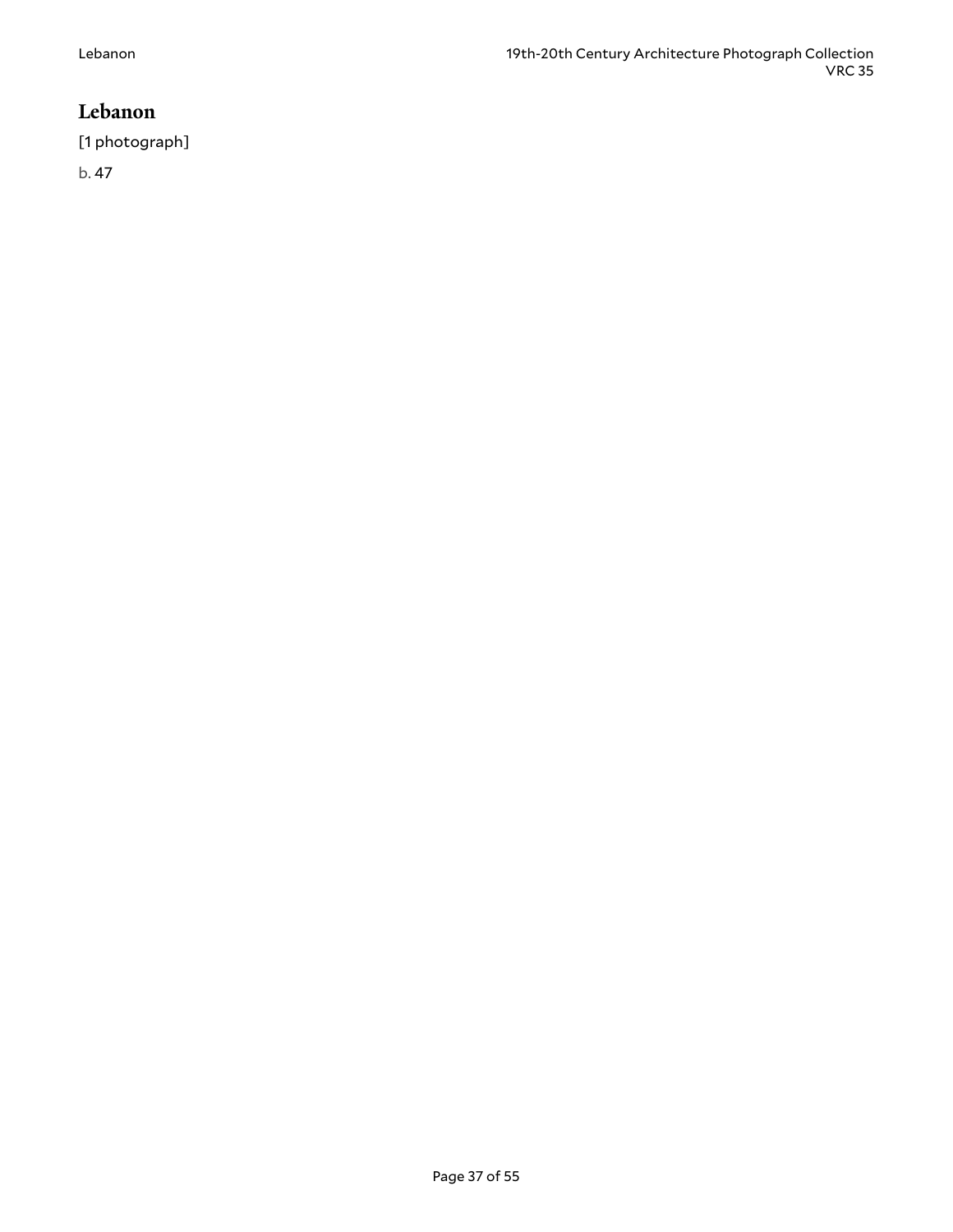#### <span id="page-37-0"></span>**Monaco**

| b. 47 | Monte Carlo [5 photographs] |  |
|-------|-----------------------------|--|
| b. 47 | Casino [16 photographs]     |  |
| b. 47 | Theatre [5 photographs]     |  |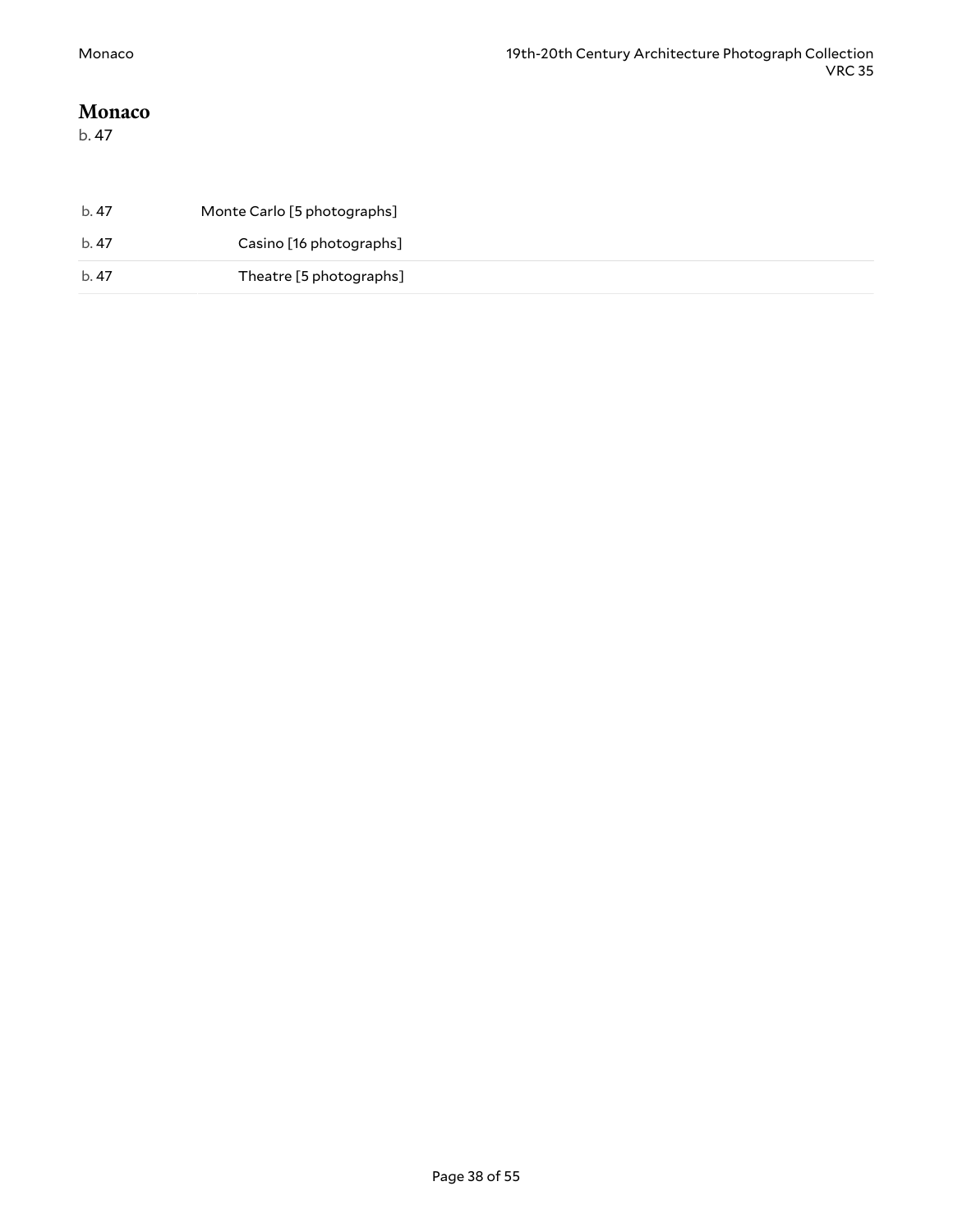## <span id="page-38-0"></span>**New Zealand**

[2 photographs]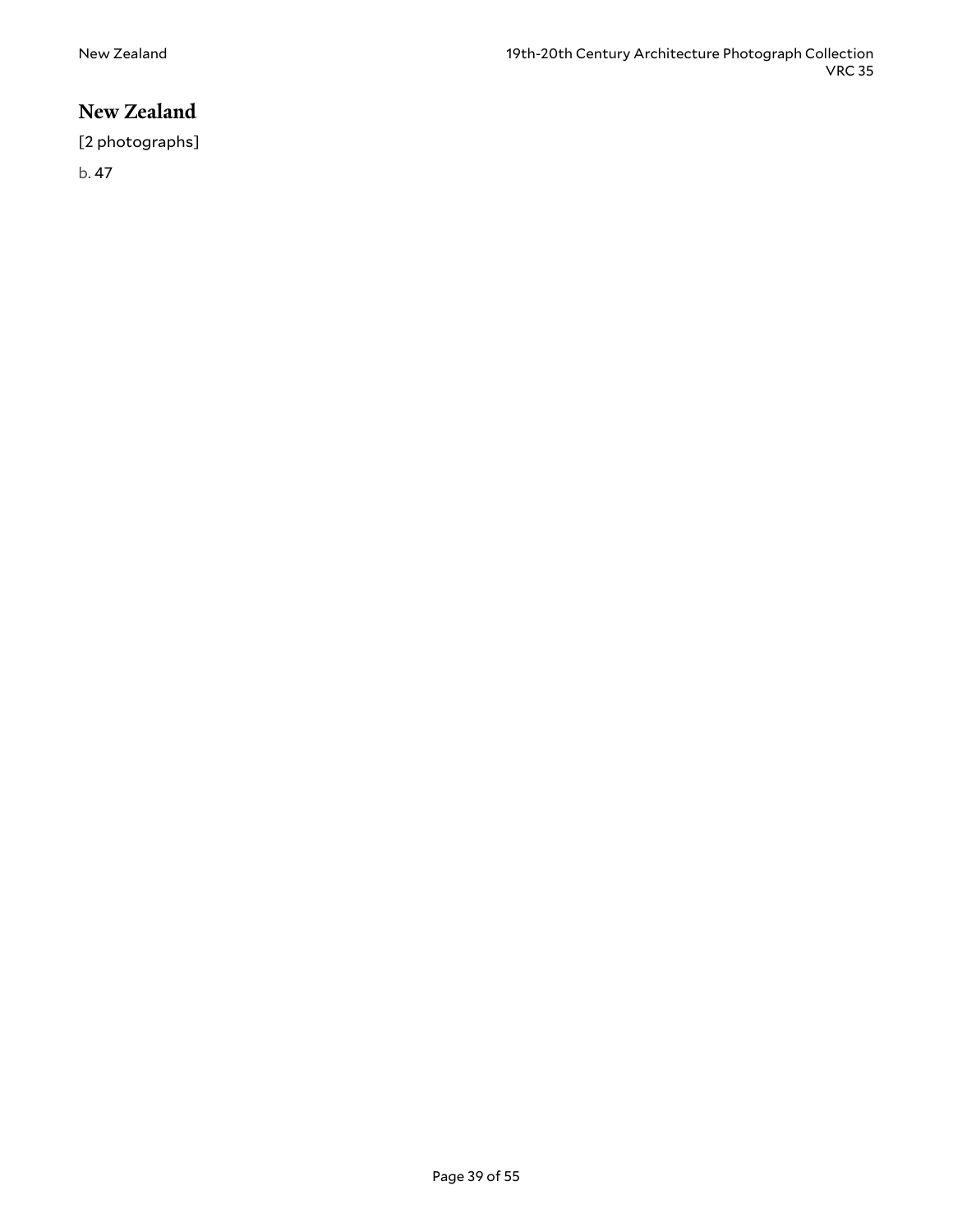# <span id="page-39-0"></span>**Norway**

[1 photograph]

[Folder with 1 article]

[Folder with 3 loose photographs]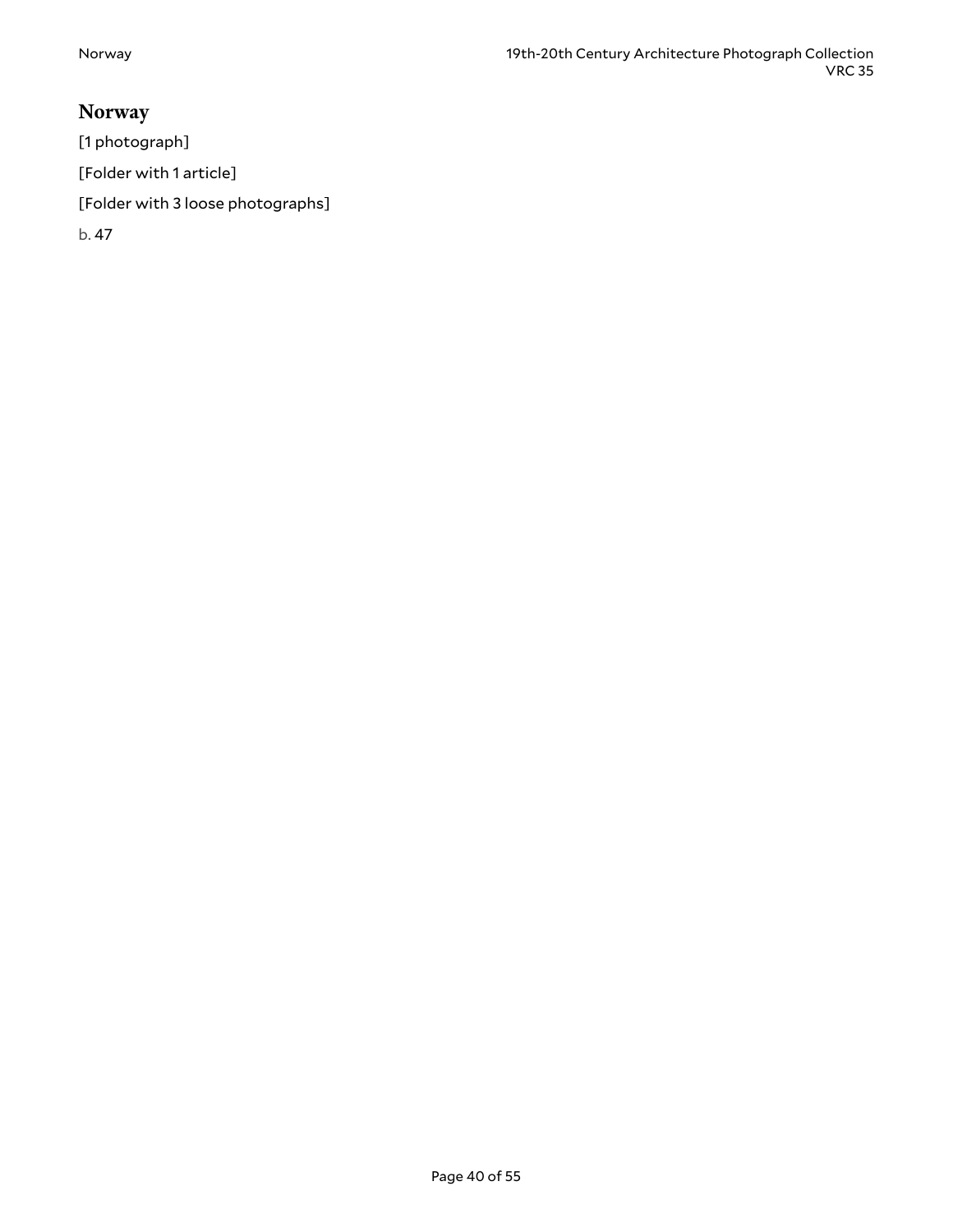### <span id="page-40-0"></span>**Palestine**

[2 photographs]

[Folder with 1 loose photograph]

b. 47

b. 47 Jerusalem [3 photographs]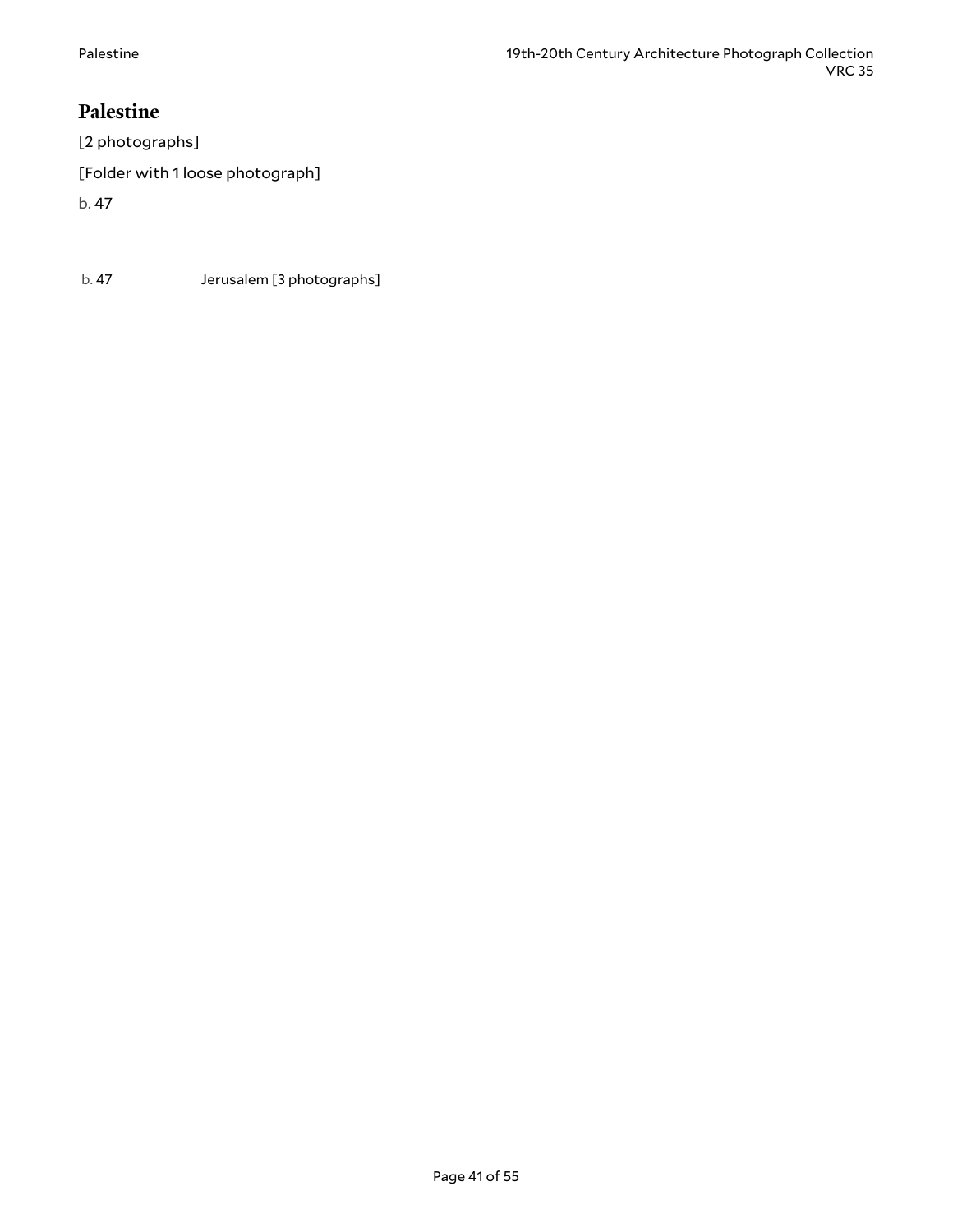# <span id="page-41-0"></span>**Poland**

[7 photographs]

[Folder with 2 loose photographs]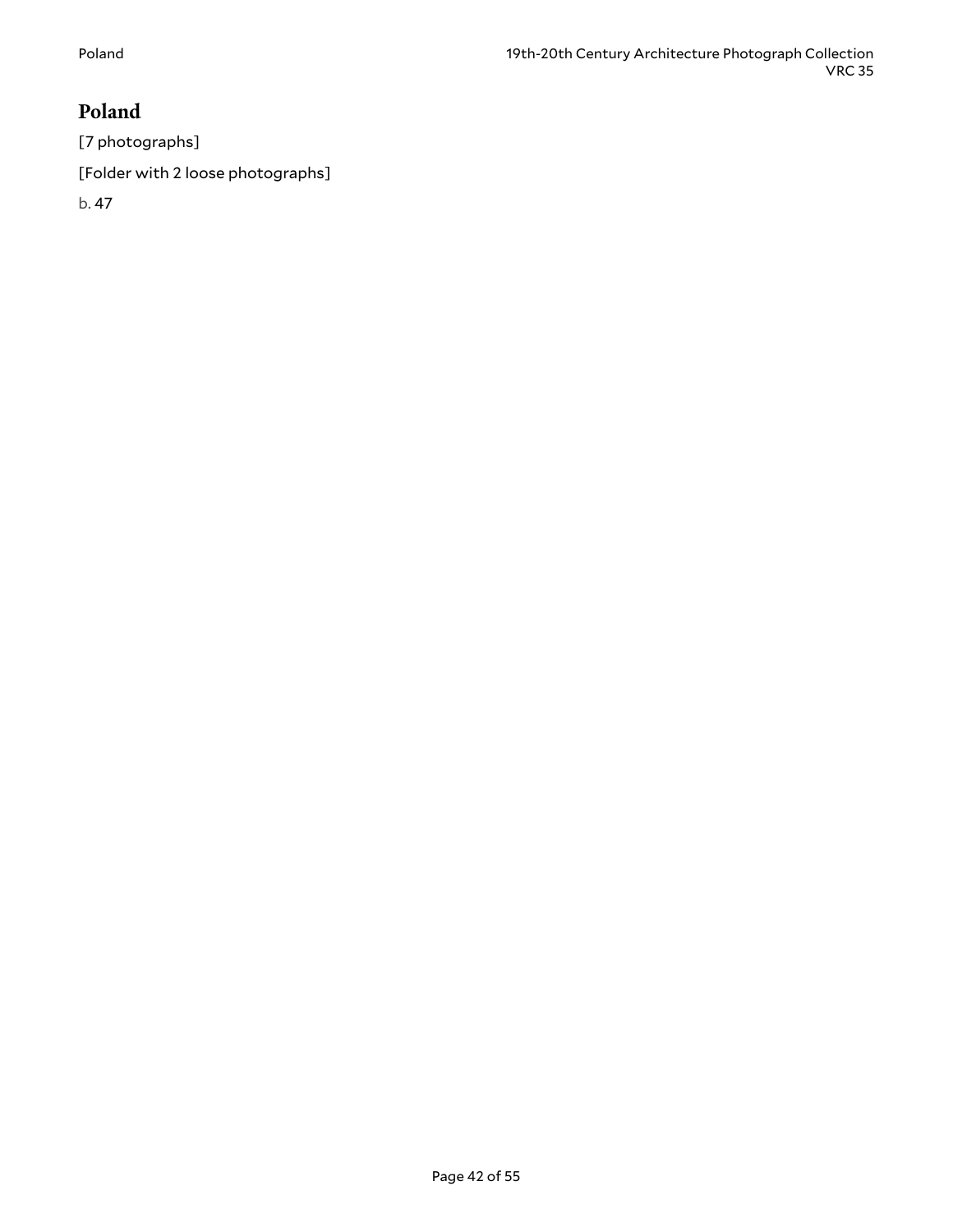# <span id="page-42-0"></span>**Portugal**

[11 photographs]

[Folder with 3 loose photographs]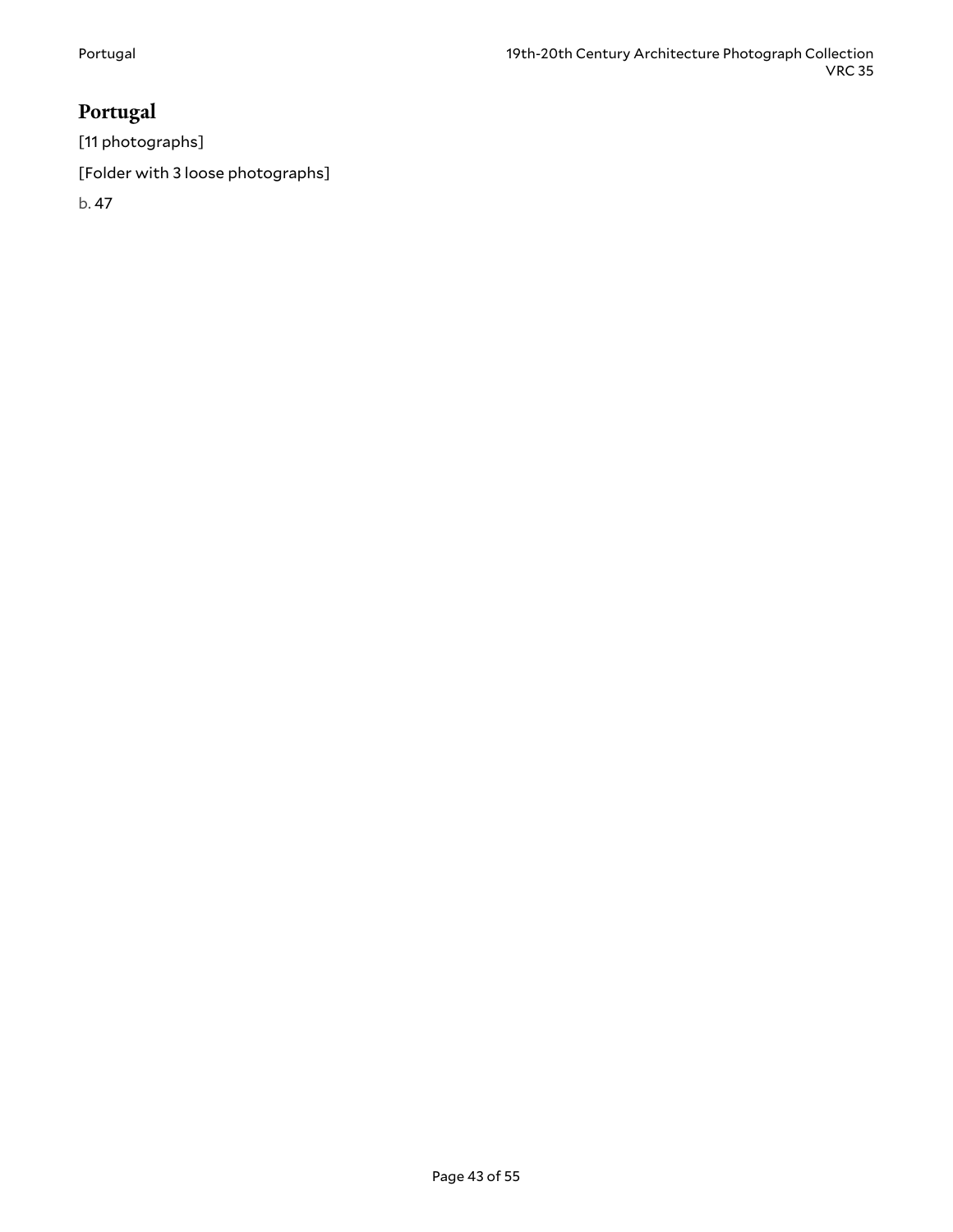#### <span id="page-43-0"></span>**Russia**

[9 photographs]

[Folder with 4 loose photographs and 3 articles]

| b. 48 | Batumi [1 photograph]                                           |
|-------|-----------------------------------------------------------------|
| b. 48 | Kherkov [1 photograph]                                          |
| b. 48 | Kiev [3 photographs]                                            |
| b. 48 | Leningrad [31 photographs]                                      |
| b. 48 | Moscow [28 photographs]                                         |
|       | [Folder with 2 photographs]                                     |
| b. 49 | Tomb of Lenin [2 photographs]                                   |
|       | Xx Tomb of Lenin, see Medium Size, Architecture, Modern, Russia |
| b. 49 | Rostov-on-Dor [1 photograph]                                    |
|       |                                                                 |
| b. 49 | Sochi [1 photograph]                                            |
| b.49  | Taschkent [1 photograph]                                        |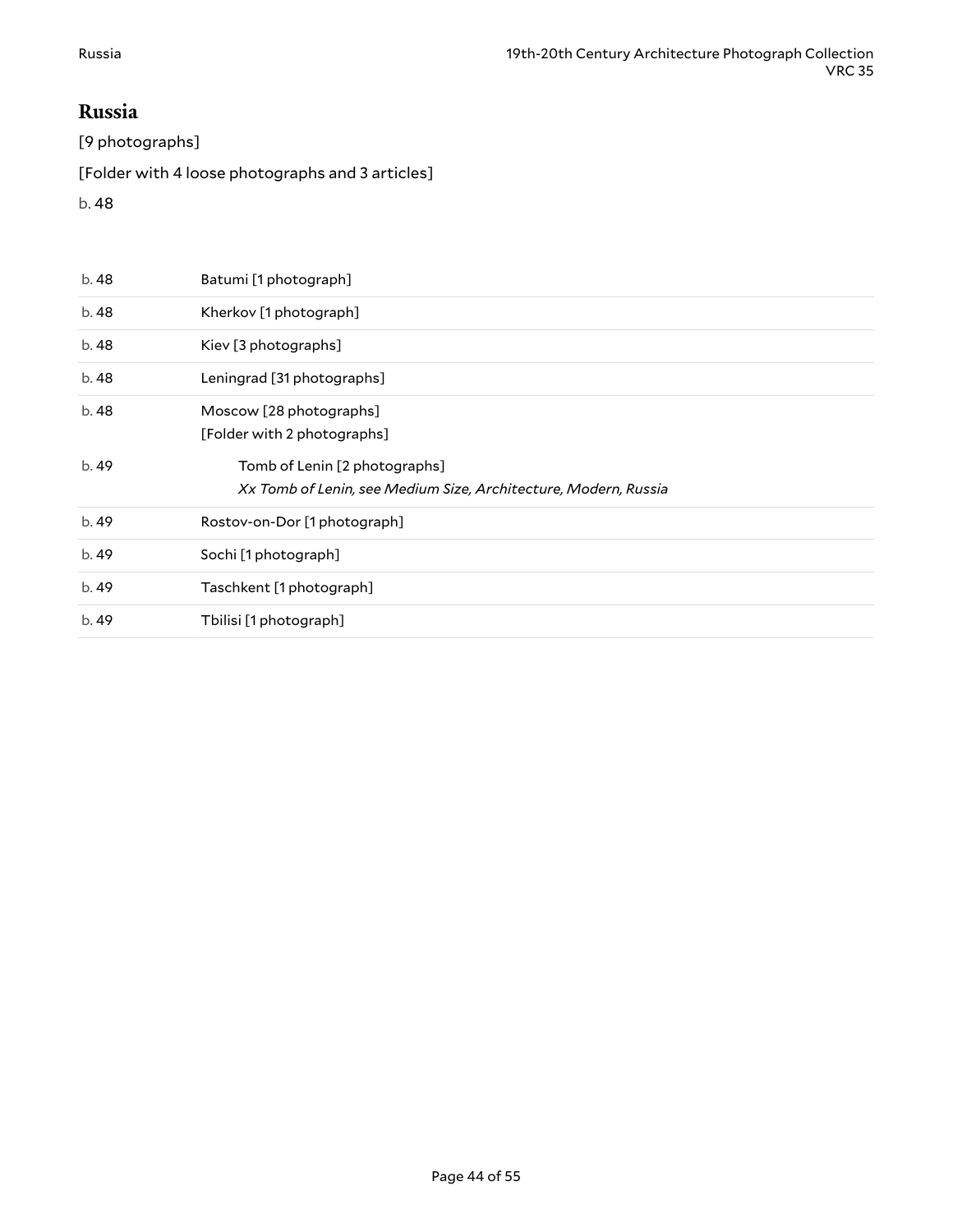# <span id="page-44-0"></span>**South Africa**

[2 photographs]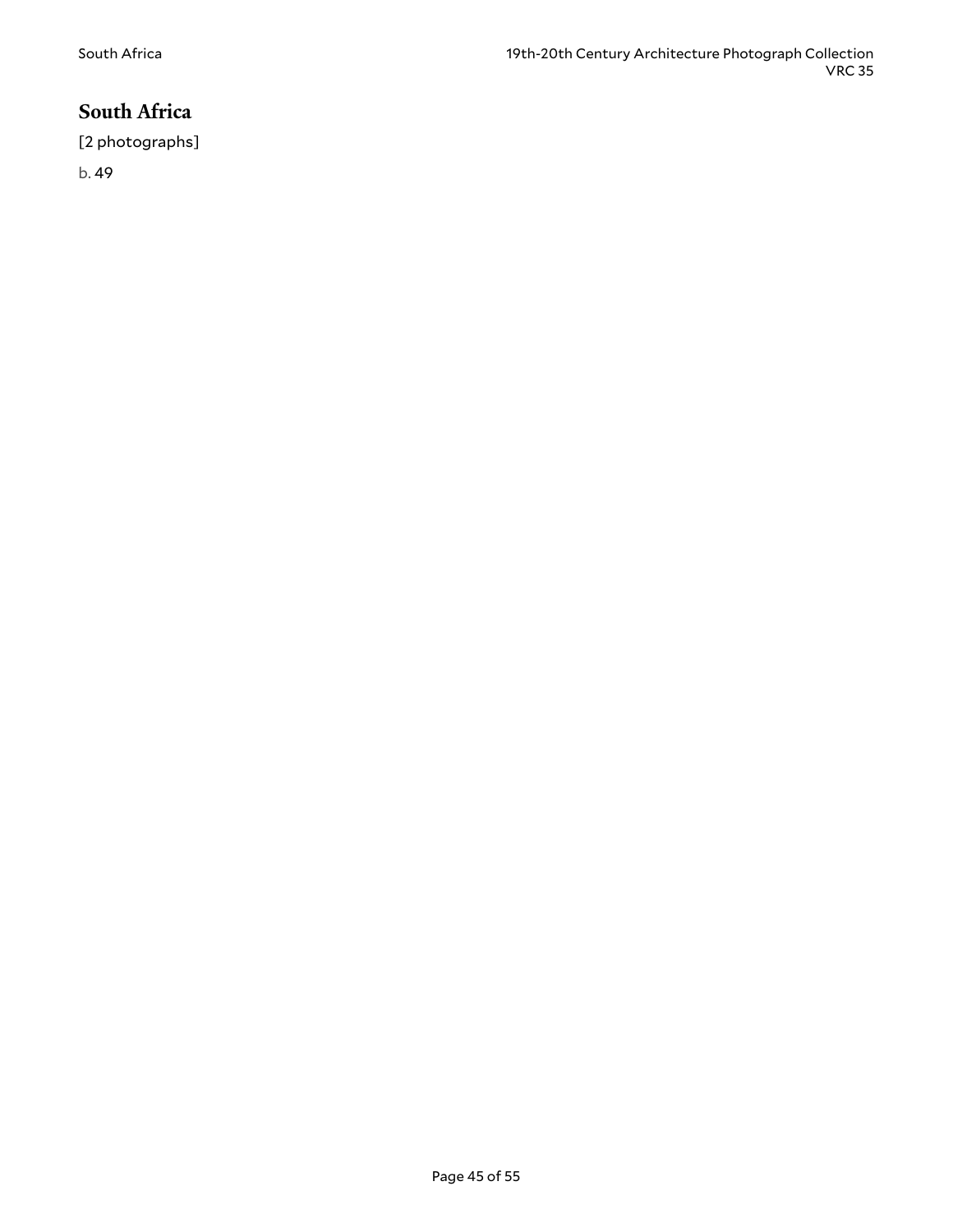# <span id="page-45-0"></span>**Spain**

[25 photographs]

| b.49  | Barcelona<br>[Folder with 9 loose photographs] |
|-------|------------------------------------------------|
| b. 49 | Churches [15 photographs]                      |
| b.49  | Expositions [6 photographs]                    |
| b. 49 | Houses [2 photographs]                         |
| b. 49 | Casa Batllo [7 photographs]                    |
| b.49  | Casa Quell [7 photographs]                     |
| b.50  | Casa Mila [39 photographs]                     |
| b.50  | Parks [11 photographs]                         |
| b.50  | Madrid [10 photographs]                        |
|       | [Folder with 5 loose photographs]              |
|       | [Folder with 7 loose photographs]              |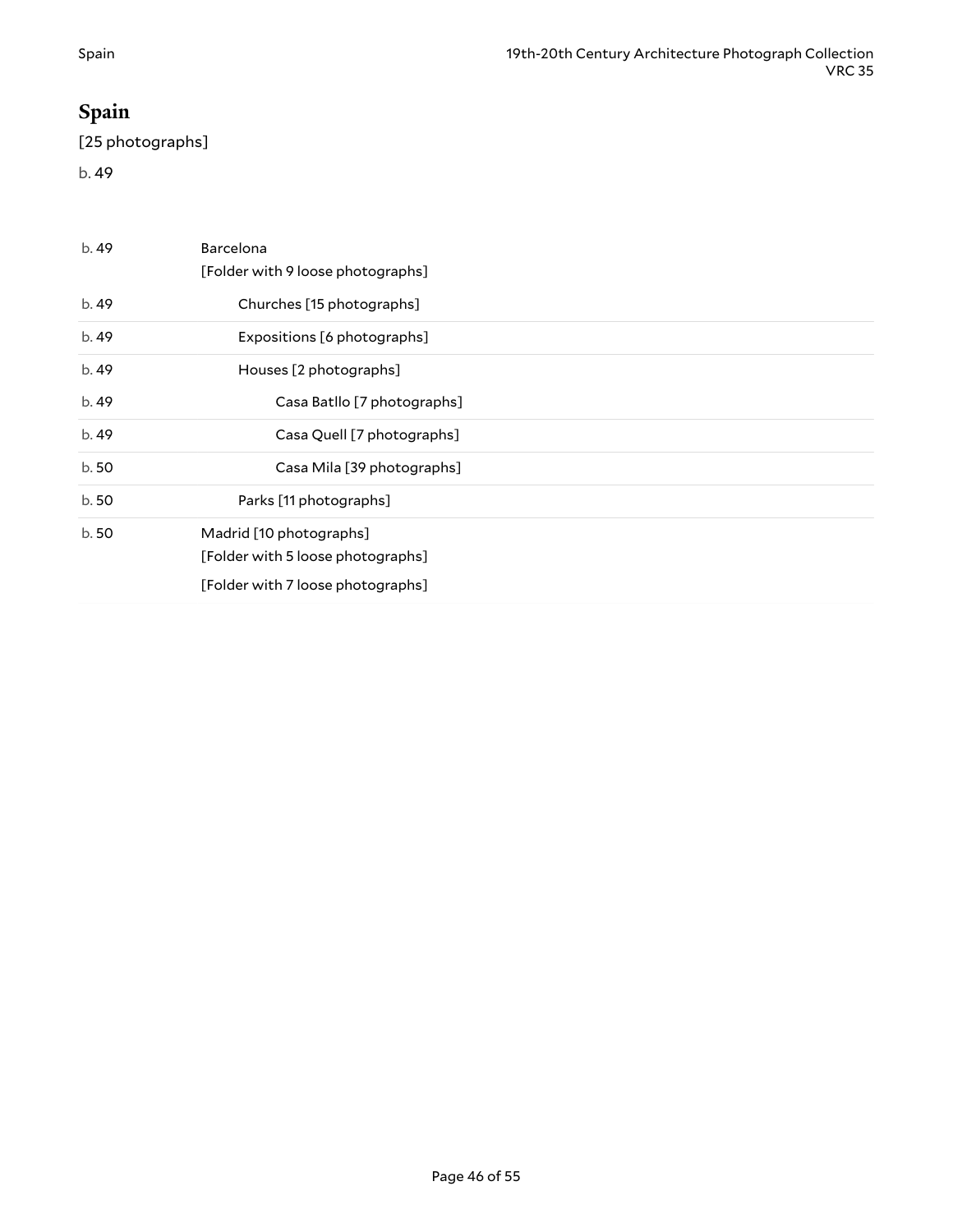#### <span id="page-46-0"></span>**Sweden**

[8 photographs] [Folder with 36 photographs] b. 51

b. 51 Stockholm [24 photographs] b. 51 Children's Home [3 photographs] b. 51 Cinema [4 photographs] b. 51 Housing [11 photographs] b. 51 Restaurants [4 photographs] b. 51 Schools [5 photographs] b. 51 Town Hall [6 photographs]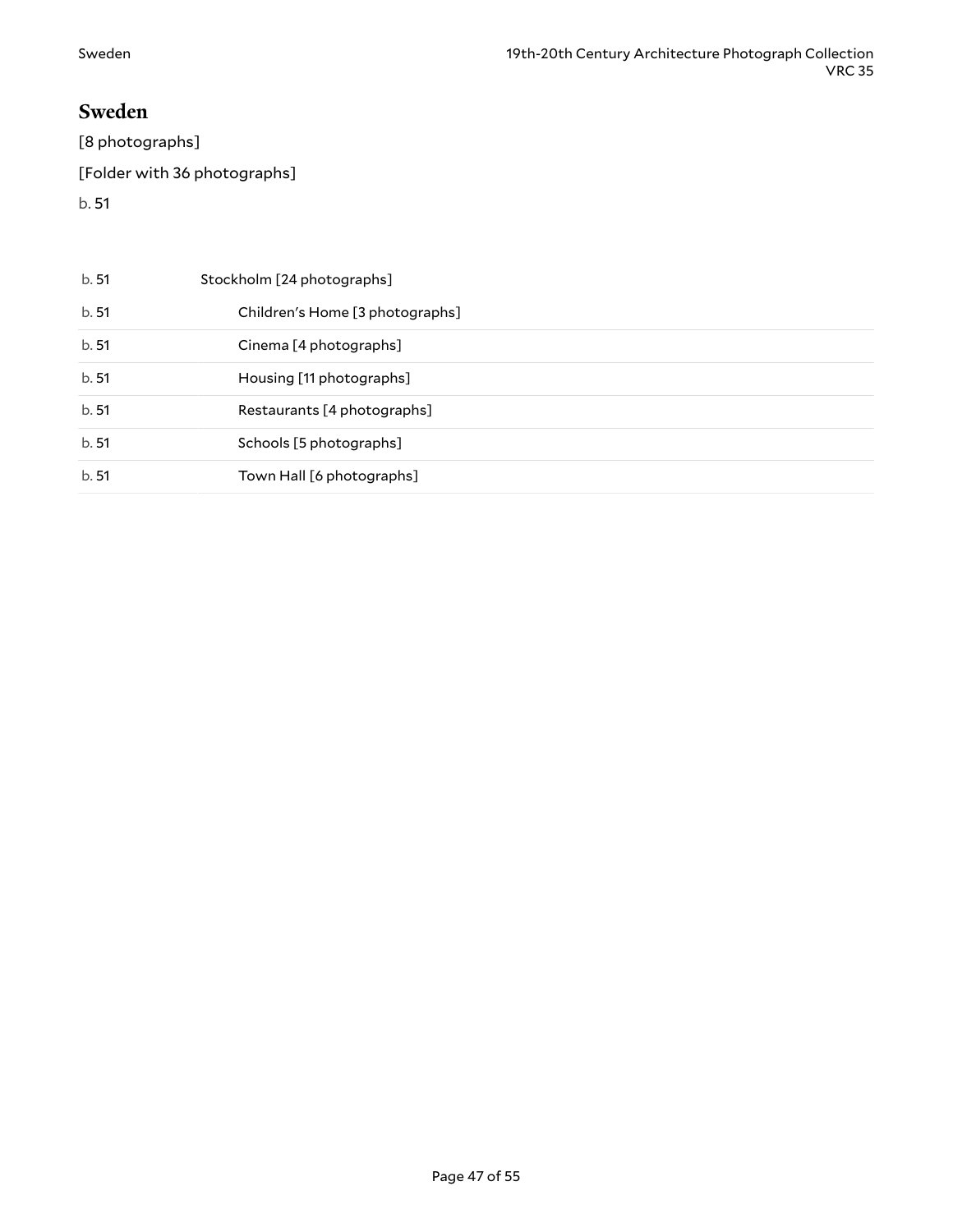### <span id="page-47-0"></span>**Switzerland**

[17 photographs]

[Folder with 32 loose photographs]

| b. 52 | Agra-Lugano [4 photographs]                                                                |
|-------|--------------------------------------------------------------------------------------------|
| b. 52 | Basel [30 photographs]<br>Xx Hoffman LaRoche Building, St. Antonius Church, see Large Size |
| b. 52 | Dornach [3 photographs]                                                                    |
| b. 52 | Geneva [5 photographs]<br>[Folder with 2 loose photographs]                                |
| b. 52 | Grindelwald Valley [1 photograph]                                                          |
| b. 52 | Interlaken                                                                                 |
| b.52  | Lucerne [11 photographs]<br>Xx Museum and Auditorium, see Large Size                       |
| b. 52 | Water Tower and Bridge [4 photographs]<br>[1 loose photograph]                             |
| b.53  | Luggno [2 photographs]<br>[Folder with 1 loose photograph]                                 |
| b.53  | Mammern [2 photographs]                                                                    |
| b.53  | Montana [7 photographs]                                                                    |
| b.53  | Pilatus [1 photograph]                                                                     |
| b.53  | Ruschlikon [2 photographs]                                                                 |
| b.53  | Saint Gall                                                                                 |
| b.53  | Vevey [5 photographs]<br>Xx Market Hall and Auditorium, see Large Size                     |
|       | Xx Bridges by Maillart, see Large Size                                                     |
|       | [Folder with 2 loose photographs]                                                          |
| b.53  | Zollikon [11 photographs]                                                                  |
| b.53  | Zurich [38 photographs]<br>Xx Workbundsiedlung "Neubuhl", see Large Size                   |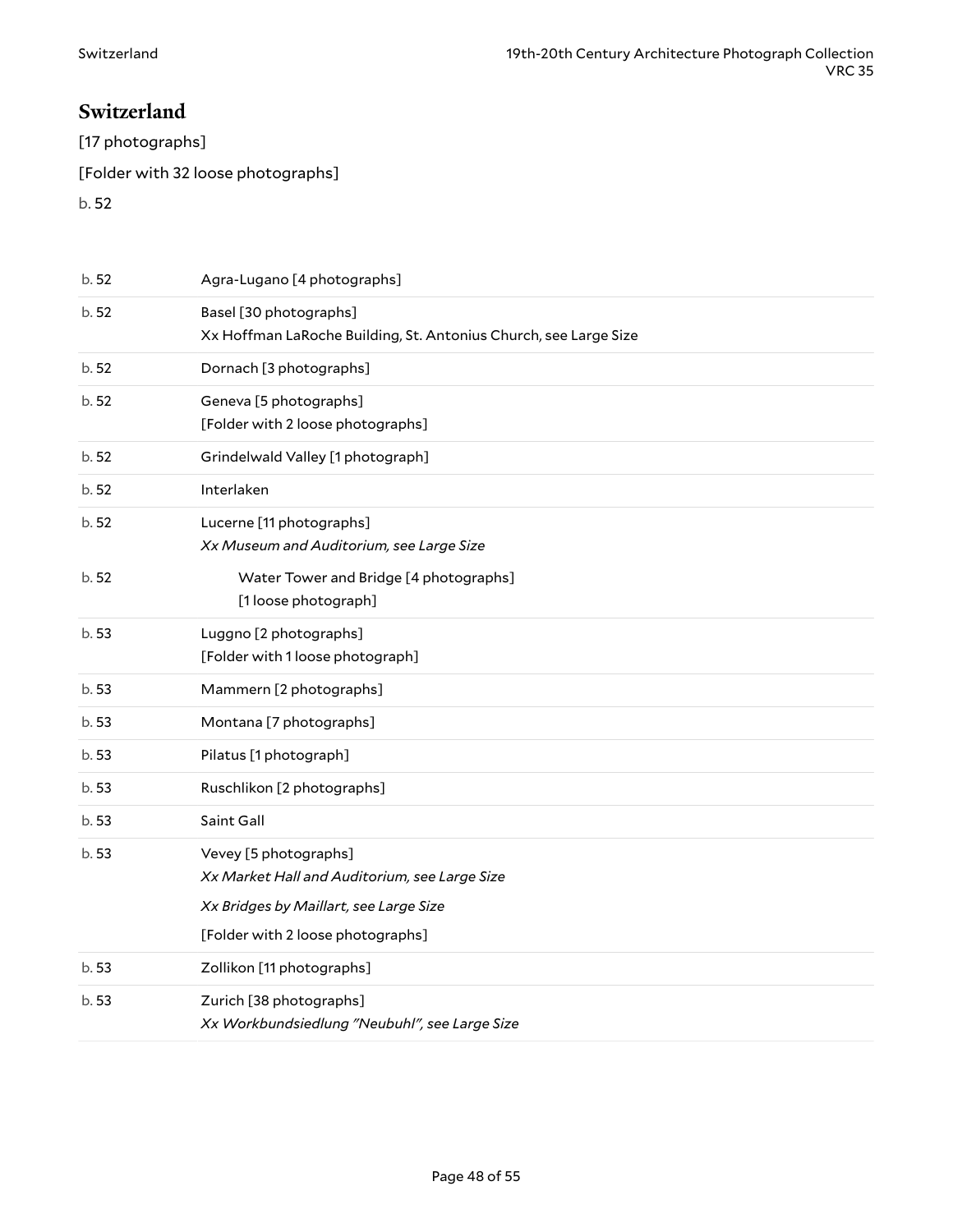# <span id="page-48-0"></span>**Thailand**

[1 photograph]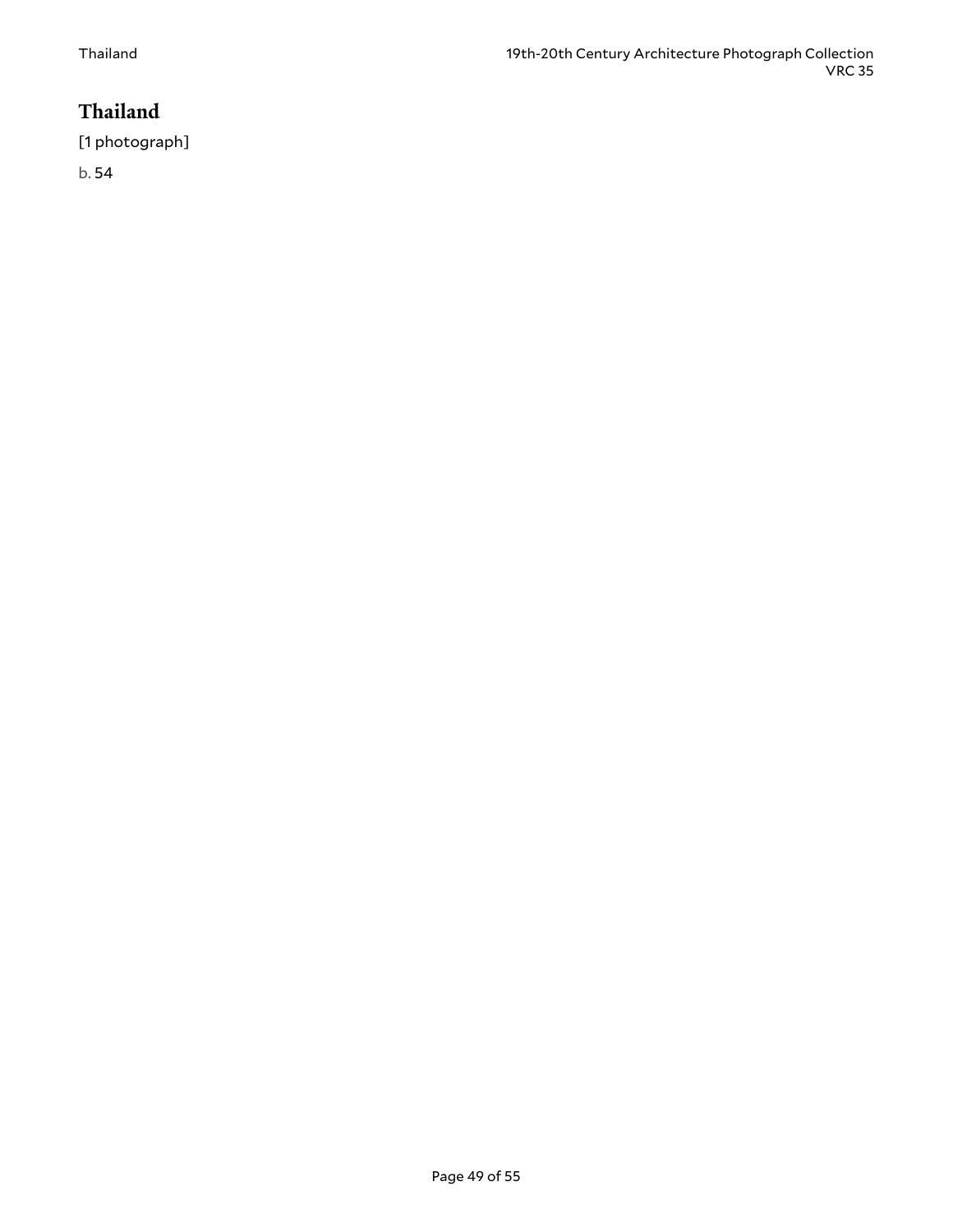# <span id="page-49-0"></span>**Turkey**

[11 photographs]

[Folder with 1 loose photograph]

| b.54 | Angora                                               |
|------|------------------------------------------------------|
|      | Xx New Palace, Exterior and Interior, see Large Size |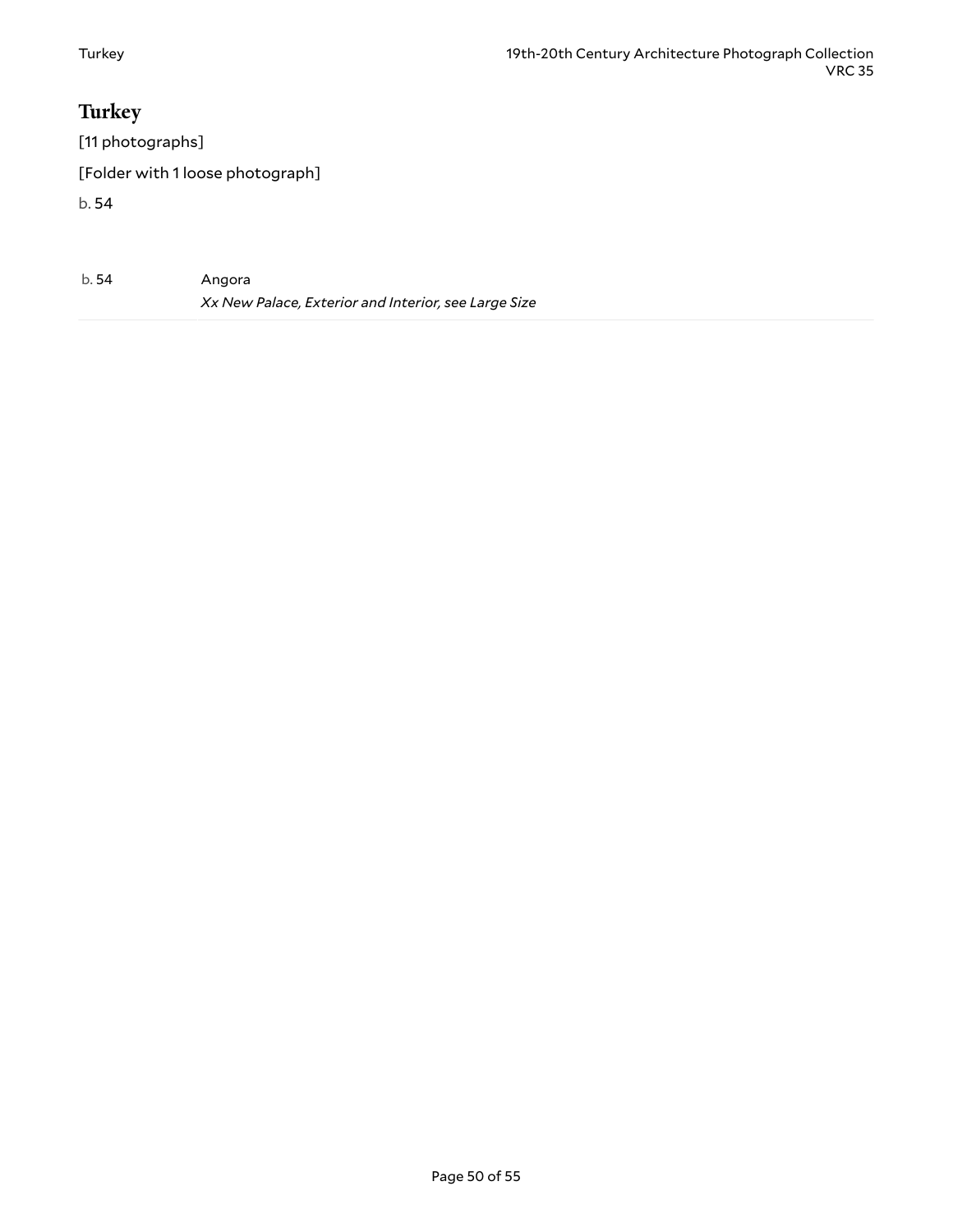# <span id="page-50-0"></span>**Yugoslavia**

[1 photograph]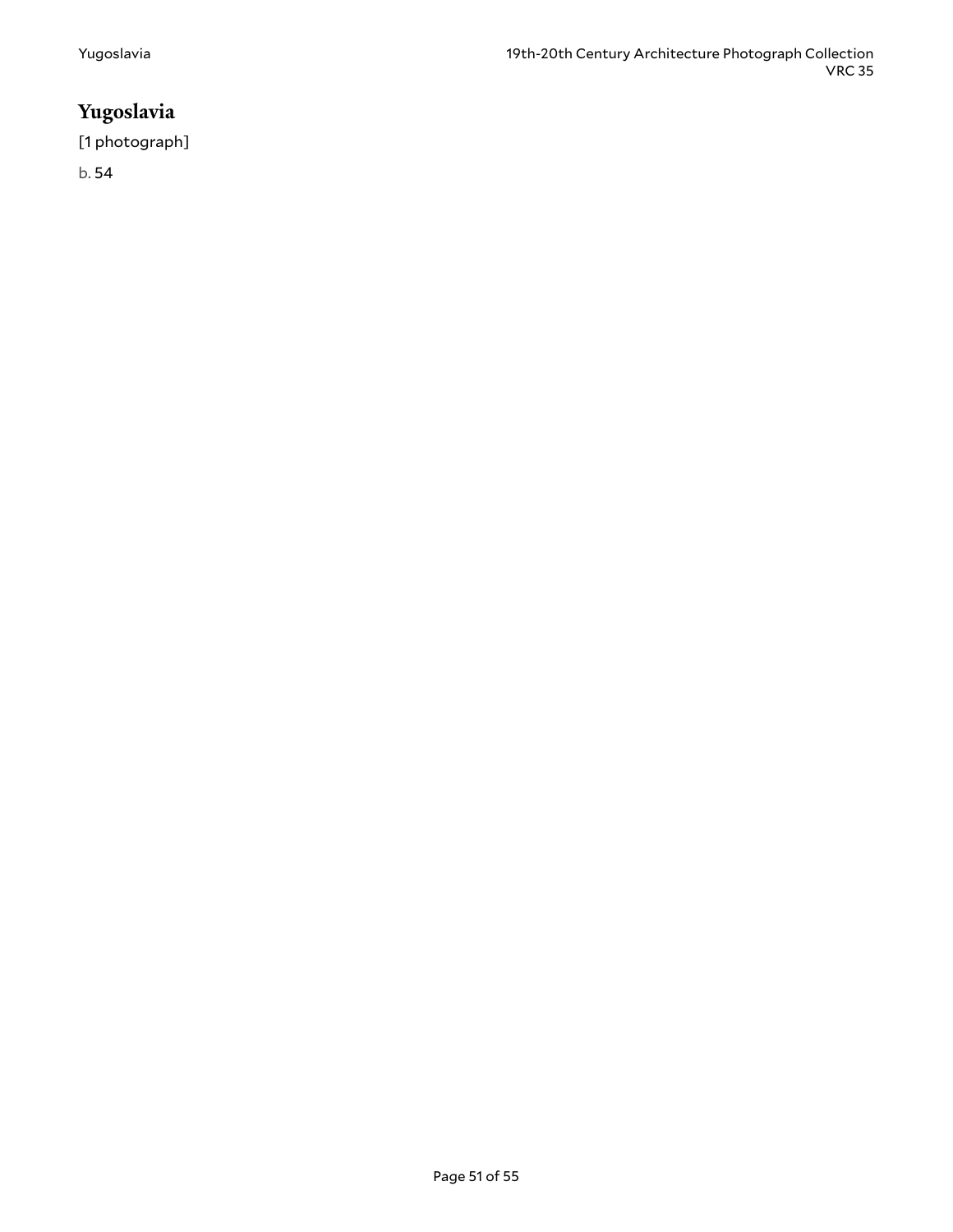#### <span id="page-51-0"></span>**Latin America**

<span id="page-51-4"></span><span id="page-51-3"></span><span id="page-51-2"></span><span id="page-51-1"></span>

| b. 54 | General                                           |
|-------|---------------------------------------------------|
|       | [3 photographs]                                   |
|       | [Folder with 2 articles]                          |
| b.54  | Argentina                                         |
|       | [13 photographs]                                  |
| b. 54 | Buenos Aires [26 photographs]                     |
| b. 54 | Bolivia                                           |
|       | [8 photographs]                                   |
| b.54  | Brazil                                            |
|       | [1 photograph]                                    |
|       | [Folder with 28 loose photographs and 3 articles] |
| b. 54 | Belem [1 photograph]                              |
| b. 54 | Belo Horizonte [6 photographs]                    |
| b. 54 | Casino [6 photographs]                            |
| b.55  | Niteroi [2 photographs]                           |
| b. 55 | Elementary School [2 photographs]                 |
| b.55  | Vital Brazil Institute [2 photographs]            |
| b.55  | Olinda [1 photograph]                             |
| b.55  | Ouro Preto [3 photographs]                        |
| b. 55 | Recife [9 photographs]                            |
| b. 55 | Rio de Janeiro [6 photographs]                    |
| b. 55 | Apartments [4 photographs]                        |
| b.55  | Boat Station [3 photographs]                      |
| b.55  | Brazilian Press Association [7 photographs]       |
| b.55  | Cavalcanti House [2 photographs]                  |
| b.55  | Day Nursery [4 photographs]                       |
| b.55  | Industrial School [4 photographs]                 |
| b.55  | Itamarati Palace [2 photographs]                  |
| b.55  | Ministry of Education [7 photographs]             |
| b. 55 | Niemeyer House [2 photographs]                    |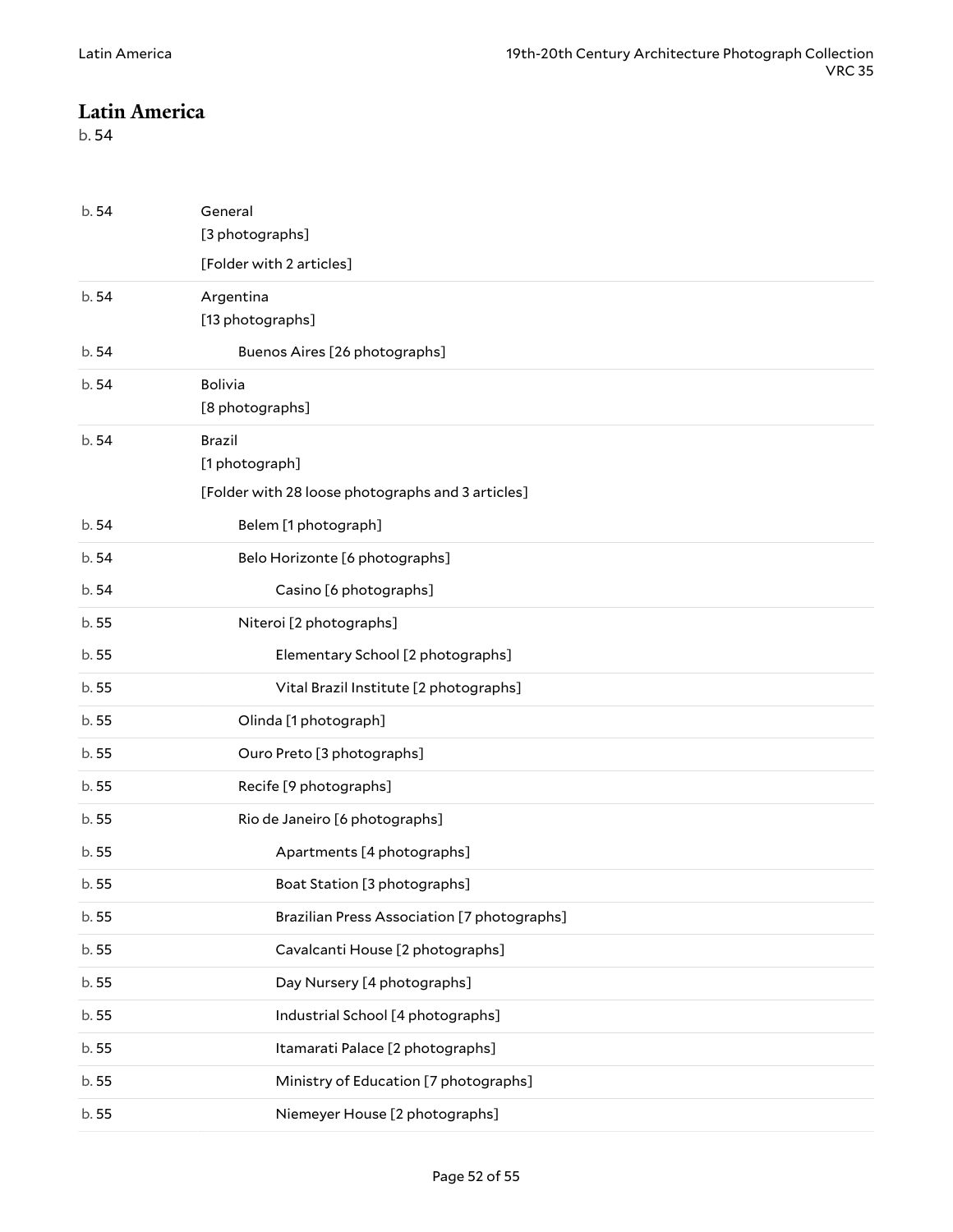#### Brazil > Rio de Janeiro [6 photographs] (continued)

<span id="page-52-4"></span><span id="page-52-3"></span><span id="page-52-2"></span><span id="page-52-1"></span><span id="page-52-0"></span>

| b. 56 | Providence Building [1 photograph]                                                                              |
|-------|-----------------------------------------------------------------------------------------------------------------|
| b.56  | Realengo Housing [3 photographs]                                                                                |
| b.56  | Santo Dumont Airport [3 photographs]                                                                            |
| b.56  | Seaplane Station [6 photographs]                                                                                |
| b. 56 | Sao Paolo [2 photographs]                                                                                       |
| b.56  | Arnstein House [4 photographs]                                                                                  |
| b. 56 | Frontini House [5 photographs]                                                                                  |
| b. 56 | Library [2 photographs]                                                                                         |
| b. 56 | Sedes Sapientiae [2 photographs]                                                                                |
| b.56  | Salvador [4 photographs]                                                                                        |
| b.56  | Sao Goncaluo                                                                                                    |
| b.56  | Chile<br>[4 photographs]<br>[Folder with 2 loose photographs]                                                   |
| b. 56 | Santiago [22 photographs]                                                                                       |
| b.56  | Valparaiso [7 photographs]                                                                                      |
| b.56  | Cuba<br>[1 photograph]                                                                                          |
| b.56  | Dominican Republic<br>Xx Bonnet a l'Eveque, see Medium Size<br>Xx Christophe's Palace at Milot, see Medium Size |
| b. 56 | Santo Domingo [2 photographs]                                                                                   |
| b. 57 | Guatemala                                                                                                       |
| b.57  | Mexico<br>[13 photographs]                                                                                      |
| b. 57 | Mexico City [8 photographs]                                                                                     |
| b. 57 | Churches [15 photographs]                                                                                       |
| b. 57 | Industrial Buildings [8 photographs]                                                                            |
| b. 57 | Office Buildings [17 photographs]                                                                               |
| b. 57 | Schools [24 photographs]                                                                                        |
| b.58  | Theatres [4 photographs]                                                                                        |
| b.58  | Puebla [2 photographs]                                                                                          |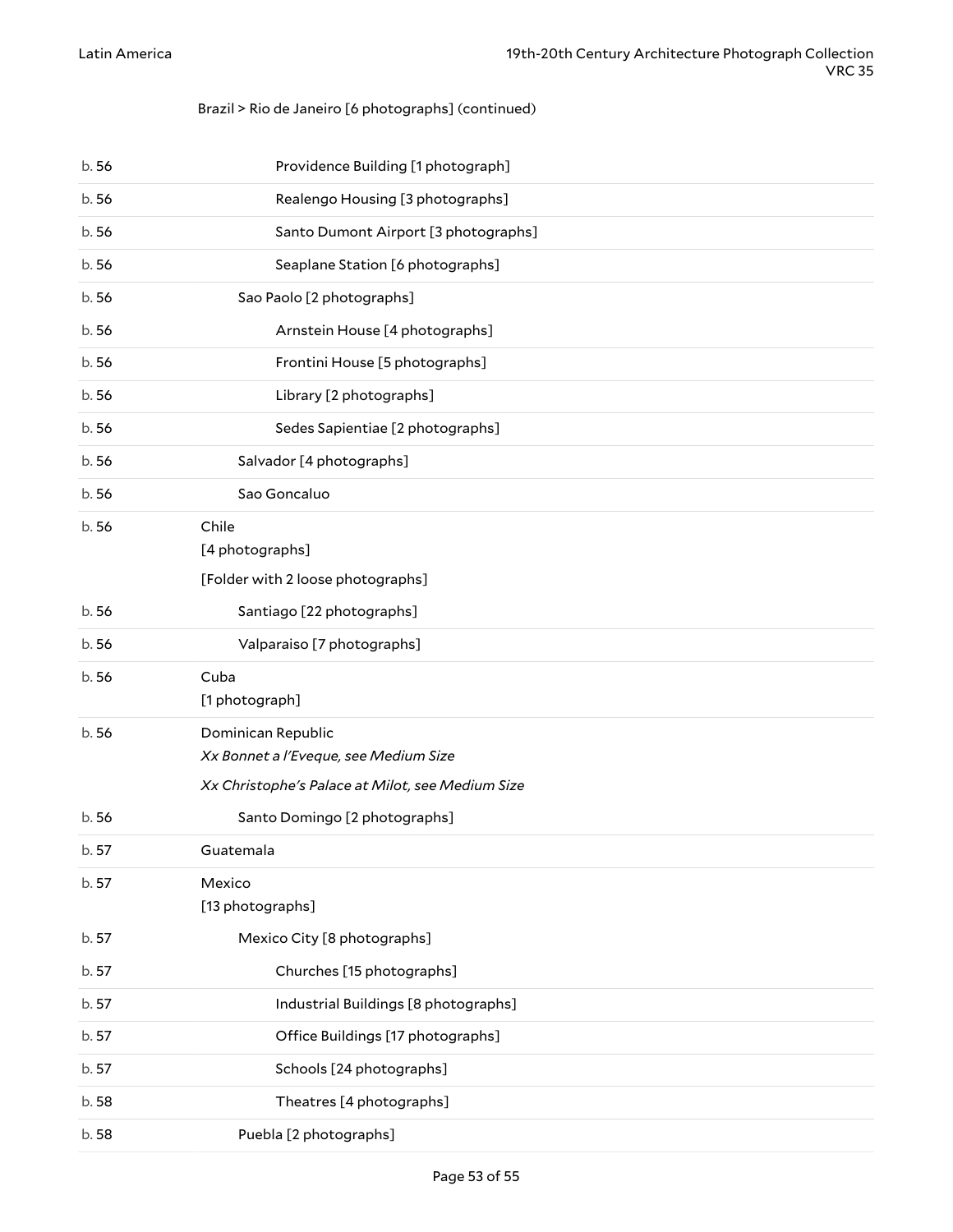<span id="page-53-1"></span><span id="page-53-0"></span>Mexico (continued)

<span id="page-53-3"></span><span id="page-53-2"></span>

| b.58 | Queretaro [1 photograph]         |
|------|----------------------------------|
| b.58 | Peru                             |
|      | [6 photographs]                  |
| b.58 | Puerto Rico                      |
|      | [3 photographs]                  |
|      | [Folder with 1 loose photograph] |
| b.58 | Uraguay                          |
| b.58 | Montevideo [2 photographs]       |
| b.58 | Venezuela                        |
| b.58 | Caracas [6 photographs]          |